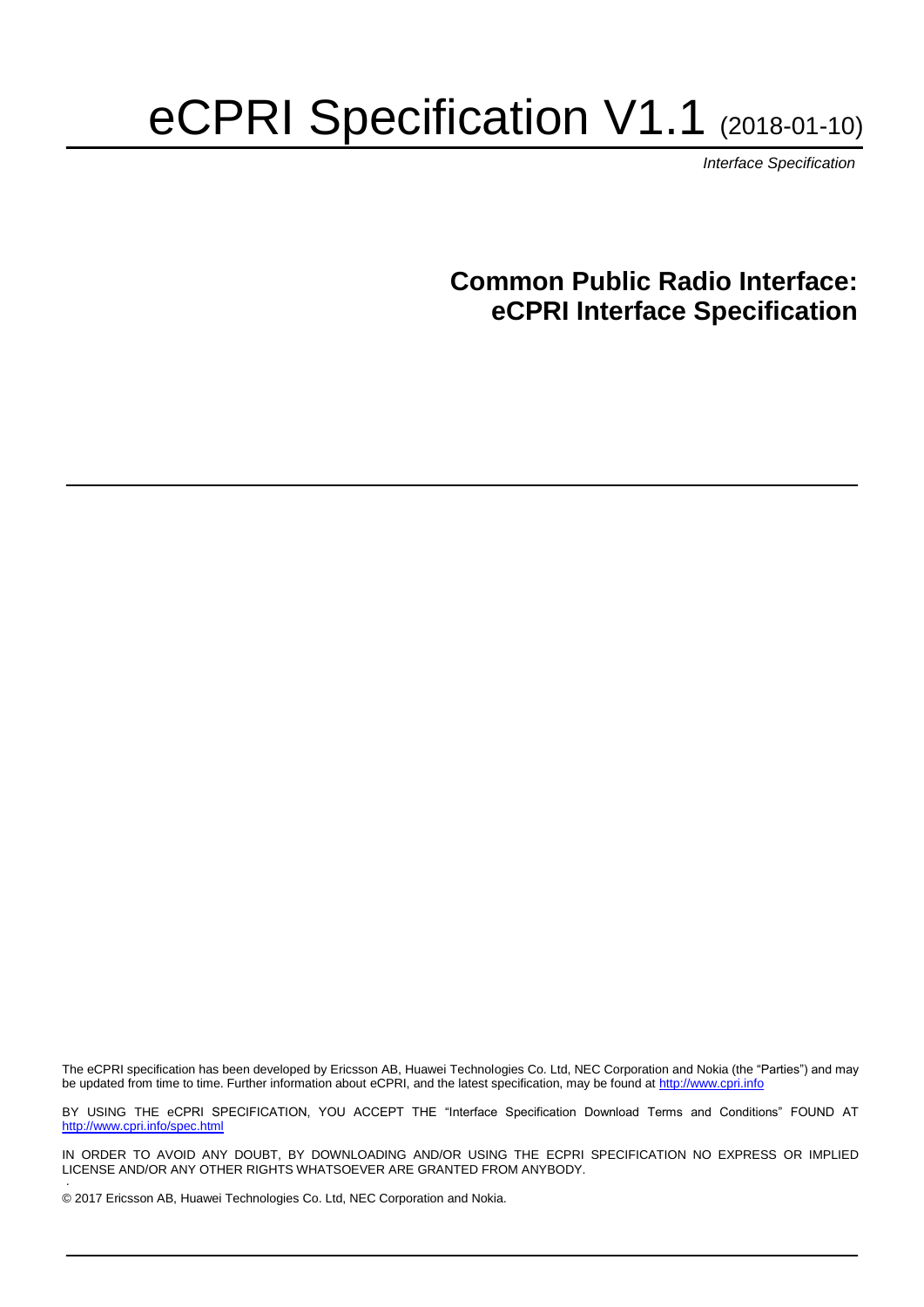## **Table of Contents**

| $\overline{2}$ | $\mathbf 1$ . |      |        |           |                                                                      |  |
|----------------|---------------|------|--------|-----------|----------------------------------------------------------------------|--|
| 3              | 2.            |      |        |           |                                                                      |  |
| $\overline{4}$ |               | 2.1. |        |           |                                                                      |  |
| 5              |               | 2.2. |        |           |                                                                      |  |
| 6              |               | 2.3. |        |           |                                                                      |  |
| $\overline{7}$ |               |      | 2.3.1. |           |                                                                      |  |
| 8              | 3.            |      |        |           |                                                                      |  |
| 9              |               | 3.1. |        |           |                                                                      |  |
| 10             |               |      | 3.1.1. |           |                                                                      |  |
| 11             |               | 3.2. |        |           |                                                                      |  |
| 12             |               |      | 3.2.1. |           |                                                                      |  |
| 13             |               |      | 3.2.2. |           |                                                                      |  |
| 14             |               |      | 3.2.3. |           |                                                                      |  |
| 15             |               |      |        | 3.2.3.1.  | eCPRI Transmission Byte Order 14                                     |  |
| 16             |               |      |        | 3.2.3.2.  |                                                                      |  |
| 17             |               |      |        | 3.2.3.3.  |                                                                      |  |
| 18             |               |      |        | 3.2.3.4.  |                                                                      |  |
| 19             |               |      | 3.2.4. |           |                                                                      |  |
| 20             |               |      |        | 3.2.4.1.  |                                                                      |  |
| 21             |               |      |        | 3.2.4.2.  | Message Type #1: Bit Sequence  18                                    |  |
| 22             |               |      |        | 3.2.4.3.  | Message Type #2: Real-Time Control Data  20                          |  |
| 23             |               |      |        | 3.2.4.4.  | Message Type #3: Generic Data Transfer  21                           |  |
| 24             |               |      |        | 3.2.4.5.  | Message Type #4: Remote Memory Access 23                             |  |
| 25             |               |      |        | 3.2.4.6.  | Message Type #5: One-Way Delay Measurement 27                        |  |
| 26             |               |      |        | 3.2.4.7.  | Message Type #6: Remote Reset 33                                     |  |
| 27             |               |      |        | 3.2.4.8.  | Message Type #7: Event Indication  35                                |  |
| 28             |               |      |        | 3.2.4.9.  | Message Type #8-#63: Reserved  40                                    |  |
| 29             |               |      |        | 3.2.4.10. | Message Type #64-#255: Vendor Specific 40                            |  |
| 30             |               | 3.3. |        |           |                                                                      |  |
| 31             |               | 3.4. |        |           |                                                                      |  |
| 32             |               | 3.5. |        |           |                                                                      |  |
| 33             |               |      | 3.5.1. |           | VLAN Tagging for Ethernet-switched fronthaul networks 41             |  |
| 34             |               |      | 3.5.2. |           |                                                                      |  |
| 35             | 4.            |      |        |           |                                                                      |  |
| 36             |               | 4.1. |        |           |                                                                      |  |
| 37             |               | 4.2. |        |           |                                                                      |  |
| 38             |               | 4.3. |        |           |                                                                      |  |
| 39             |               | 4.4. |        |           | Specification release version mapping to eCPRI protocol revision  42 |  |
| 40             | 5.            |      |        |           |                                                                      |  |
| 41             | 6.            |      |        |           | Annex A - Supplementary Specification Details (Informative)  44      |  |
| 42             |               | 6.1. |        |           |                                                                      |  |
| 43             |               |      | 6.1.1. |           |                                                                      |  |
| 44             |               |      | 6.1.2. |           |                                                                      |  |
| 45             |               | 6.2. |        |           |                                                                      |  |
| 46             |               |      | 6.2.1. |           |                                                                      |  |
| 47             |               |      | 6.2.2. |           |                                                                      |  |
| 48             |               | 6.3. |        |           |                                                                      |  |
| 49             |               |      | 6.3.1. |           |                                                                      |  |
| 50             |               |      | 6.3.2. |           |                                                                      |  |
| 51             |               | 6.4. |        |           |                                                                      |  |
| 52             |               | 6.5. |        |           |                                                                      |  |
|                |               |      |        |           |                                                                      |  |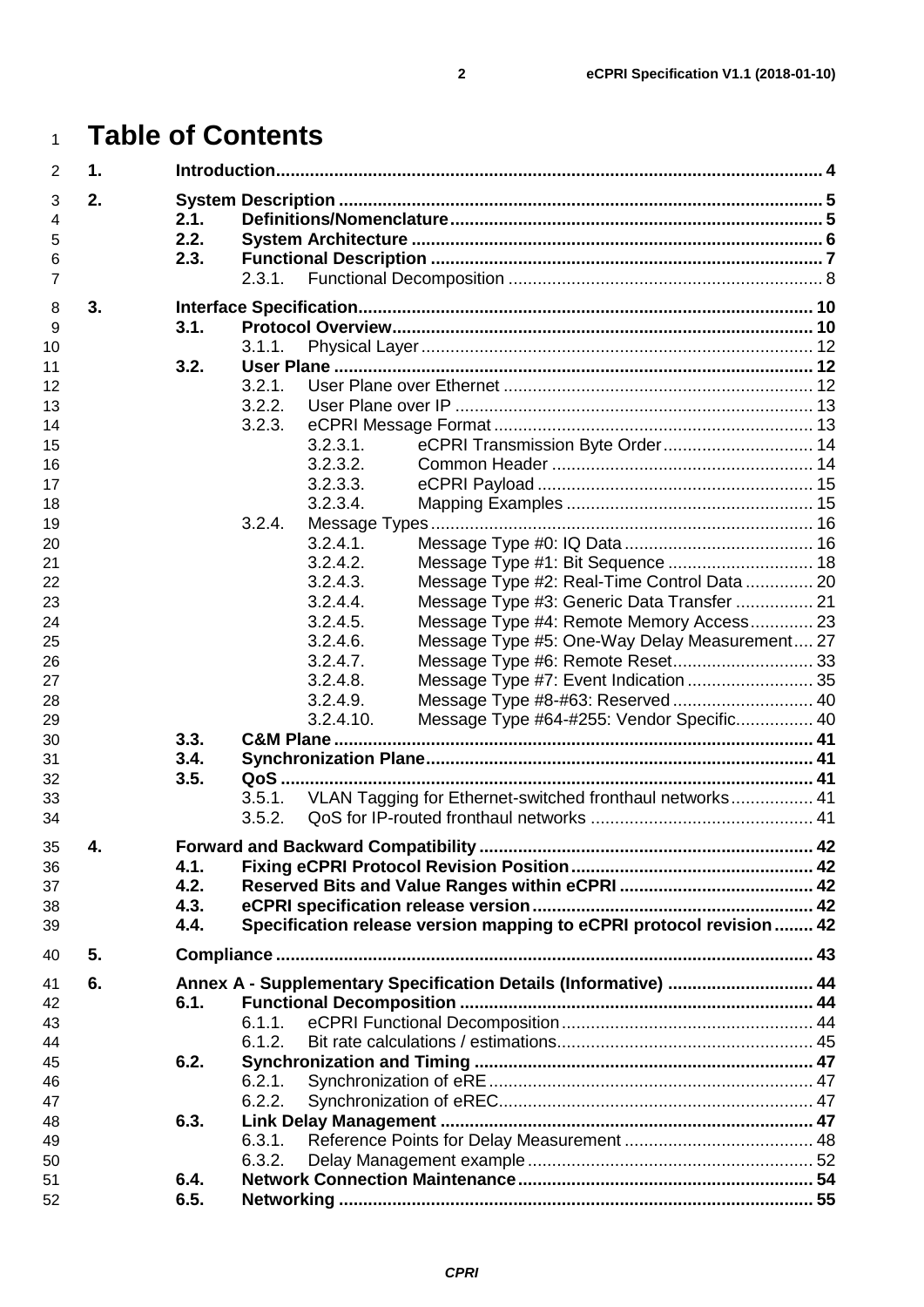|                 |    | 6.6. |          |  |
|-----------------|----|------|----------|--|
|                 |    | 6.7. |          |  |
|                 |    | 6.8. |          |  |
| 5               |    |      |          |  |
| - 6             |    |      |          |  |
|                 |    |      | 6.8.2.1. |  |
| - 8             |    |      | 6.8.2.2. |  |
|                 |    |      | 6.8.2.3. |  |
| 10 <sup>1</sup> | 7. |      |          |  |
| 11              | 8. |      |          |  |
| 12              | 9. |      |          |  |
| 13              |    |      |          |  |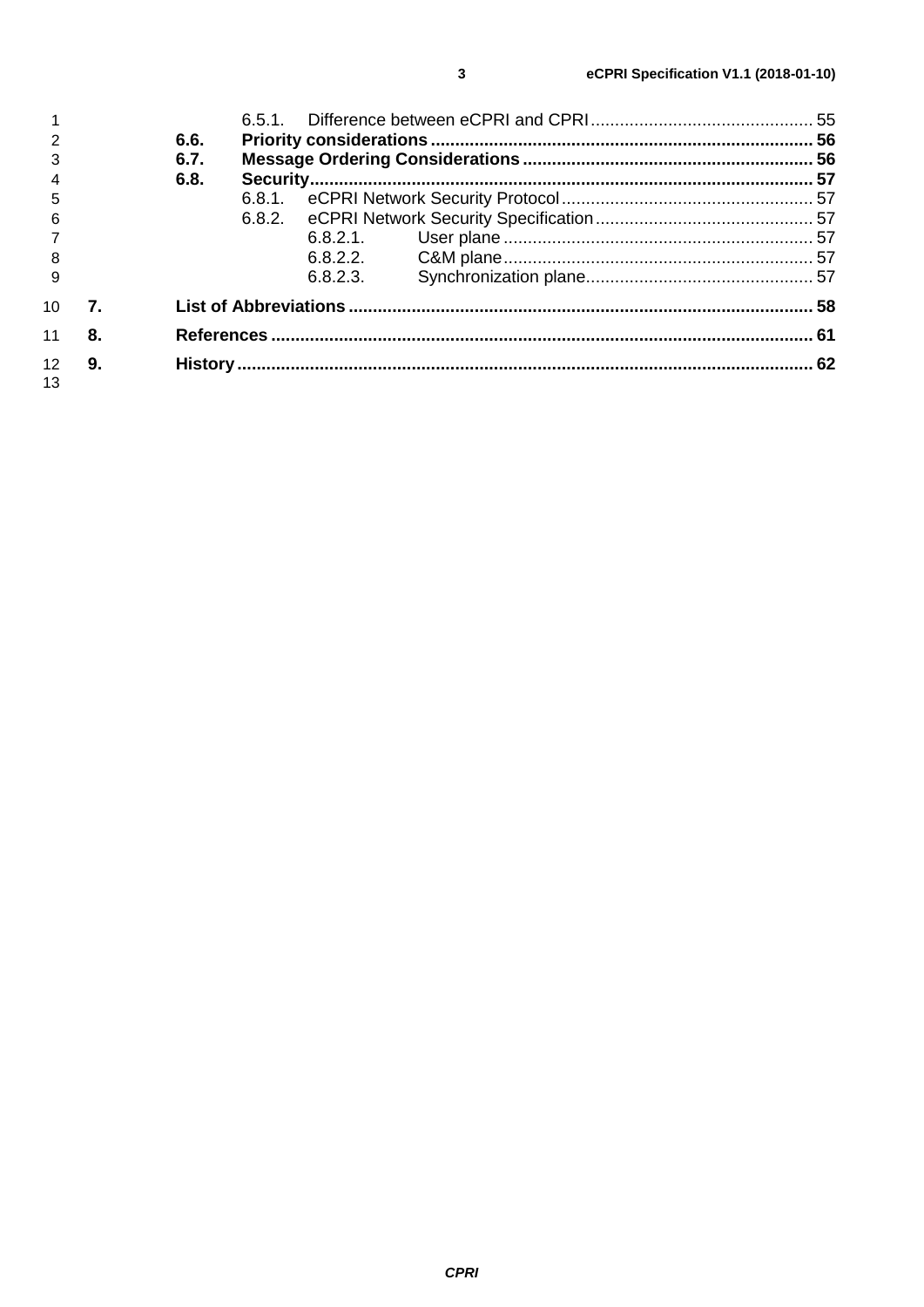### <span id="page-3-0"></span>1. Introduction

 The Common Public Radio Interface (CPRI) is an industry cooperation aimed at defining publicly available specifications for the key internal interface of radio base stations, such as eCPRI connecting the eCPRI Radio Equipment Control (eREC) and the eCPRI Radio Equipment (eRE) via a so-called fronthaul transport 5 network. The parties cooperating to define the specification are Ericsson AB, Huawei Technologies Co. Ltd, 6<br>6 NEC Corporation and Nokia. NEC Corporation and Nokia.

- 
- Motivation for eCPRI:

 Compared to CPRI [\[1\],](#page-60-1) eCPRI makes it possible to decrease the data rate demands between eREC and eRE via a flexible functional decomposition while limiting the complexity of the eRE.

- 
- 12 Scope of Specification:

 The necessary items for transport, connectivity and control are included in the specification. This includes User Plane data, Control and Management Plane transport mechanisms, and means for synchronization.

15 The eCPRI specification will support 5G and enables increased efficiency in order to meet the needs<br>16 foreseen for 5G Mobile Networks. In contrast to CPRI, the eCPRI specification supports more flexibility in the foreseen for 5G Mobile Networks. In contrast to CPRI, the eCPRI specification supports more flexibility in the positioning of the functional split inside the Physical Layer of the cellular base station.

18 The scope of the eCPRI specification is to enable efficient and flexible radio data transmission via a packet<br>19 based fronthaul transport network like IP or Ethernet, eCPRI defines a protocol laver which provides vario based fronthaul transport network like IP or Ethernet. eCPRI defines a protocol layer which provides various - mainly User Plane data specific - services to the upper layers of the protocol stack.

- The specification has the following scope (see [Figure 1\)](#page-3-1):
- 1. The internal radio base station interface establishing a connection between 'eCPRI Radio Equipment Control' (eREC) and 'eCPRI Radio Equipment' (eRE) via a packet based transport network is specified.
- 2. Three different information flows (eCPRI User Plane data, C&M Plane data, and Synchronization Plane data) are transported over the interface.
- 3. The specification defines a new eCPRI Layer above the Transport Network Layer. Existing standards are used for the transport network layer, C&M and Synchronization.
- 



<span id="page-3-1"></span>Figure 1: System and Interface Definition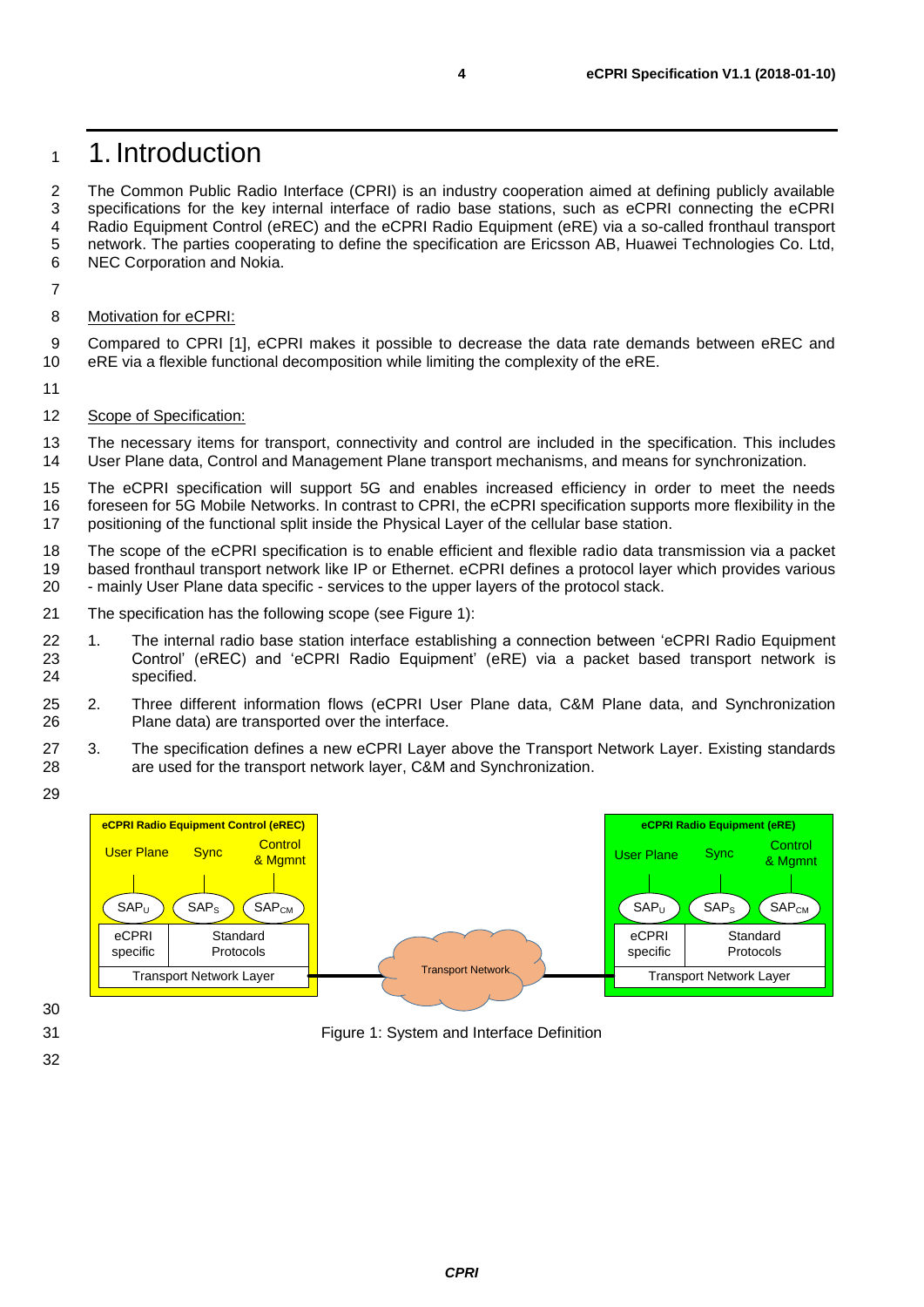### <span id="page-4-0"></span>2.System Description

 This section describes the eCPRI related parts of the basic radio base station system architecture and defines the mapping of the functions to the different nodes. Furthermore, the reference configurations and the basic nomenclature used in the following sections are defined.

 The following description is based on the Evolved UMTS Terrestrial Radio Access (E-UTRA) and 5G. However, the interface may also be used for other radio standards.

### <span id="page-4-1"></span>2.1. Definitions/Nomenclature

- This section provides the basic nomenclature that is used in the following sections.
- 

**eCPRI node:**

11 The radio base station system is composed of two basic eCPRI nodes, the eCPRI Radio Equipment Control<br>12 and the eCPRI Radio Equipment (see Figure 1). The eCPRI Radio Equipment Control and the eCPRI Radio

- and the eCPRI Radio Equipment (see [Figure 1\)](#page-3-1). The eCPRI Radio Equipment Control and the eCPRI Radio Equipment are described in the following chapter. The radio base station system shall contain at least two eCPRI nodes, at least one of each type: eREC and eRE.
- **eREC / eRE element:**
- A hardware or software component within an eCPRI node which alone does not constitute a full eCPRI node.

#### **Protocol planes:**

The following planes are outlined:

| 19<br>20 | C&M Plane:             | Control and Management data flow for the operation, administration and<br>maintenance of the nodes.      |
|----------|------------------------|----------------------------------------------------------------------------------------------------------|
| 21       | User Plane:            | Three data flows covered by the User Plane:                                                              |
| 22<br>23 |                        | a) Data flow to be transferred from the radio base station to the User<br>Equipment (UE) and vice versa. |
| 24       |                        | b) Real time control data related to a).                                                                 |
| 25       |                        | c) Other eCPRI flows not covered by other protocol planes/flows.                                         |
| 26       | Synchronization Plane: | Data flow for synchronization and timing information between nodes.                                      |
| $\sim$   | ACDDI Dratagal Lavori  |                                                                                                          |

#### **eCPRI Protocol Layer:**

A Protocol Layer defined by this specification and providing specific services to the upper layers.

#### **Service Access Points:**

 For all protocol planes except Connection OAM, service access points are defined. These service access 31 points are denoted as  $SAP<sub>CM</sub>$ ,  $SAP<sub>S</sub>$  and  $SAP<sub>U</sub>$  as illustrated in [Figure 1.](#page-3-1) A service access point is defined on a per logical connection basis.

#### **Logical connection**:

A "logical connection" defines the interconnection between SAPs (e.g., SAPU) across peered eCPRI nodes.

#### **Grandmaster Clock (GM):**

 Reference clock of a Precision Time Protocol-based Transport network. The GM can be located in the network as well as in the eREC or eRE.

#### **Downlink:**

- Direction from eNB/gNB to UE.
- **Uplink:**
- Direction from UE to eNB/gNB.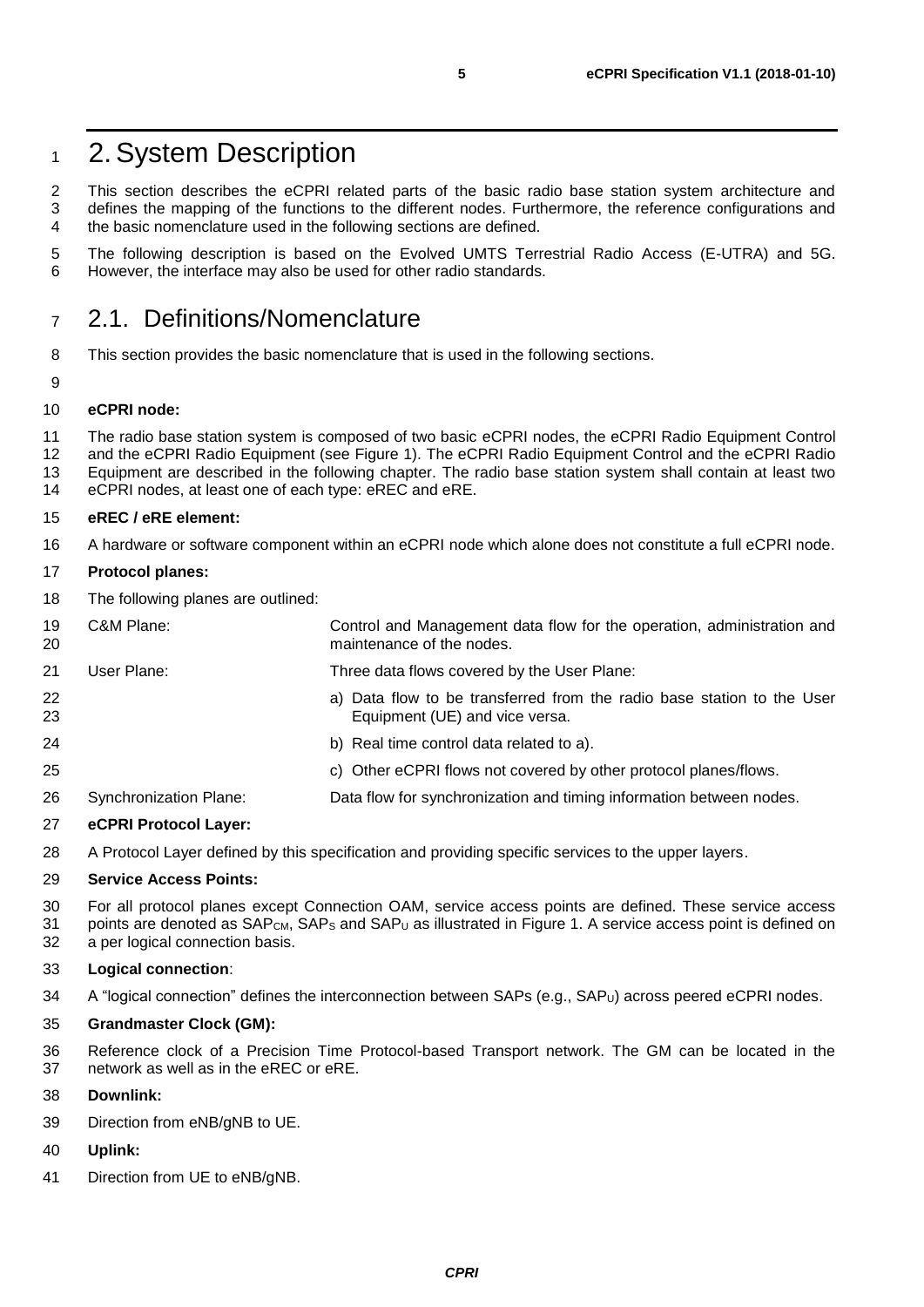#### **Service:**

 Method to access one or more functionalities via the eCPRI protocol. This method typically involves the transmission/reception of eCPRI messages.

[Figure 2](#page-5-1) illustrates basic definitions related to service access points.



<span id="page-5-1"></span>Figure 2: Illustration of basic definitions

### <span id="page-5-0"></span>2.2. System Architecture

10 Radio base stations should offer deployment flexibility to mobile network operators, i.e., in addition to an all-<br>11 in-one radio base station, more flexible radio base station system architectures involving remote radi in-one radio base station, more flexible radio base station system architectures involving remote radio equipment shall be supported. This may be achieved by a decomposition of the radio base station into two basic building blocks, the so-called eCPRI Radio Equipment Control (eREC) and the eCPRI Radio Equipment (eRE). Both parts may be physically separated (i.e., the eRE may be close to the antenna, whereas the eREC is generally located in a conveniently accessible site) and connected via a transport network.

 Typically, the eREC contains part of the PHY layer functions and higher layer functions of the air interface, whereas the eRE contains the other part of the PHY layer functions and the analog radio frequency functions. The basic idea of the functional split between both parts is described in section [2.3.1.](#page-7-0) Several examples of functional splits are described in informative Annex [6.1.](#page-43-1)

 User Plane data (i.e. information flows between split PHY layer functions in eREC and eRE and their real- time control), control and management and synchronization signals are packetized, multiplexed and transferred over the transport network (fronthaul network) which eREC(s) and eRE(s) are connected to.

 eCPRI does not constrain the use of network-layer and data link-layer protocols to form the network, so any type of network can be used for eCPRI provided eCPRI requirements (defined in [\[15\]\)](#page-60-2) are fulfilled. eCPRI also uses existing de-facto/de-jure standard protocols as much as possible where available. The basic idea is illustrated in [Figure 1.](#page-3-1)

 [Figure 3](#page-6-1) shows an example of a system architecture with local eCPRI. eCPRI is used as an internal interface within the eREC and/or eRE (local eCPRI) when the eREC/eRE consists of multiple eREC/eRE elements. In addition, eCPRI and CPRI can coexist in a system. Please note that eCPRI has no backward compatibility

with legacy CPRI.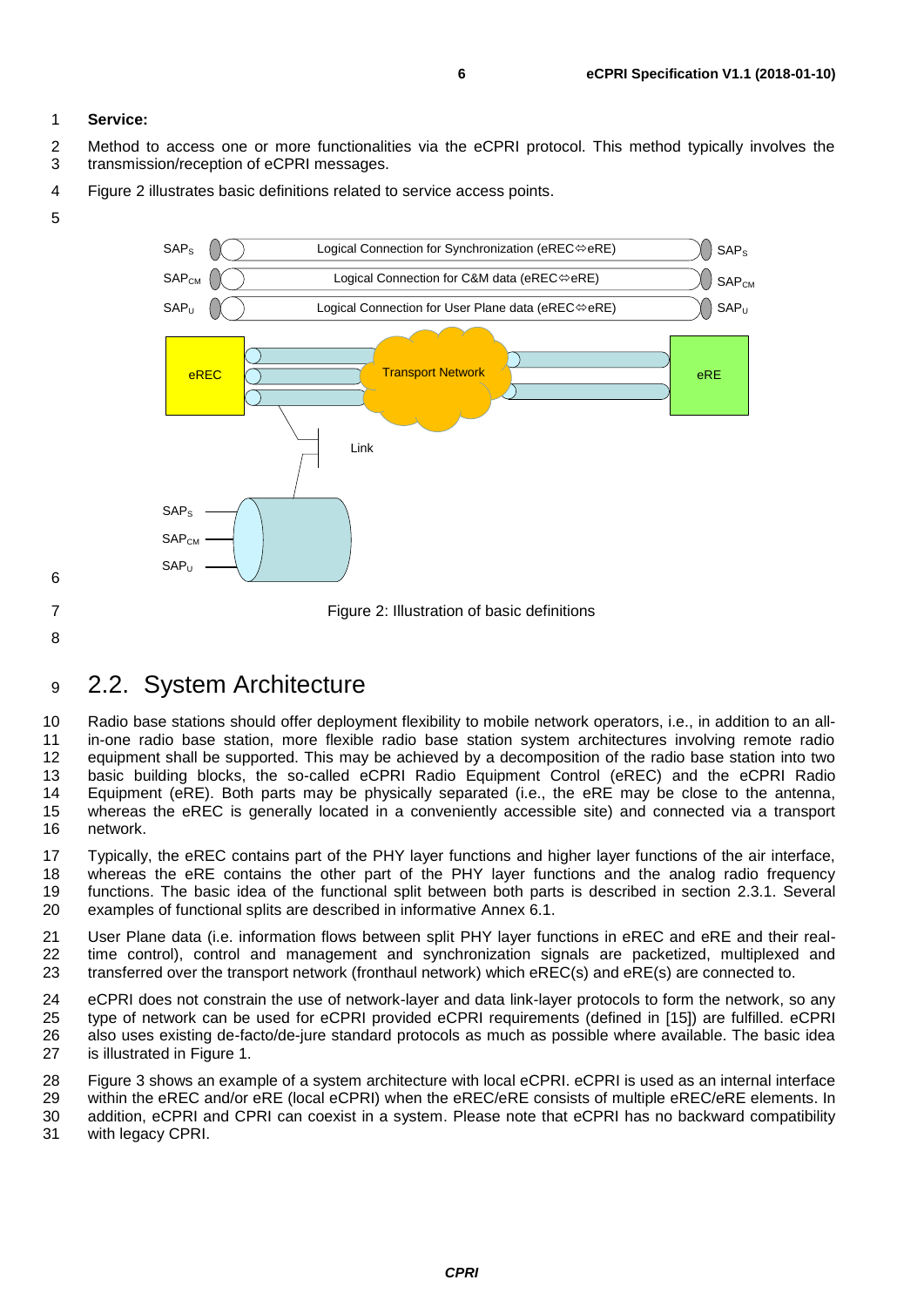

<span id="page-6-1"></span>

2 Figure 3: System Architecture example with local eCPRI

3

<span id="page-6-0"></span><sup>4</sup> 2.3. Functional Description

5 This section provides a description of the functional content of an eNB/gNB. The CPRI concept of a radio 6 base station divided into two nodes, one called REC (Radio Equipment Control) and the other called RE 7 (Radio Equipment) is still valid for eCPRI but with the small change of renaming the two nodes to eREC and<br>8 to eRE. The functional split across these two nodes can be outlined more flexibly than in the CPRI to eRE. The functional split across these two nodes can be outlined more flexibly than in the CPRI 9 specification. The functional content of an eNB/gNB (eREC and eRE) is listed in [Table 1,](#page-6-2) references to<br>10 corresponding 3GPP Technical Specifications are included in the table. corresponding 3GPP Technical Specifications are included in the table.

<span id="page-6-2"></span>

| Table 1: Functional content of eNB/gNB<br>11 |  |
|----------------------------------------------|--|
|----------------------------------------------|--|

| Functions and Protocol Stack of eNB/gNB<br>$e$ REC + $e$ RE | 3GPP eNB Reference<br>TS 36.nnn [2] | 3GPP gNB Reference<br>TS 38.nnn [3] |
|-------------------------------------------------------------|-------------------------------------|-------------------------------------|
| Radio Base Station Control & Management                     |                                     |                                     |
| Backhaul transport                                          |                                     |                                     |
| RRC (Radio Resource Control)                                | 331                                 | 331                                 |
| PDCP (Packet Data Convergence Protocol)                     | 323                                 | 323                                 |
| RLC (Radio Link Control)                                    | 322                                 | 322                                 |
| <b>MAC (Medium Access Control)</b>                          | 321                                 | 321                                 |
| PHY (Physical)                                              | 201<br>(General description)        | 201<br>(General description)        |
| RF (Radio Functions)                                        | 104                                 | 104                                 |
| Measurements                                                | 214, 314                            | 215                                 |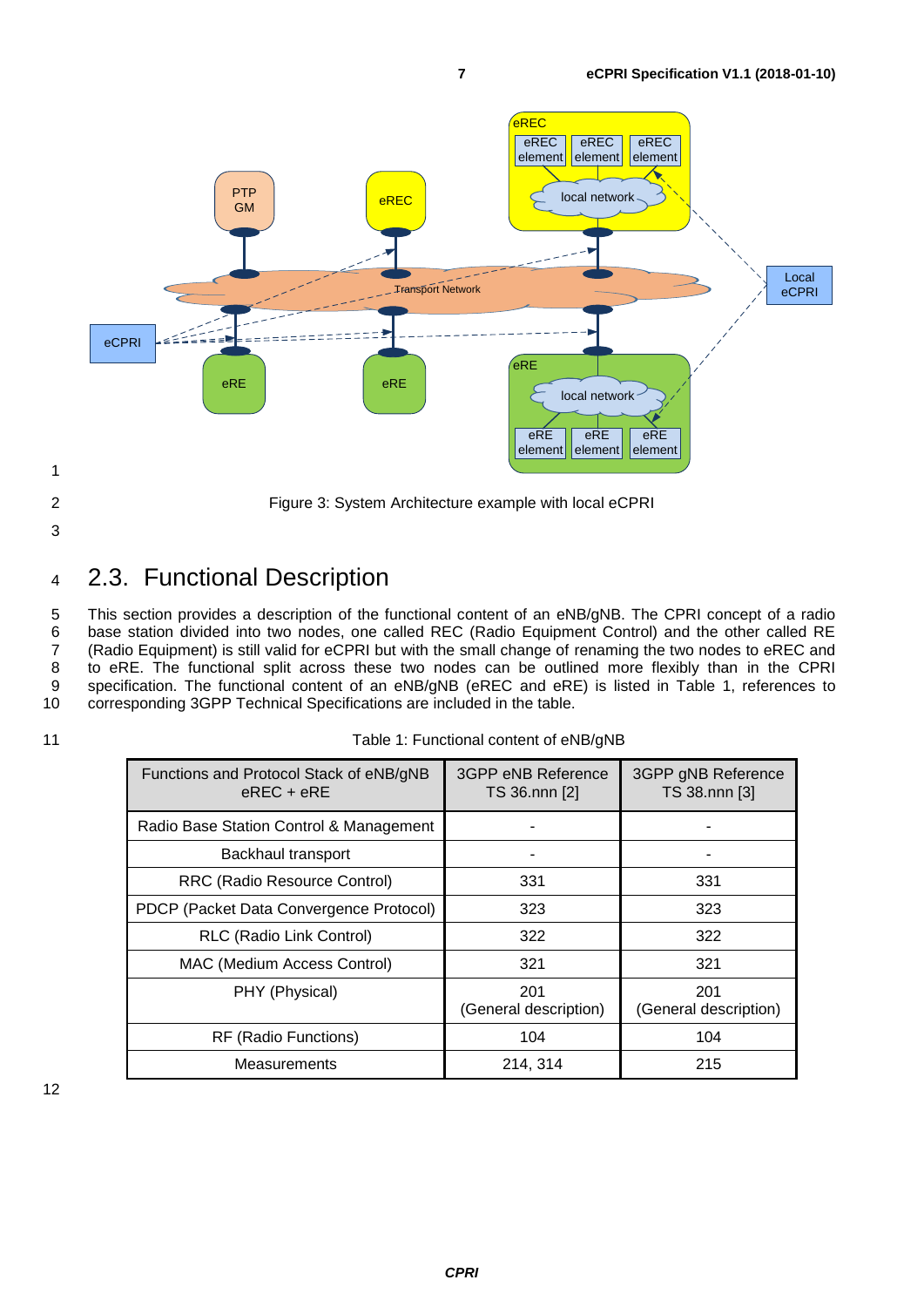

#### 2 Figure 4: Fronthaul Network definition

3 Regardless of which functional decomposition between eREC and eRE is selected for a specific 4 implementation, the 'Fronthaul Network' is the interface between the two eCPRI nodes eREC and eRE.

 The different functions listed in [Table 1](#page-6-2) can be located either in the eREC or in the eRE. When using eCPRI for either existing or forthcoming radio standards such as the 3GPP 5G (NR) the functional decomposition between eREC and eRE depends on vendor specific choices. Different implementations will be targeting different objectives (radio performance, fronthaul performance adaptions, feature necessity circumstances etc.) leading to a different functional decomposition between eREC and eRE.

#### <span id="page-7-0"></span>10 2.3.1. Functional Decomposition

11 [Figure 5](#page-7-1) shows the protocol stack layers for a 3GPP 4G (LTE) or 5G (NR) radio base station. Five inter-layer

12 functional splits numbered A to E are depicted in the figure. One additional set of intra-PHY splits named

13 " ${I}_{\rm{Li},II_{\rm{D}};I_{\rm{U}}}$ " is also shown. For more details of the intra-PHY splits refer to section [6.1.1.](#page-43-2)



<span id="page-7-1"></span>15 Figure 5: Functional decomposition on RAN layer level

 As shown in [Figure 5](#page-7-1) the eNB/gNB consists of only two units: the eREC and the eRE. For some of the splits an implementation with only two nodes may not be realistic. For instance, Split A with a central RRC and a distributed unit containing the rest of the protocol stack would not support a number of features (such as those requiring cell-coordination) efficiently. eCPRI assumes that the eNB/gNB consists of eREC and eRE(s) only and thus the following text should be read with this in mind. The intra PHY Split is marked with a red 21 line, this is just an example showing how the figure shall be interpreted, the blue and yellow colored areas in <br>22 a eNB/gNB show what parts are located in eREC and eRE. a eNB/gNB show what parts are located in eREC and eRE.

23 The CPRI specification [\[1\]](#page-60-1) functional decomposition-split for E-UTRA corresponds to split E.

24 The advantages of the intra-PHY-split are: features such as Carrier Aggregation, Network MIMO, Downlink

25 CoMP, Uplink L1 Comp Joint Processing can be efficiently supported. Some of these features might of 26 course be supported by other splits as well.

27 Some disadvantages of the intra-PHY-split are: A fronthaul network with "higher" capacity and "lower" latency<br>28 is required compared to higher laver splits. is required compared to higher layer splits.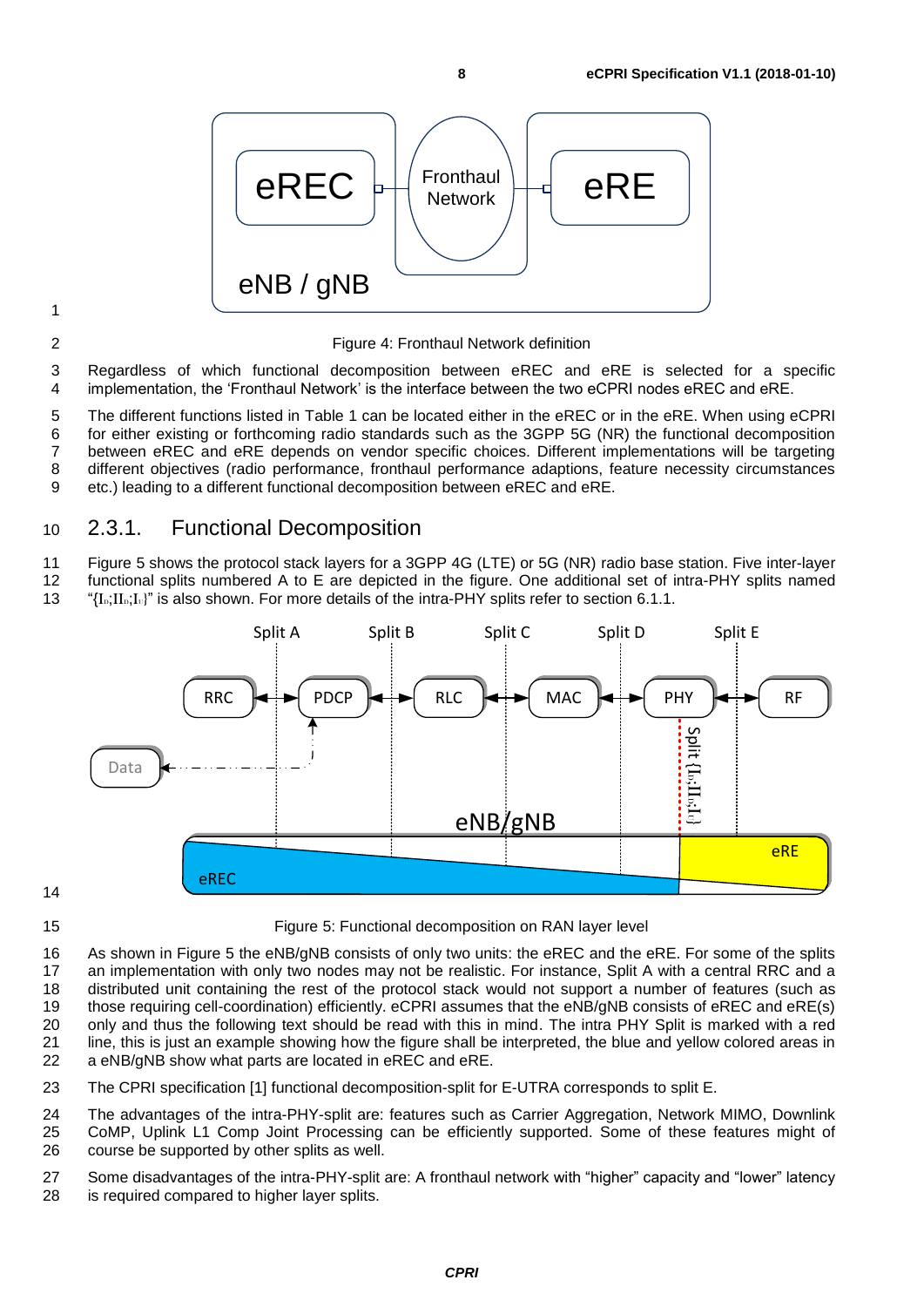1 [Table 2](#page-8-0) shows how different splits will set different relative capacity- and latency-requirements on the fronthaul network.

| <b>Fronthaul capacity</b><br>needs        | <b>Fronthaul latency</b><br>requirement |  |
|-------------------------------------------|-----------------------------------------|--|
| Low,<br>Scales with # MIMO layers         | Relaxed                                 |  |
| Low,<br>Scales with # MIMO layers         | Relaxed                                 |  |
| Low,<br>Scales with # MIMO layers         | Relaxed                                 |  |
| Low,<br>Scales with # MIMO layers         | <b>Very Strict</b>                      |  |
| Very High,<br>Scales with # antenna ports | <b>Very Strict</b>                      |  |
| See section 6.1.1                         | <b>Very Strict</b>                      |  |
|                                           |                                         |  |

#### <span id="page-8-0"></span>3 Table 2: Fronthaul requirements vs. splits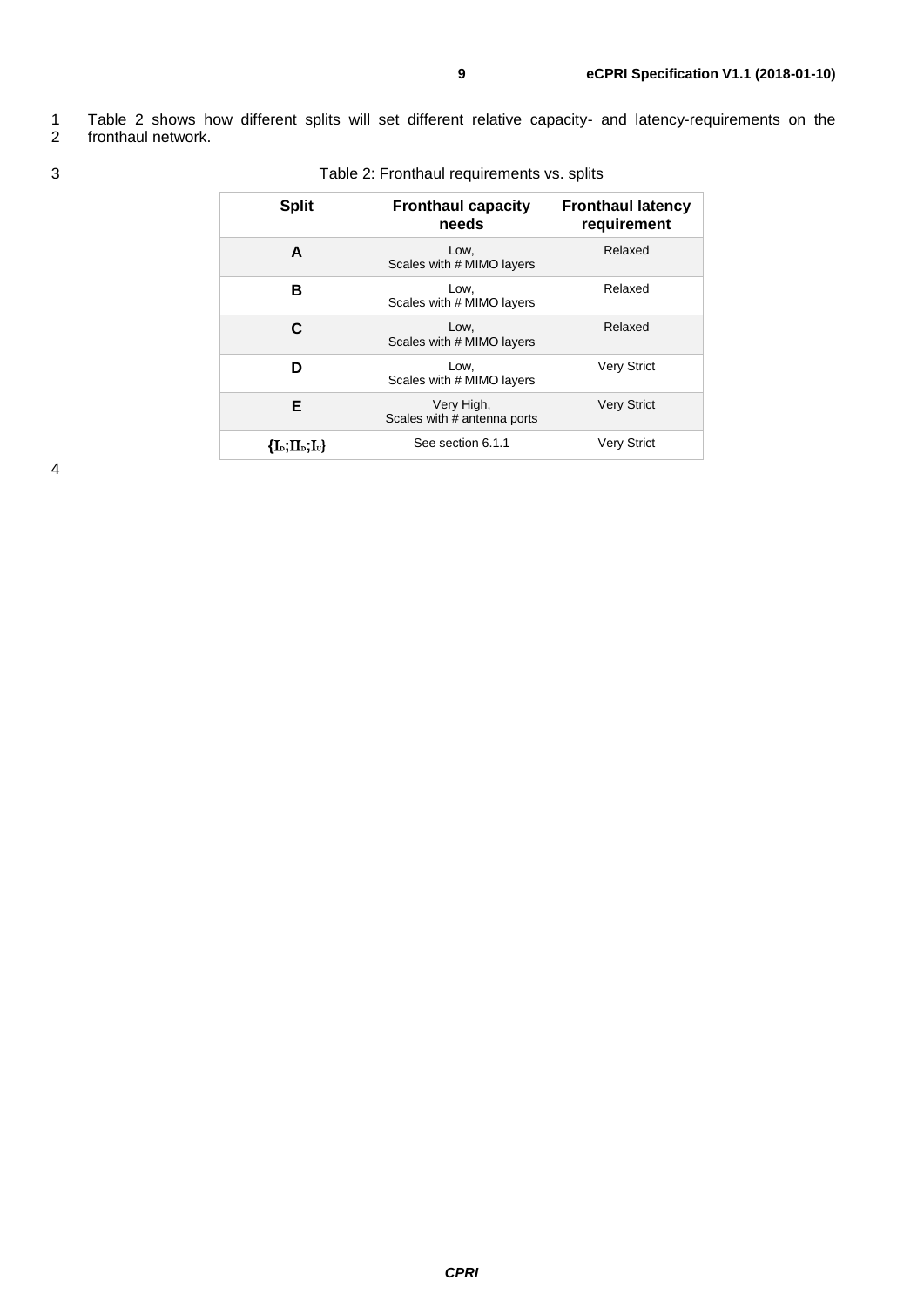### <span id="page-9-1"></span><span id="page-9-0"></span>3.1. Protocol Overview

The eCPRI interface includes the following information flows:

### 1. User Plane:

- 
- 5 o User Data:<br>6 User inform User information (to be transmitted from/to the base station to/from the user equipment) with format depending on the underlying functional decomposition between the eREC and 8 the eRE.
- **b** o Real-Time Control data:
- Time-critical control and management information directly related to the User Data.
- 11 o Other eCPRI services:
- eCPRI services such as User Plane support, remote reset, etc.
- 2. C&M Plane:
- **can be Control and management information exchanged between the control and management**  entities within the eREC and the eRE. This information flow is conveyed to the higher protocol layers and is not considered time critical.
- 3. Synchronization Plane:
- **18** o Synchronization data used for frame and time alignment.

 eCPRI defines a protocol for the transfer of user plane information between eREC and eRE via a packet 20 based fronthaul transport network. For C&M and synchronization information flows, existing protocols and 21 standards are referenced as proposals. The interface supports Ethernet-switched or IP-routed fronthaul 21 standards are referenced as proposals. The interface supports Ethernet-switched or IP-routed fronthaul<br>22 networks. Figure 6 provides an overview on the basic protocol hierarchy for Ethernet/IP-based eCPRI networks. [Figure 6](#page-10-0) provides an overview on the basic protocol hierarchy for Ethernet/IP-based eCPRI transport case.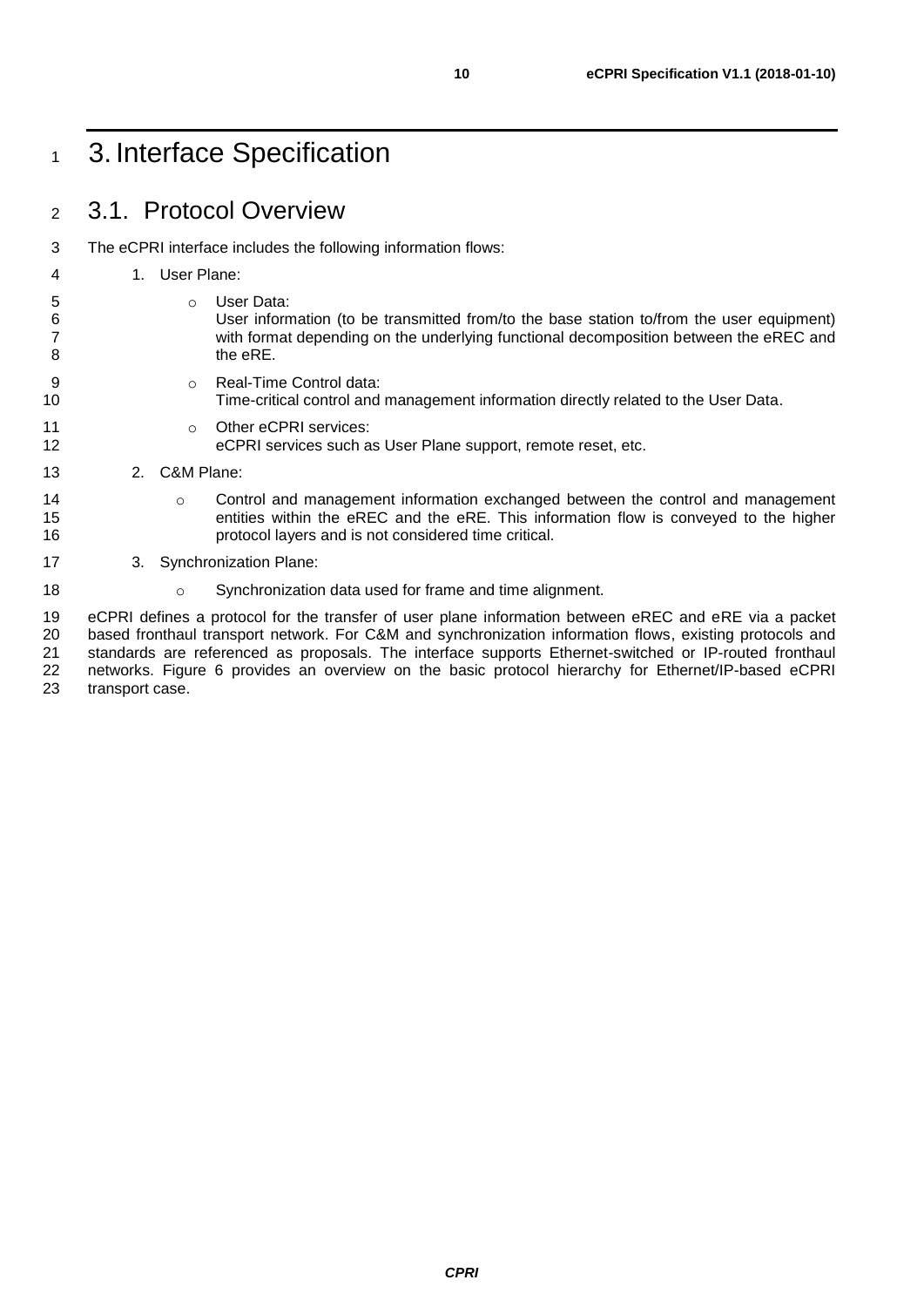

#### <span id="page-10-0"></span>2 Figure 6: eCPRI protocol stack over IP / Ethernet

3 For the example of IP/Ethernet based eCPRI transport protocol shown in [Figure 6,](#page-10-0) the following needs to be<br>4 considered: considered:

- 5 User Plane:
- 6 **o** In case of eCPRI over Ethernet (refer to section [3.2.1\)](#page-11-2) UDP/IP is not used for the User plane.
- 7 o In case of eCPRI over IP (refer to section [3.2.2\)](#page-12-0), Ethernet might not be used, even though Ethernet 8 is still a typical technology used to transfer IP packets.
- 9 o Message types used by eCPRI are described in section [3.2.3](#page-12-1) in detail.
- 10 C&M Plane:
- 11 o Please refer to Section [3.3](#page-40-0) "C&M Plane" for more information.
- 12 Synchronization Plane:
- 13 o UDP/IP and VLAN are optional, e.g. the ITU-T PTP telecom profile G.8275.1/Y.1369.1 [\[4\]](#page-60-5) only 14 defines PTP transport over Ethernet. Insertion of VLAN tag is not allowed in this profile, IP and 15 VLAN are thus not possible.
- 16 **o** Please refer to Section [3.4](#page-40-1) "Synchronization Plane" and Annex [6.2](#page-46-0) "Synchronization and Timing" for 17 more information.
- 18 Connection OAM:
- 19 o Please refer to Annex [6.4](#page-53-0) "Network Connection Maintenance" for more information.
- 20 Please refer to section [3.1.1](#page-11-0) for more information on "Ethernet PHY".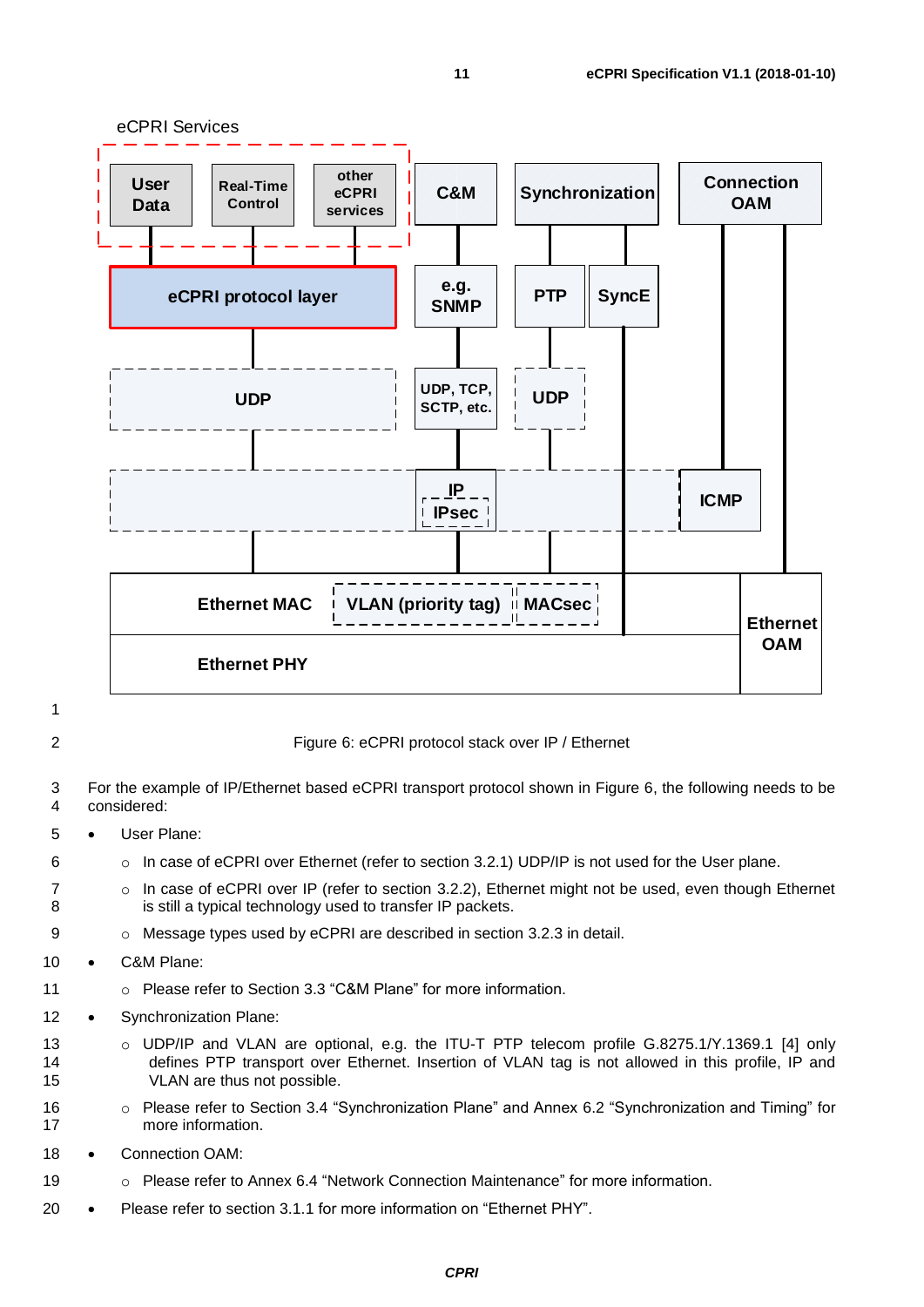2 • IPsec and MACsec are optional. Please refer to informative Annex [6.8](#page-56-0) "Security" for more information.

### <span id="page-11-0"></span>3 3.1.1. Physical Layer

- 4 The Physical Layer typically follows electrical and optical physical reference standards provided in IEEE 5 802.3 [\[5\],](#page-60-6) [\[6\]](#page-60-7) for the following eCPRI use cases:
- 6 1. eCPRI over electrical cable
- 7 2. eCPRI over electrical backplane
- 8 3. eCPRI over optical fiber
- 9 A high flexibility in the choice of connector and transceiver for the optical fiber use case can be achieved by<br>10 adopting SFP+ [7], [8] and QSFP+ [9], [10]. adopting SFP+ [\[7\],](#page-60-8) [\[8\]](#page-60-9) and QSFP+ [\[9\],](#page-60-10) [\[10\].](#page-60-11)
- 11 However, usage of different form factors like CFP, CFP2/4 is not precluded by the eCPRI specification.
- 12 The following [Table 3](#page-11-3) lists typical examples of common Ethernet interface types for 10G, 25G, 40G and
- 13 100G Ethernet for the given use cases. Usage of other line rates / interface types is not precluded.

| ٦<br>۰, |  |
|---------|--|
|         |  |

#### Table 3: Common Ethernet interface types for the given use cases

<span id="page-11-3"></span>

| Use case   | <b>Standard / Interface Type</b>          | #Lanes | <b>Signal Rate per Lane</b> |
|------------|-------------------------------------------|--------|-----------------------------|
| Optical    | 10GBASE-SR/LR/ER ([5], clause 52)         |        | 10G                         |
|            | 10GBASE-LRM ([5], clause 68)              | 1      | 10G                         |
|            | 25GBASE-SR ([6])                          | 1      | 25G                         |
|            | 40GBASE-SR4 LR4/ER4 ([5], clauses 86/87)  | 4      | 10G                         |
|            | 100GBASE-SR10 ([5], clause 86)            | 10     | 10G                         |
|            | 100GBASE-SR4/LR4/ER4 ([5], clauses 95/88) | 4      | 25G                         |
| Electrical | 25GBASE-CR/CR-S ([6])                     | 1      | 25G                         |
|            | 40GBASE-CR4 ([5], clause 85)              | 4      | 10G                         |
|            | 100GBASE-CR10 ([5], clause 85)            | 10     | 10G                         |
|            | 100GBASE-CR4 ([5], clause 92)             | 4      | 25G                         |
| Backplane  | 10GBASE-KR ([5], clause 72)               | 1      | 10G                         |
|            | 25GBASE-KR/KR-S ([6])                     | 1      | 25G                         |
|            | 40GBASE-KR4 ([5], clause 84)              | 4      | 10G                         |
|            | 100GBASE-KR4 ([5], clause 93)             | 4      | 25G                         |

15

1

### <span id="page-11-1"></span><sup>16</sup> 3.2. User Plane

### <span id="page-11-2"></span>17 3.2.1. User Plane over Ethernet

In this option, eCPRI messages shall be transmitted in standard Ethernet frames**1** 18 [\[5\].](#page-60-6) The Ethernet network 19 shall follow the definitions in [\[15\].](#page-60-2)

20 The type field of the Ethernet frame shall contain the eCPRI Ethertype (AEFE<sub>16</sub>) [\[11\].](#page-60-12) The data field of the 21 Ethernet frame shall contain the eCPRI common header at the beginning, followed immediately by the 22 eCPRI payload. The eCPRI message shall be embedded in the Ethernet frame as a series of octets.

**<sup>1</sup>** Also, frames with a payload size larger than 1500 octets can be supported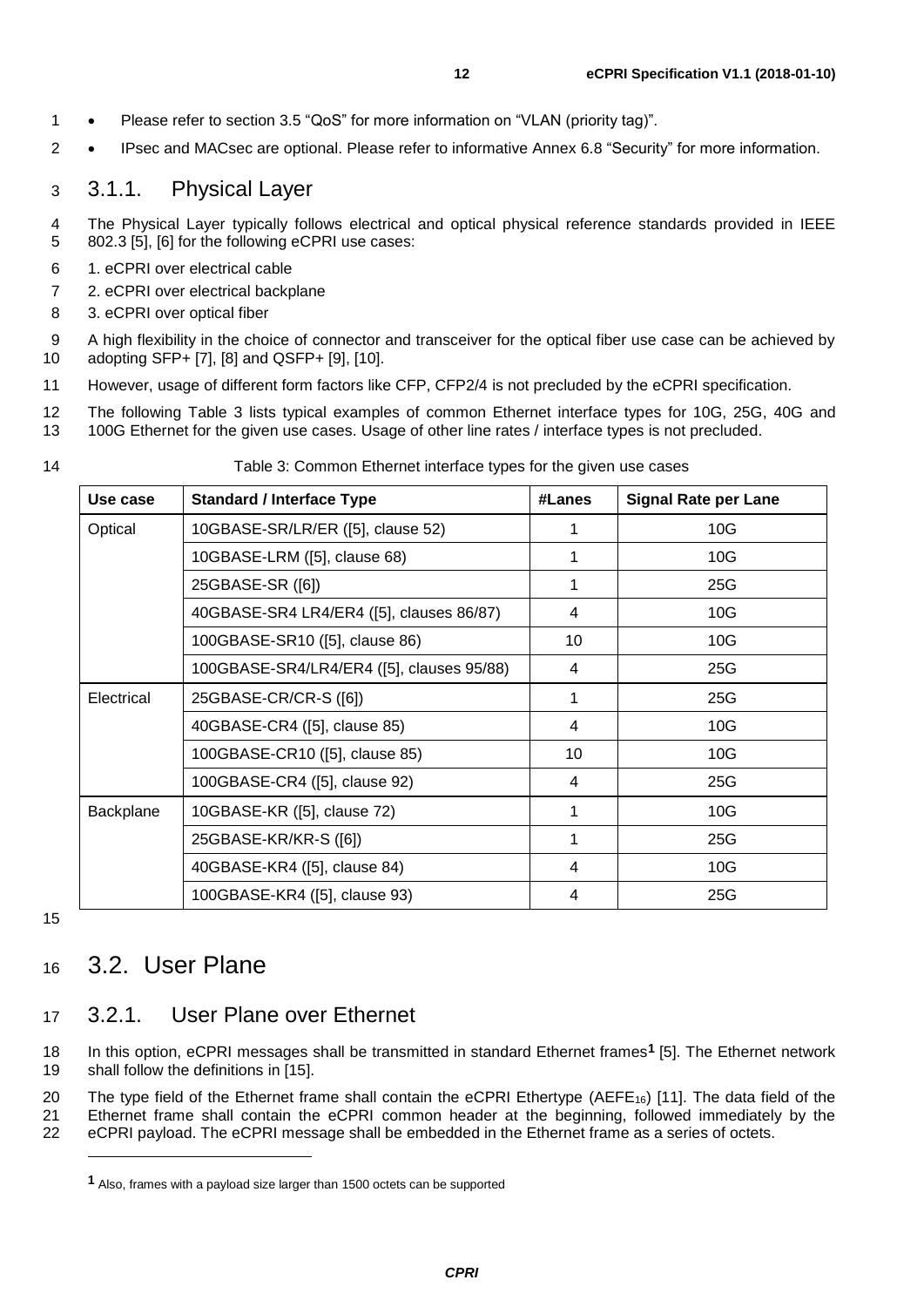- An eCPRI node involved in an eCPRI over Ethernet message exchange shall have at least one Ethernet
- MAC address. All Ethernet MAC addresses within the Ethernet network shall be unique<sup>2</sup>. The assignment of .<br>6 . Ethernet MAC addresses to nodes/eCPRI services is out of scope of the eCPRI specification. Ethernet MAC addresses to nodes/eCPRI services is out of scope of the eCPRI specification.

 The Ethernet MAC header shall provide enough information about the source and the destination of the eCPRI message to deliver the message successfully through the Ethernet network, with the required priority. Further details of the format and definition of the Ethernet frame are out of scope of the eCPRI specification.

#### <span id="page-12-0"></span>3.2.2. User Plane over IP

11 In this option, eCPRI messages shall be transmitted in UDP/IP packets.

 The data field of the UDP datagram contains the eCPRI common header at its beginning, followed 13 immediately by the eCPRI payload. The eCPRI message shall be embedded in the UDP datagram as a<br>14 series of octets. The UDP datagram shall encapsulate the eCPRI PDU precisely, i.e. without requiring 14 series of octets. The UDP datagram shall encapsulate the eCPRI PDU precisely, i.e. without requiring 15 padding octets added to the eCPRI PDU. padding octets added to the eCPRI PDU.

16 An eCPRI node shall have at least one IP address. All IP addresses within the IP network shall be unique <sup>3</sup>. The assignment of IP addresses to nodes/eCPRI services is out of scope of the eCPRI specification.

 The header fields of the UDP/IP datagram shall provide enough information about the source and the destination of the eCPRI message to deliver the message successfully through the IP network, with the required priority. Further details of the format and definition of the UDP/IP datagram, and how the IP network is to be maintained are out of the scope of the eCPRI specification.

eCPRI does not specify any range of UDP port values to identify the various eCPRI streams.

#### <span id="page-12-1"></span>3.2.3. eCPRI Message Format

24 eCPRI messages shall have the format shown in [Figure 7](#page-13-2) and consist of a four byte eCPRI common header<br>25 followed by a variable length eCPRI payload. followed by a variable length eCPRI payload.

-

Both locally unique and globally unique Ethernet MAC addresses are applicable.

There is no restriction on the IP version (IPv4 or IPv6) used in the IP-routed fronthaul network.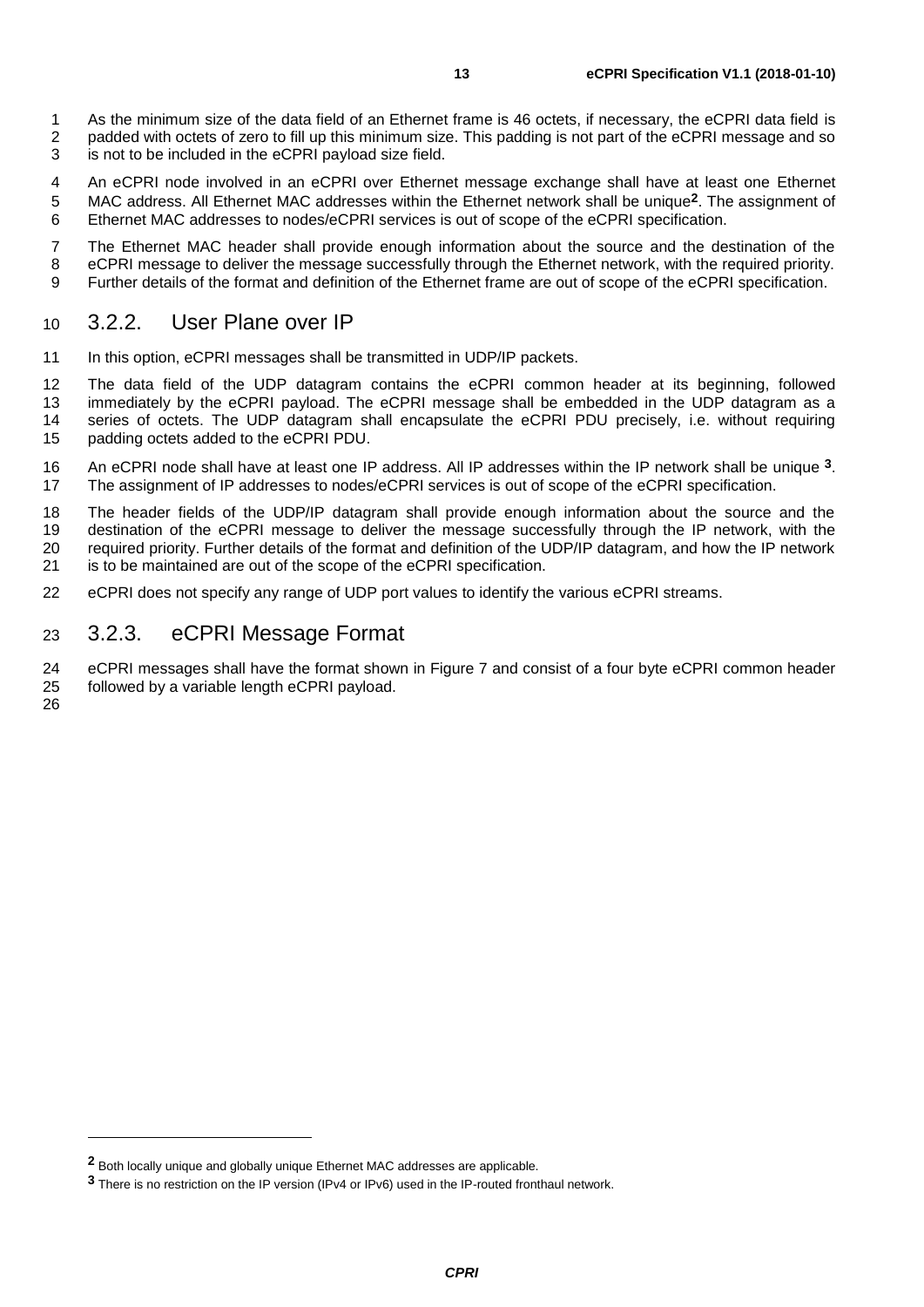

<span id="page-13-2"></span>

#### <span id="page-13-0"></span>3.2.3.1. eCPRI Transmission Byte Order

 When the range of a field is too large to fit in a single byte, multiple bytes are used to encode that field. For eCPRI, the transmission byte order follows "network byte order" or "big endian", i.e. the most significant byte is sent first and the least significant byte is sent last (see [\[12\]\)](#page-60-13).

Example:

The hexadecimal number 0xABCD1234 is sent as the byte sequence 0xAB, 0xCD, 0x12, 0x34.

#### <span id="page-13-1"></span>3.2.3.2. Common Header

eCPRI Message Common Header shall have the format shown in [Figure 8.](#page-13-3)



<span id="page-13-3"></span>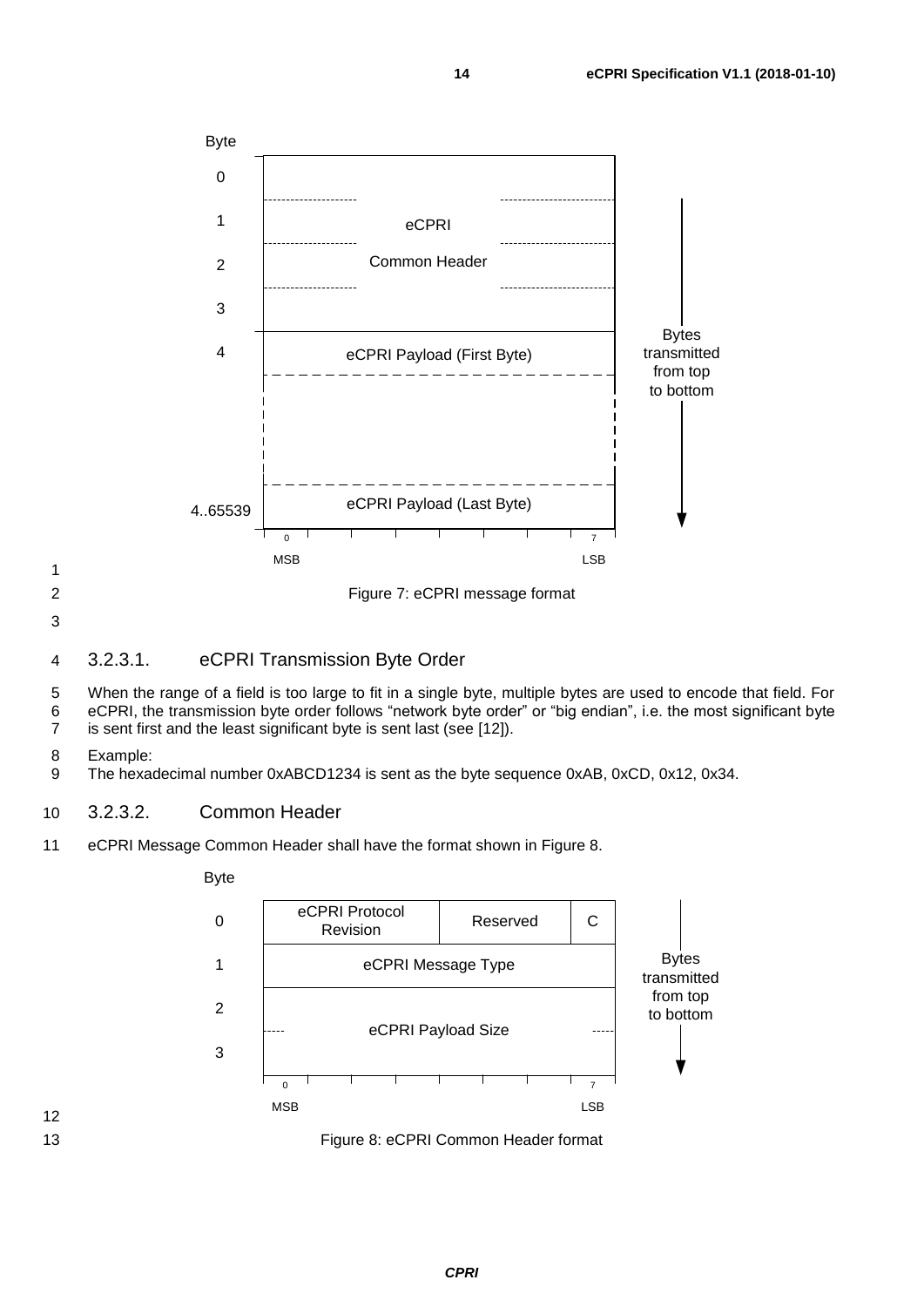1 Where:

- 2 eCPRI Protocol Revision indicates the protocol version.<br>3 The eCPRI Protocol Revision is a positive integer value
- The eCPRI Protocol Revision is a positive integer value, see section [4.4.](#page-41-4)
- 4 eCPRI Message Type (1 byte, see [Table 4\)](#page-15-2) indicates the type of service conveyed by the message.
- 5 eCPRI Payload Size is the size in bytes of the payload part corresponding to the eCPRI message. It 6 does not include any padding bytes following the eCPRI message. The maximum supported payload  $7 \times$  size is 2<sup>16</sup>-1 but the actual size may be further limited by the maximum payload size of the underlying 8 transport network.
- 9 "C" is the eCPRI messages concatenation indicator.
- 10 o "C=0" indicates that the eCPRI message is the last one inside the eCPRI PDU.
- 11  $\circ$  "C=1" indicates that another eCPRI message follows this one within the eCPRI PDU. In this case, 0 12 to 3 padding byte(s) shall be added to ensure that the following eCPRI message starts at a 4-Byte 13 boundary. Padding byte(s) shall be ignored when received.
- 14 Reserved bits shall be handled according to section [4.2.](#page-41-2)

#### <span id="page-14-0"></span>15 3.2.3.3. eCPRI Payload

16 The payload of eCPRI messages shall follow the format specified in the corresponding eCPRI Message 17 Type sub-section of section [3.2.4.](#page-15-0) An eCPRI message payload typically includes an eCPRI message header<br>18 and its associated eCPRI message user data. and its associated eCPRI message user data.

#### <span id="page-14-1"></span>19 3.2.3.4. Mapping Examples

- 20 This section explains how eCPRI messages are mapped onto a transport network layer payload with 21 examples.
- 22 [Figure 9](#page-14-2) shows an example in which one eCPRI message is mapped onto a transport network layer payload 23 (e.g. UDP/IP or Ethernet).
- 24 [Figure 10](#page-15-3) shows an example in which two eCPRI messages are concatenated and mapped onto a transport 25 network layer payload (e.g. UDP/IP or Ethernet).
- 26



27

29

<span id="page-14-2"></span>28 Figure 9: An example of non-concatenated case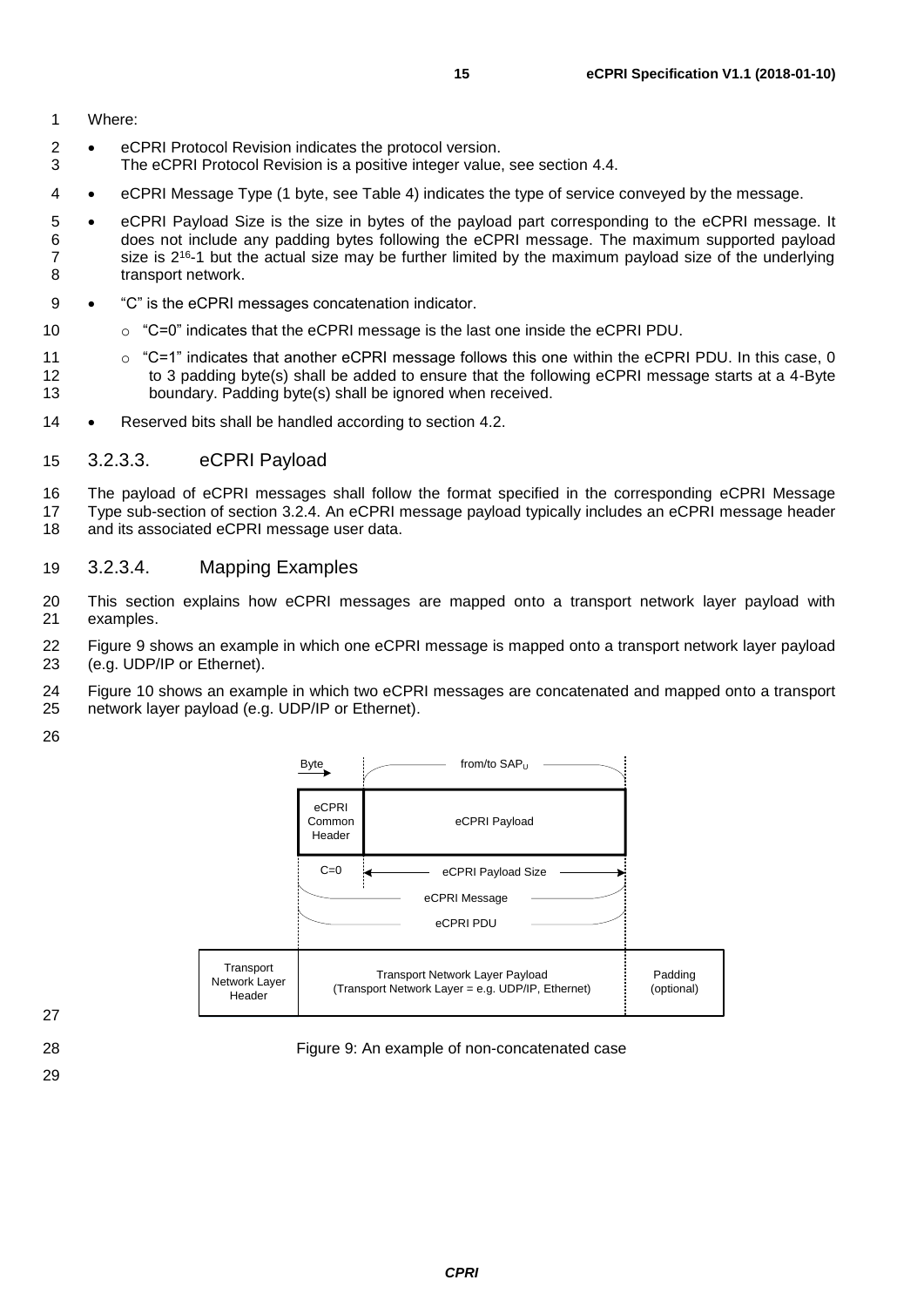

#### <span id="page-15-3"></span>2 Figure 10: An example of two concatenated eCPRI messages

#### <span id="page-15-0"></span>3 3.2.4. Message Types

4 The message types listed in [Table 4](#page-15-2) are supported by eCPRI. The usage of these types is optional.

<span id="page-15-2"></span>

| Message Type # | Name                      | Section  |
|----------------|---------------------------|----------|
| O              | IQ Data                   | 3.2.4.1  |
|                | <b>Bit Sequence</b>       | 3.2.4.2  |
| 2              | Real-Time Control Data    | 3.2.4.3  |
| 3              | Generic Data Transfer     | 3.2.4.4  |
| 4              | Remote Memory Access      | 3.2.4.5  |
| 5              | One-way Delay Measurement | 3.2.4.6  |
| 6              | <b>Remote Reset</b>       | 3.2.4.7  |
| 7              | Event Indication          | 3.2.4.8  |
| $8 - 63$       | Reserved                  | 3.2.4.9  |
| 64 - 255       | Vendor Specific           | 3.2.4.10 |

#### 5 Table 4: eCPRI Message Types

6

#### <span id="page-15-1"></span>7 3.2.4.1. Message Type #0: IQ Data

8 3.2.4.1.1. Description/Usage

9 This message type is used to transfer time domain or frequency domain IQ samples between PHY 10 processing elements split between eCPRI nodes (eREC and eRE).

- 11 3.2.4.1.2. Message format
- 12 [Figure 11](#page-16-0) shows IQ Data Transfer message format.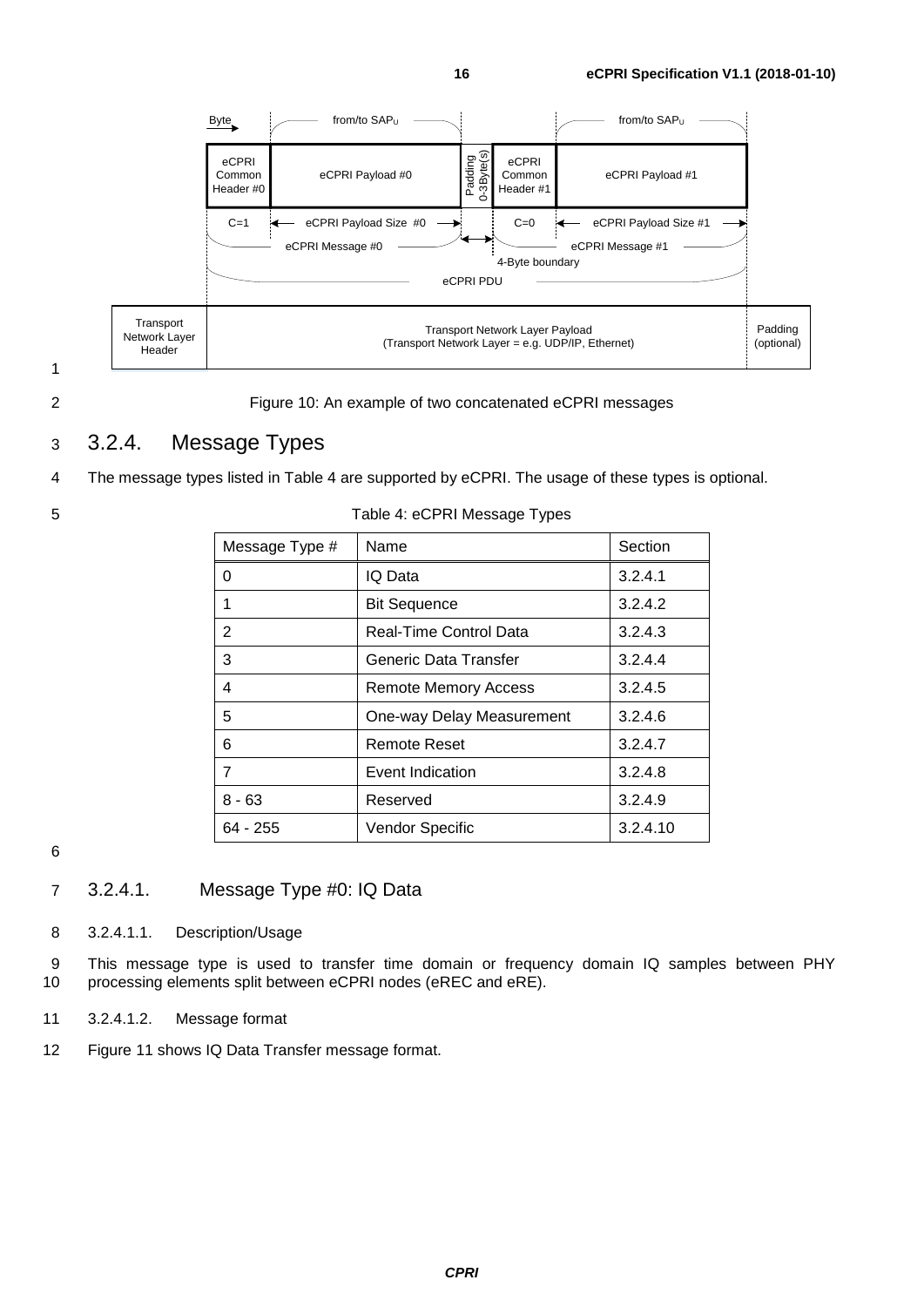<span id="page-16-0"></span>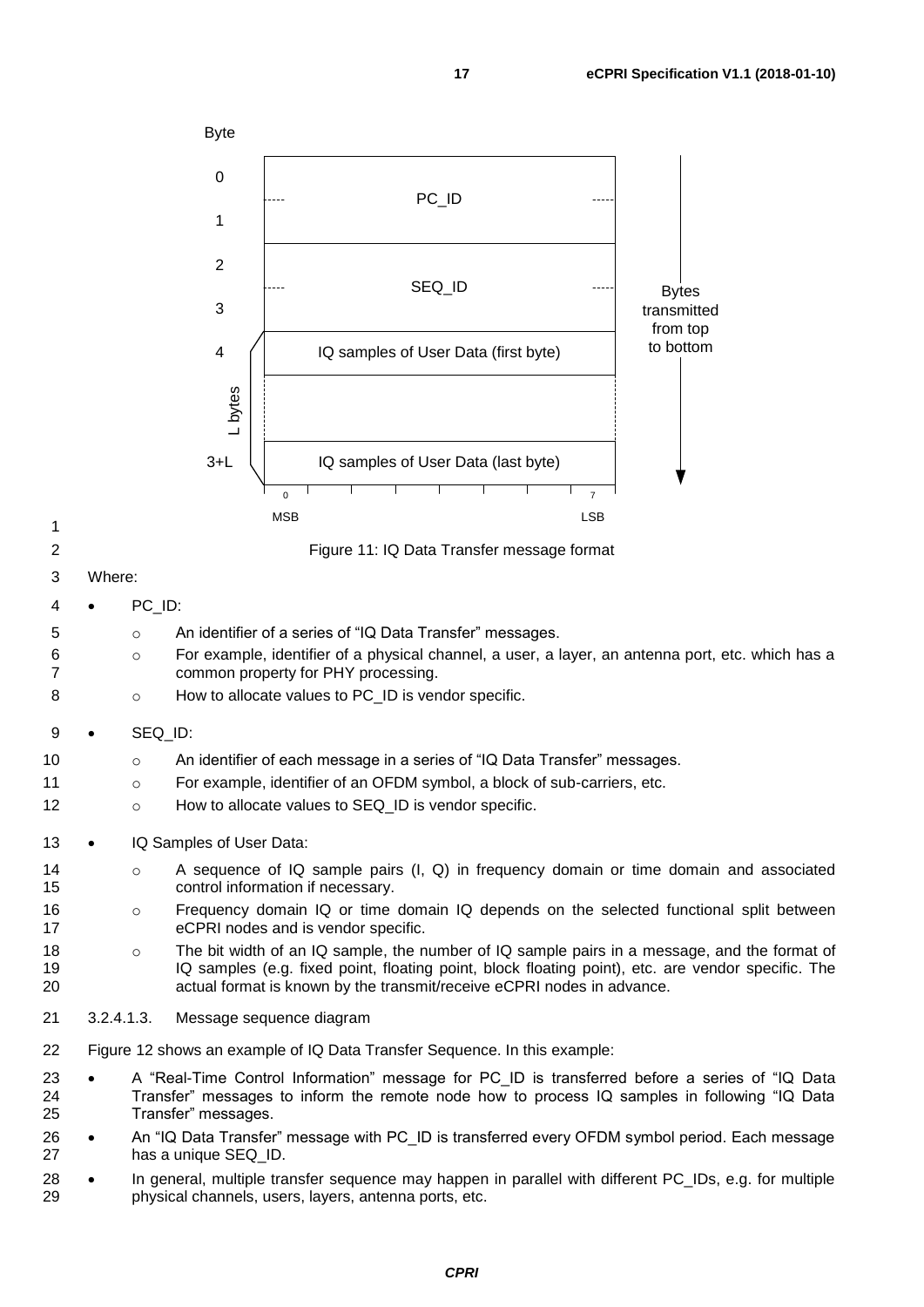

3

<span id="page-17-1"></span>

4 Figure 12: Message sequence diagram (example)

- <span id="page-17-0"></span>5 3.2.4.2. Message Type #1: Bit Sequence
- 6 3.2.4.2.1. Description/Usage
- 7 This message type is used to transfer user data in form of bit sequence between PHY processing elements<br>8 split between eCPRI nodes (eREC and eRE). split between eCPRI nodes (eREC and eRE).
- 9 3.2.4.2.2. Message format
- 10 [Figure 13](#page-17-2) shows Bit Sequence Transfer message format.





<span id="page-17-2"></span>12 Figure 13: Bit Sequence Transfer message format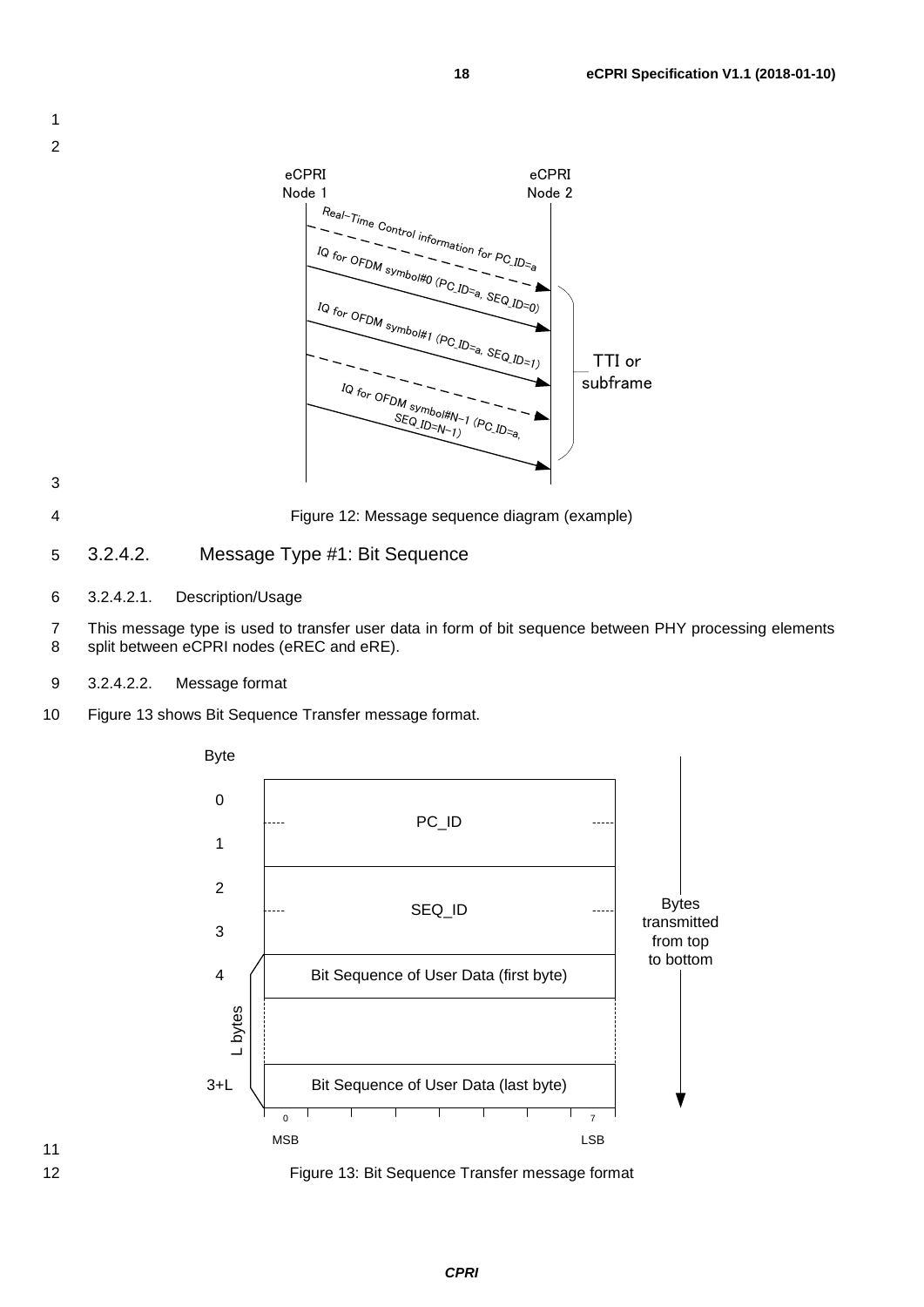| 1              |           | Where:     |                                                                                                                                                                                                                                                                   |
|----------------|-----------|------------|-------------------------------------------------------------------------------------------------------------------------------------------------------------------------------------------------------------------------------------------------------------------|
| 2              | $\bullet$ | PC_ID:     |                                                                                                                                                                                                                                                                   |
| 3              |           | $\circ$    | An identifier of a series of "Bit Sequence Transfer" messages.                                                                                                                                                                                                    |
| 4<br>5         |           | $\circ$    | For example, identifier of a physical channel, a user, a layer, an antenna port, etc. which has a<br>common property for PHY processing.                                                                                                                          |
| 6              |           | $\circ$    | How to allocate values to PC_ID is vendor specific.                                                                                                                                                                                                               |
| 7              |           | SEQ_ID:    |                                                                                                                                                                                                                                                                   |
| 8              |           | $\circ$    | An identifier of each message in a series of "Bit Sequence Transfer" messages.                                                                                                                                                                                    |
| 9              |           | $\circ$    | For example, identifier of an OFDM symbol, a block of sub-carriers, etc.                                                                                                                                                                                          |
| 10             |           | O          | How to allocate values to SEQ_ID is vendor specific.                                                                                                                                                                                                              |
| 11             | $\bullet$ |            | Bit Sequence of User Data:                                                                                                                                                                                                                                        |
| 12             |           | $\circ$    | A Bit Sequence of User Data, e.g. channel coded data before modulation mapping.                                                                                                                                                                                   |
| 13<br>14       |           | $\circ$    | The information carried by the Bit Sequence Transfer message depends on the selected<br>functional split between eCPRI nodes and is vendor specific.                                                                                                              |
| 15<br>16       |           | $\circ$    | The length of a Bit Sequence in a message is vendor specific and known by the transmit/receive<br>node in advance.                                                                                                                                                |
| 17             |           | 3.2.4.2.3. | Message sequence diagram                                                                                                                                                                                                                                          |
| 18             |           |            | A message sequence example of the Bit Sequence Transfer is shown in Figure 14. In this example:                                                                                                                                                                   |
| 19<br>20<br>21 | $\bullet$ |            | A "Real-Time Control Information" message for PC_ID=a is transferred prior to a series of "Bit<br>Sequence Transfer" messages to inform the remote node how to process the user data in bit sequence<br>format in the following "Bit Sequence Transfer" messages. |

- 22 A "Bit Sequence Transfer" message with PC\_ID is transferred every OFDM symbol period. Each<br>23 message has a unique SEQ ID. message has a unique SEQ\_ID.
- 24 In general, multiple transfer sequences may happen in parallel with different PC\_IDs, e.g. for multiple 25 physical channels, users, layers, antenna ports, etc. physical channels, users, layers, antenna ports, etc.
- 



<span id="page-18-0"></span>

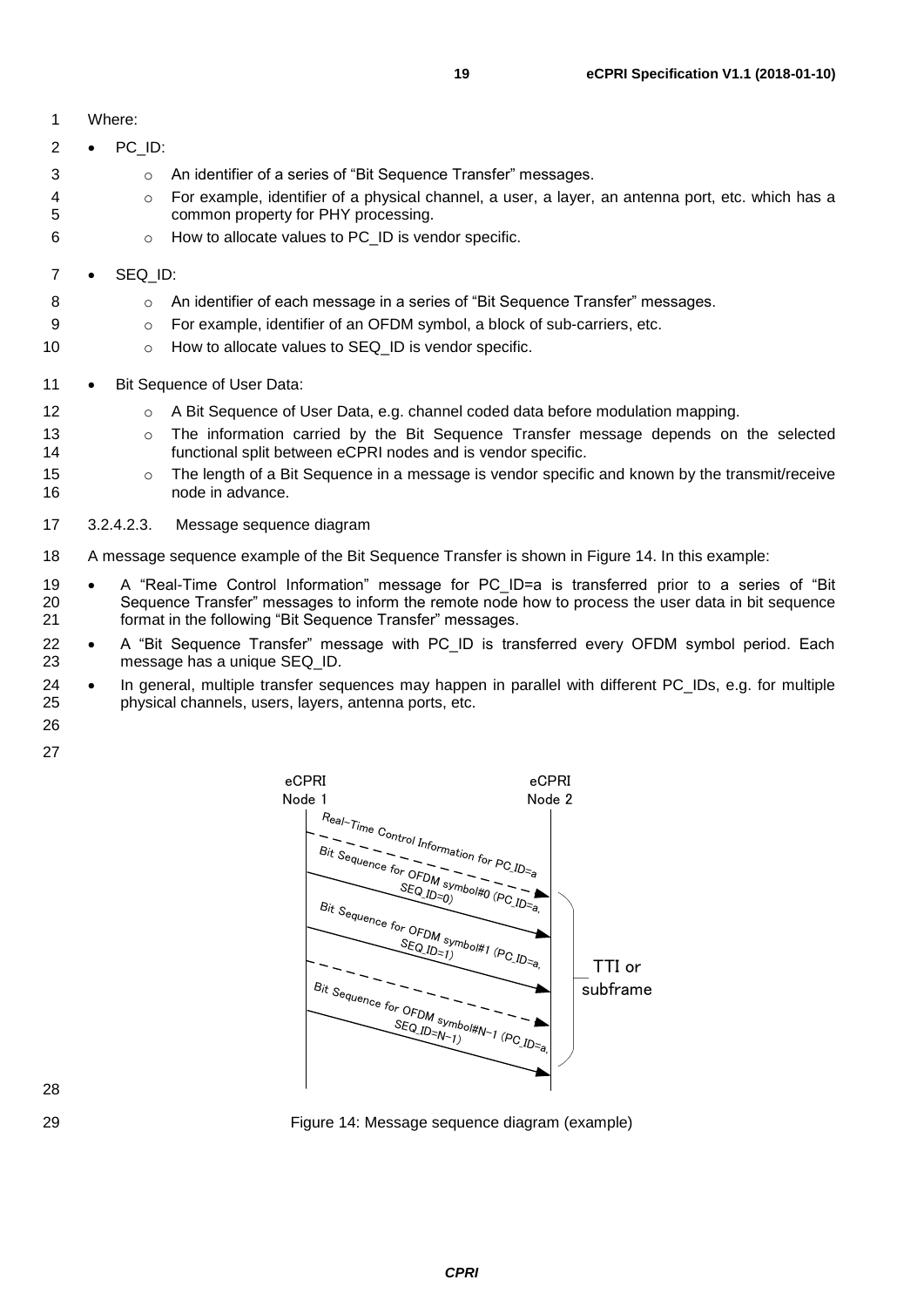#### <span id="page-19-0"></span>3.2.4.3. Message Type #2: Real-Time Control Data

#### 3.2.4.3.1. Description/Usage

3 This message type is used to transfer vendor specific real-time control messages between PHY processing<br>4 elements split between eCPRI nodes (eREC and eRE). This message type addresses the need to exchange 4 elements split between eCPRI nodes (eREC and eRE). This message type addresses the need to exchange<br>5 various types of control information associated with user data (in form of IQ samples, bit sequence, etc.) various types of control information associated with user data (in form of IQ samples, bit sequence, etc.) between eCPRI nodes in real-time for control/configuration/measurement. However, this type of information highly depends on the selected function split and the actual implementation of these functions. So only the message type for Real-Time Control Data is defined, but not the data format.

- 3.2.4.3.2. Message format
- [Figure 15](#page-19-1) shows the Real-Time Control Data message format.



- 
- <span id="page-19-1"></span>
- 
- Where:
- RTC\_ID:
- **Combinder An identifier of a series of "Real-Time Control Data" messages.**
- 17 o For example, identifier for message structures of specific control / configuration / status / measurement and request / response / indication types.
- **b** o How to allocate values to RTC\_ID is vendor specific.
- SEQ\_ID:
- **can allocate in a series of "Real-Time Control Data" messages.**
- o For example, identifier of message sequence, links between request and response messages, etc.
- 24 o How to allocate values to SEQ\_ID is vendor specific.
- Real-Time Control Data:
- **b 26** o The format of this part of the payload is vendor specific.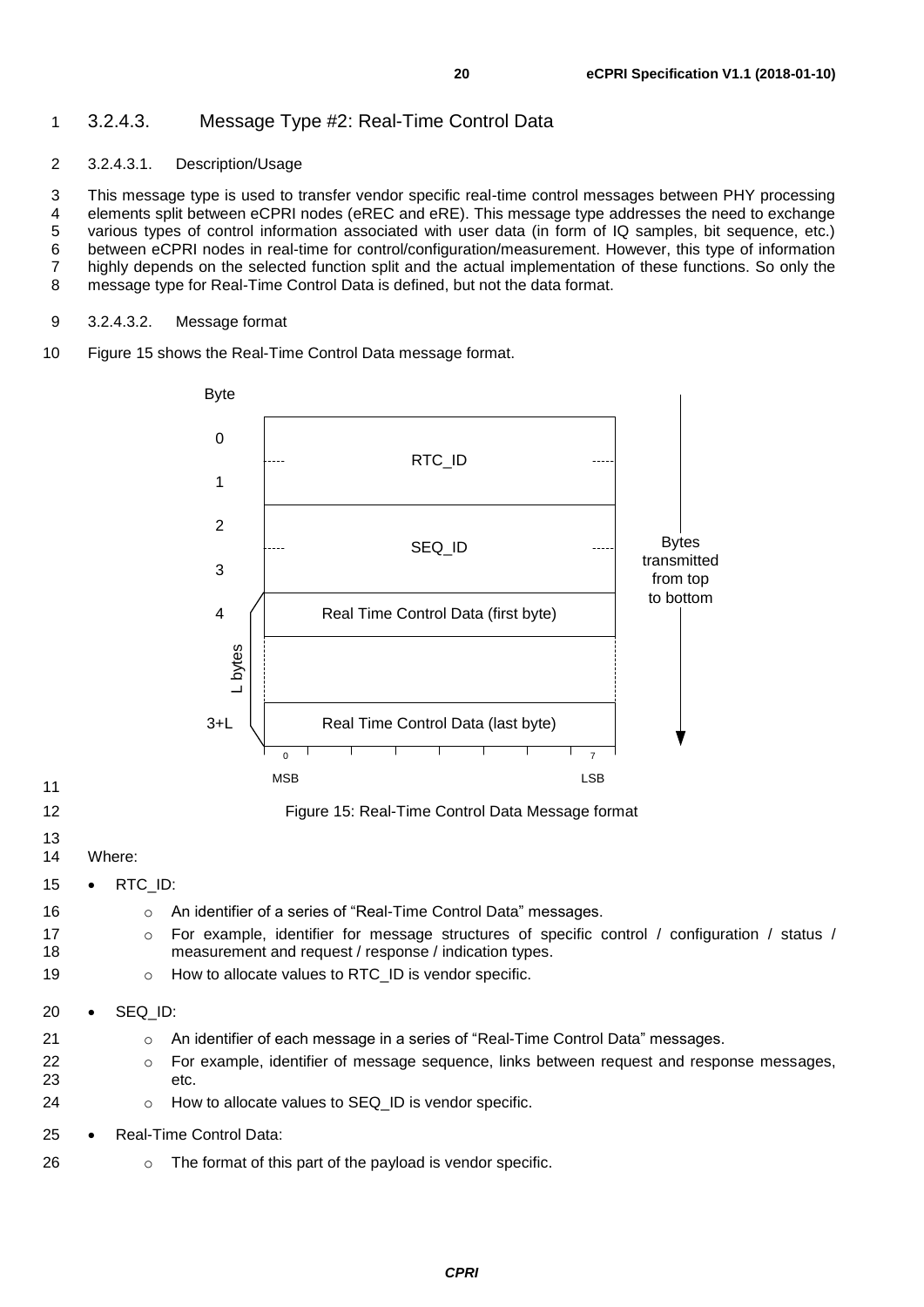3.2.4.3.3. Message sequence diagram

[Figure 16](#page-20-1) shows an example of Real-Time Control Message passing sequence. In this example, Real-Time

 Control Messages are transferred prior to and/or after the associated user data messages (in form of IQ Data or Bit Sequence).



- 
- <span id="page-20-1"></span>Figure 16: Message Sequence diagram (example)
- 
- <span id="page-20-0"></span>3.2.4.4. Message Type #3: Generic Data Transfer
- 3.2.4.4.1. Description/Usage

11 This message type is used to transfer user plane data or related control between eCPRI nodes (eREC and 12 eRE) providing extended data synchronization support for generic data transfers. eRE) providing extended data synchronization support for generic data transfers.

- 3.2.4.4.2. Message format
- [Figure 17](#page-21-0) shows the Generic Data Transfer message format.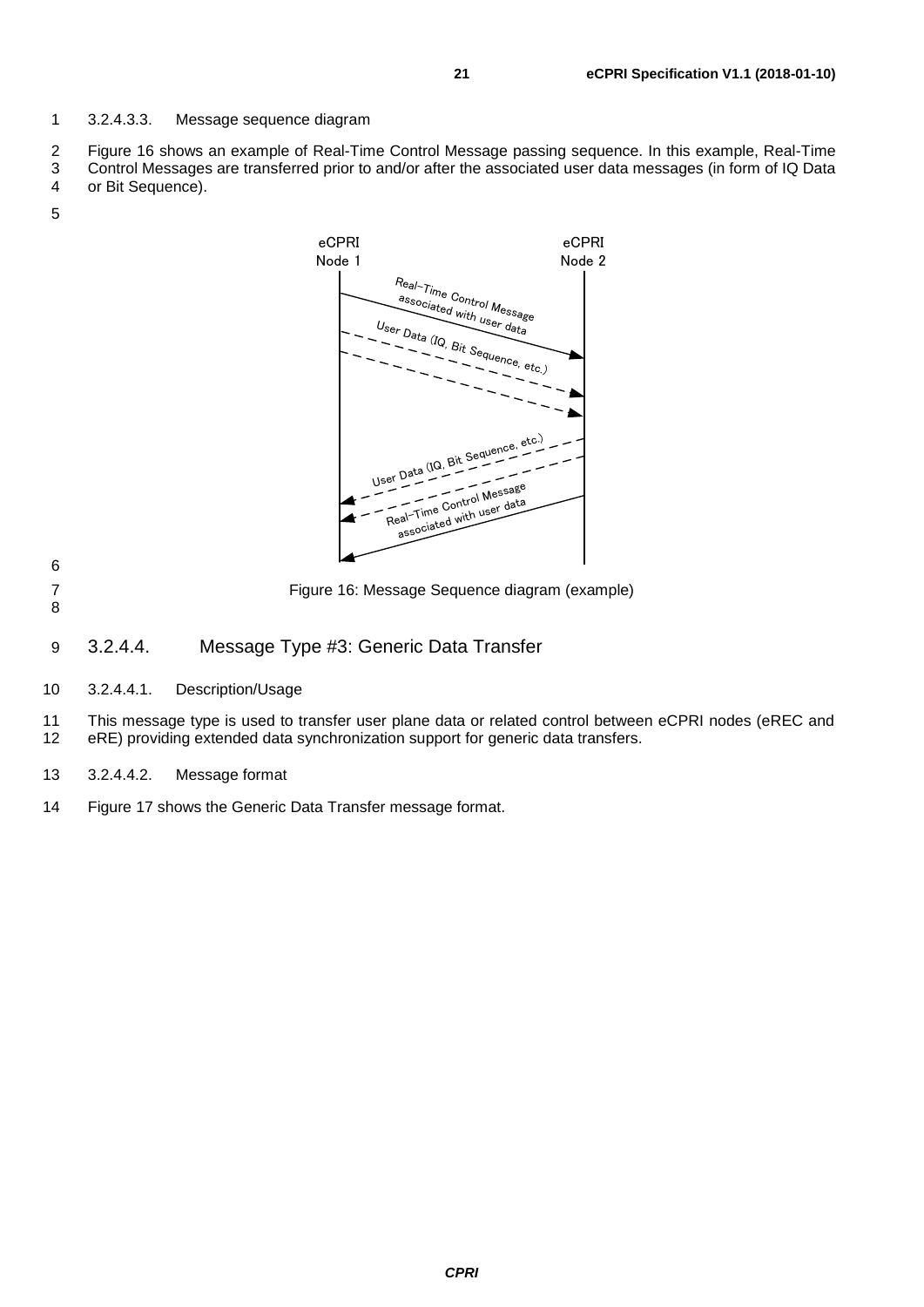

| ٦<br>۰, |  |
|---------|--|
|         |  |
|         |  |

<span id="page-21-0"></span>

|  |  | Figure 17: Generic Data Transfer message format |
|--|--|-------------------------------------------------|
|--|--|-------------------------------------------------|

- 3 Where:
- 4 PC\_ID:
- 5 o An identifier of a series of "Generic Data Transfer" messages.
- 6 o For example, identifier of a physical channel, a user, a layer, an antenna port, etc. or in case of 7 control, an identifier for control / configuration / status / measurement or other indication.
- 8 **b** o How to allocate values to PC\_ID is vendor specific.
- 9 SEQ\_ID:
- 10 o 4-byte field of each message in a series of "Generic Data Transfer" messages.
- 11 o For example, identifier of
- 12 **Parameters nessage sequence**
- 13  **Cata time relation to frame, OFDM symbol, a block of sub-carriers or sub-carrier etc.**
- 14 identifier for completion of transfer phase
- 15 o How to allocate values to SEQ ID is vendor specific.
- 16 Data transferred:
- 17 o A sequence of
- 18 user data samples in frequency or time domain and associated control information if 19 necessary
- 20 **•** control information
- 21 o User or control data content depends on the selected functional split between eCPRI nodes and 22 is vendor specific.
- 23 o The sample size, the number of samples etc. in a message, and the format of samples (e.g. 24 fixed point, floating point, block floating point), etc. are vendor specific. The actual format is<br>25 known by the transmit/receive eCPRI nodes in advance. known by the transmit/receive eCPRI nodes in advance.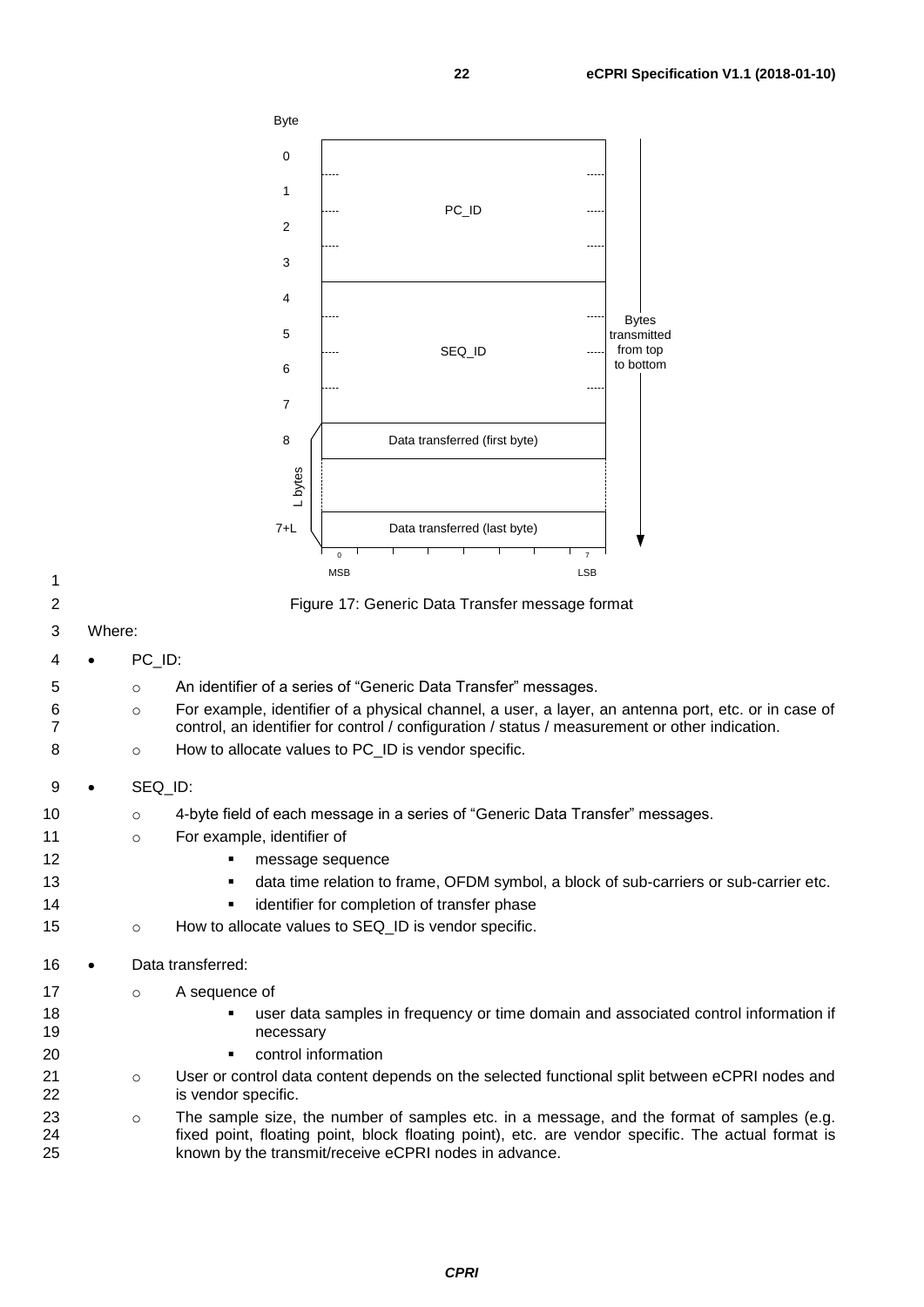- 3.2.4.4.3. Message sequence diagram
- [Figure 18](#page-22-1) shows an example of Data Transfer Sequence. In this example, Generic Data Transfer message type is used to transmit "User data":
- A "Real-Time Control Information" message for PC\_ID is transferred before a series of "Generic Data Transfer" messages to inform the remote node how to process Data samples in following "Generic Data Transfer" messages.
- An "Generic Data Transfer" message with PC\_ID is transferred e.g. every OFDM symbol period. Each message has a unique SEQ\_ID.
- 9 o SEQ\_ID does not need to be continuous.
- In general, multiple transfer sequence may happen in parallel with different PC\_IDs, e.g. for multiple physical channels, users, layers, antenna ports, etc.
- 



- 
- <span id="page-22-1"></span>Figure 18: Message sequence diagram (example)
- 

#### <span id="page-22-0"></span>3.2.4.5. Message Type #4: Remote Memory Access

3.2.4.5.1. Description/Usage

 The message type 'Remote Memory Access' allows reading or writing from/to a specific memory address on the opposite eCPRI node. The service is symmetric i.e. any "side" of the interface can initiate the service.

 The service is conceived in a generic way to handle different kinds of write and read access that depend on 21 the hardware used in a specific implementation. It is up to the driver routines for an implementation to map a write/read request to its hardware implementation.

 A read or write request/response sequence is an atomic procedure, i.e. a requester needs to wait for the response from the receiver before sending a new request to the same receiver. A write request without response is also defined, this procedure is a one-message procedure.

- 3.2.4.5.2. Message format
- The 'Remote Memory Access' message format is shown in [Figure 19.](#page-23-0)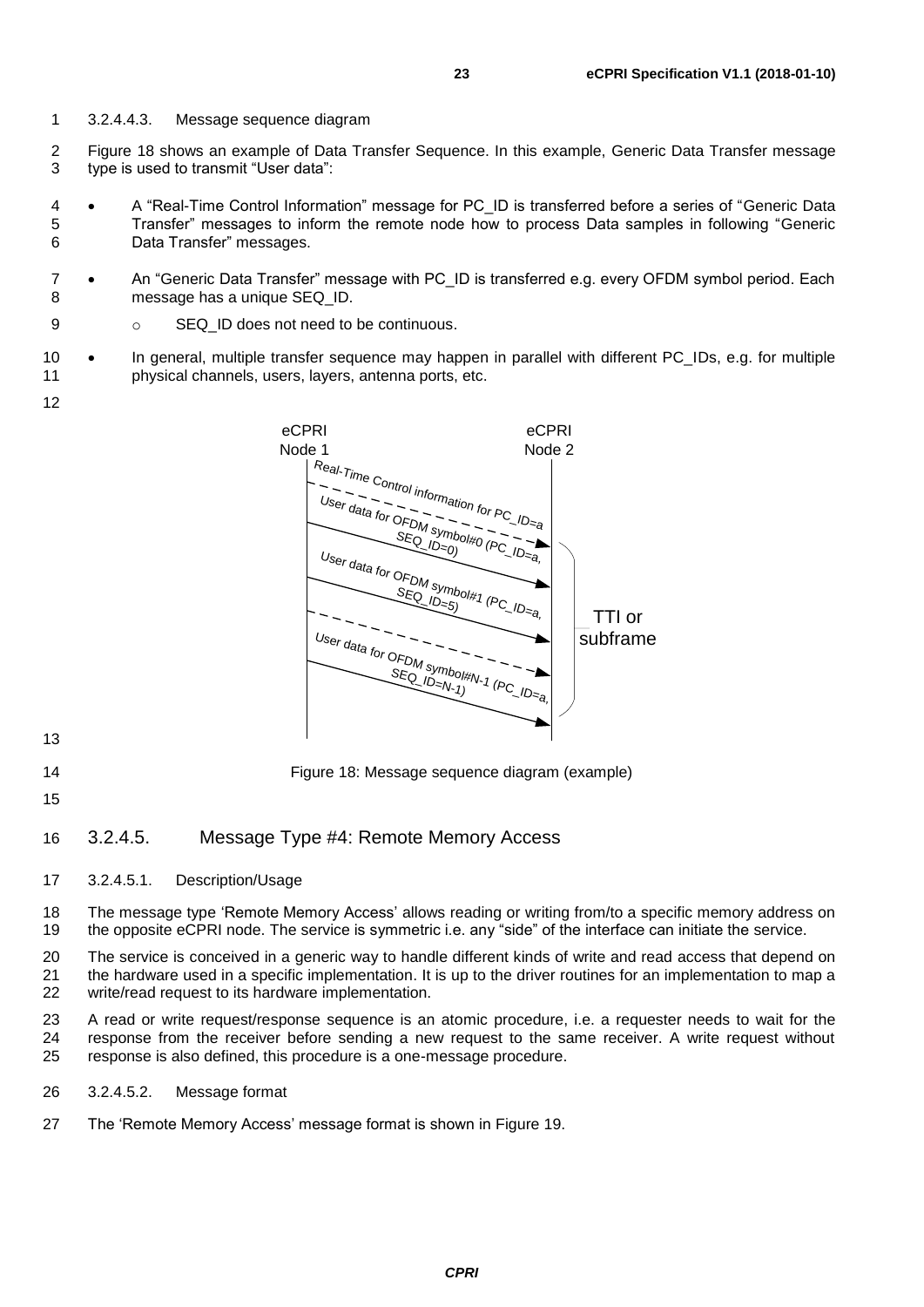





<span id="page-23-0"></span>

Figure 19: Remote Memory Access message format

Where:

- Remote Memory Access ID:
- The Remote Memory Access ID is used by the initiator of the request when the response is received to distinguish between different accesses.
- Read/Write & Request/Response:
- The field consist of two parts, a read or write indication and a request or response indication.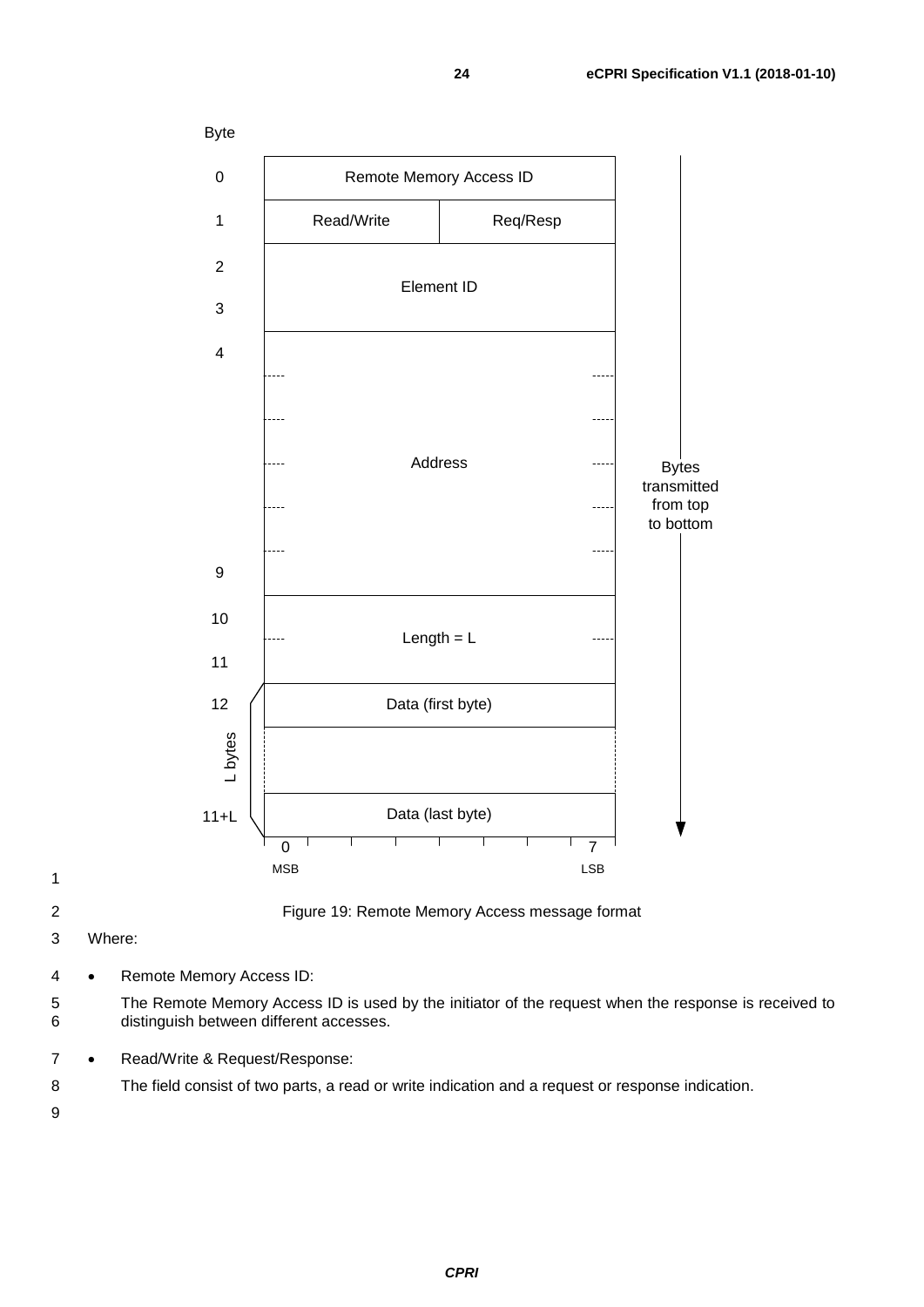<span id="page-24-0"></span>

0011b .. 1111b

<span id="page-24-1"></span>

5 Table 6: Request/Response coding

0010b Write\_No\_Resp

Reserved

| Value | Request/Response |  |
|-------|------------------|--|
| 0000b | Request          |  |
| 0001b | Response         |  |
| 0010b | Failure          |  |
| 0011b |                  |  |
| 1111b | Reserved         |  |

#### 6

- 7 The Response value 0010b (Failure) is used when the receiver of the request is unable to perform the 8 read/write request due to invalid content in received parameters or other faults.
- 9 Element ID:
- 10 Depending on implementation the Element ID could be used for instance to point out a specific instance 11 of a generic hardware function.
- 12 Address:
- 13 The Address is a 48-bit value. Details such as whether the memory on the opposite node is organized in 14 one or more memory banks or whether an address offset is signaled over the interface etc. are vendor 15 specific. The Element ID could be used for identifying a specific memory hardware instance.
- 16 Length:

17 For a request, the 2-byte Length field contains the number of bytes that are either to be written to or 18 read from a specific address.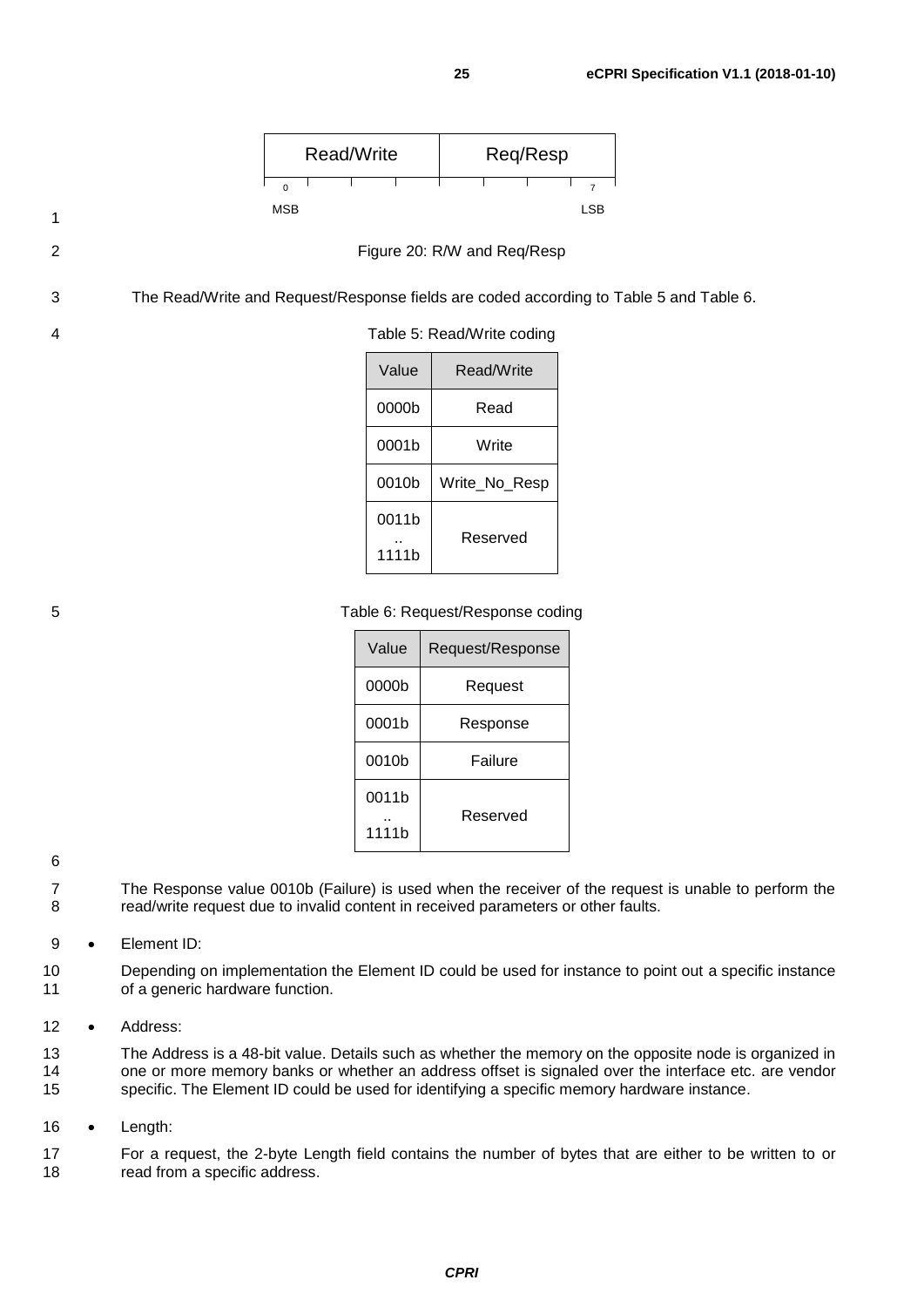1 For a response, the 2-byte Length field contains the actual number of bytes that were either written or<br>2 read. If for some reason it was not possible to either read or write the full length of data, this will be read. If for some reason it was not possible to either read or write the full length of data, this will be 3 detected via the difference in the length field.

4 • Data:

5 The first Data-byte after the length-field is either the byte that will be written to the memory address 6 given in the write request or it is the byte read from the memory address given in the read request.

7 3.2.4.5.3. Message sequence diagram

8 An eCPRI-node can at any time initiate a Remote Memory Access to another node. Depending on if it is a 9 request or a response and whether it is a read or write, different fields will be copied or set according to [Table 7.](#page-25-0)

- 
- 

| 11 | Table 7: Parameter handling |
|----|-----------------------------|
|----|-----------------------------|

<span id="page-25-0"></span>

| Action               | ID         | Read/Write              | Req/Resp       | Element ID | <b>Address</b> | Length                     | Data                      |
|----------------------|------------|-------------------------|----------------|------------|----------------|----------------------------|---------------------------|
| Read<br>request      | Set        | <b>Set to Read</b>      | Set to Req     | <b>Set</b> | Set            | <b>Set</b>                 | No data                   |
| Read<br>response     | Copied     | Copied                  | Set to Resp    | Copied     | Copied         | Number of<br>read bytes    | The read<br>data          |
| Write<br>request     | <b>Set</b> | Set to Write            | Set to Reg     | <b>Set</b> | <b>Set</b>     | <b>Set</b>                 | The data to<br>be written |
| Write<br>response    | Copied     | Copied                  | Set to Resp    | Copied     | Copied         | Number of<br>written bytes | No data                   |
| Write No<br>response | <b>Set</b> | Set to<br>Write_No_Resp | Set to Reg     | <b>Set</b> | <b>Set</b>     | <b>Set</b>                 | The data to<br>be written |
| Failure<br>response  | Copied     | Copied                  | Set to Failure | Copied     | Copied         | Vendor<br>specific         | Vendor<br>specific        |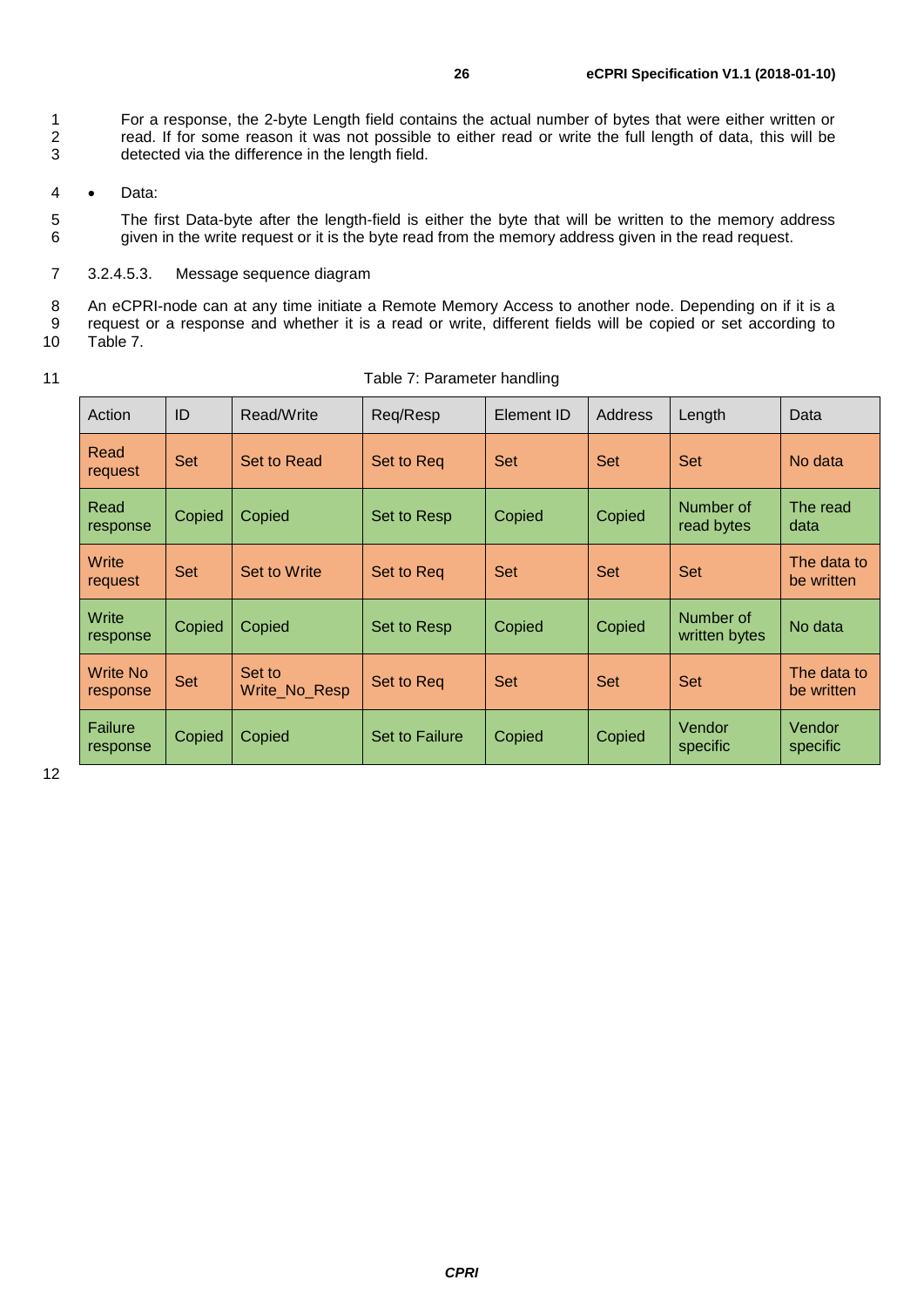

2 Figure 21: Message sequence diagram (example)

#### <span id="page-26-0"></span>3 3.2.4.6. Message Type #5: One-Way Delay Measurement

#### 4 3.2.4.6.1. Description/Usage

5 The message type 'One-Way delay measurement' is used for estimating the one-way delay between two 6 eCPRI-ports in one direction. The sender of the message will sample the local time  $(t_1)$  and include a<br>7 compensation value  $(t_{\text{ext}})$  and send it to the receiver. The receiver will time stamp the message when it compensation value ( $t_{cv1}$ ) and send it to the receiver. The receiver will time stamp the message when it 8 arrives ( $t_2$ ) and send that together with an internal compensation value ( $t_{cv2}$ ) back to the sender. The one-way 9 delay measurement can be performed without or with a Follow\_Up message (1-Step and 2-Step versions). 10 The decision of which version to use is vendor specific.

11 The One-Way delay value is calculated according to equation (1):

$$
t_D = (t_2 - t_{CV2}) - (t_1 + t_{CV1})
$$
\n(1)

13 With the two compensation values, it is possible for a specific implementation to set the reference points for 14 the measurements as suited for a specific implementation. The exact locations of the reference points are 15 vendor specific.

16 Example: Time sampling according to Clause 90 in IEEE 802.3-2015 [\[5\],](#page-60-6) in this case the time sampling is in 17 between MAC and PHY layers.

18 The service assumes that both nodes are time synchronized to a common time with an accuracy sufficient 19 for the eCPRI service.

20 The usage of eCPRI message type 'One-Way delay measurement' regarding which node initiates a 21 transmission, the frequency of measurements, response deadline, etc. is vendor specific.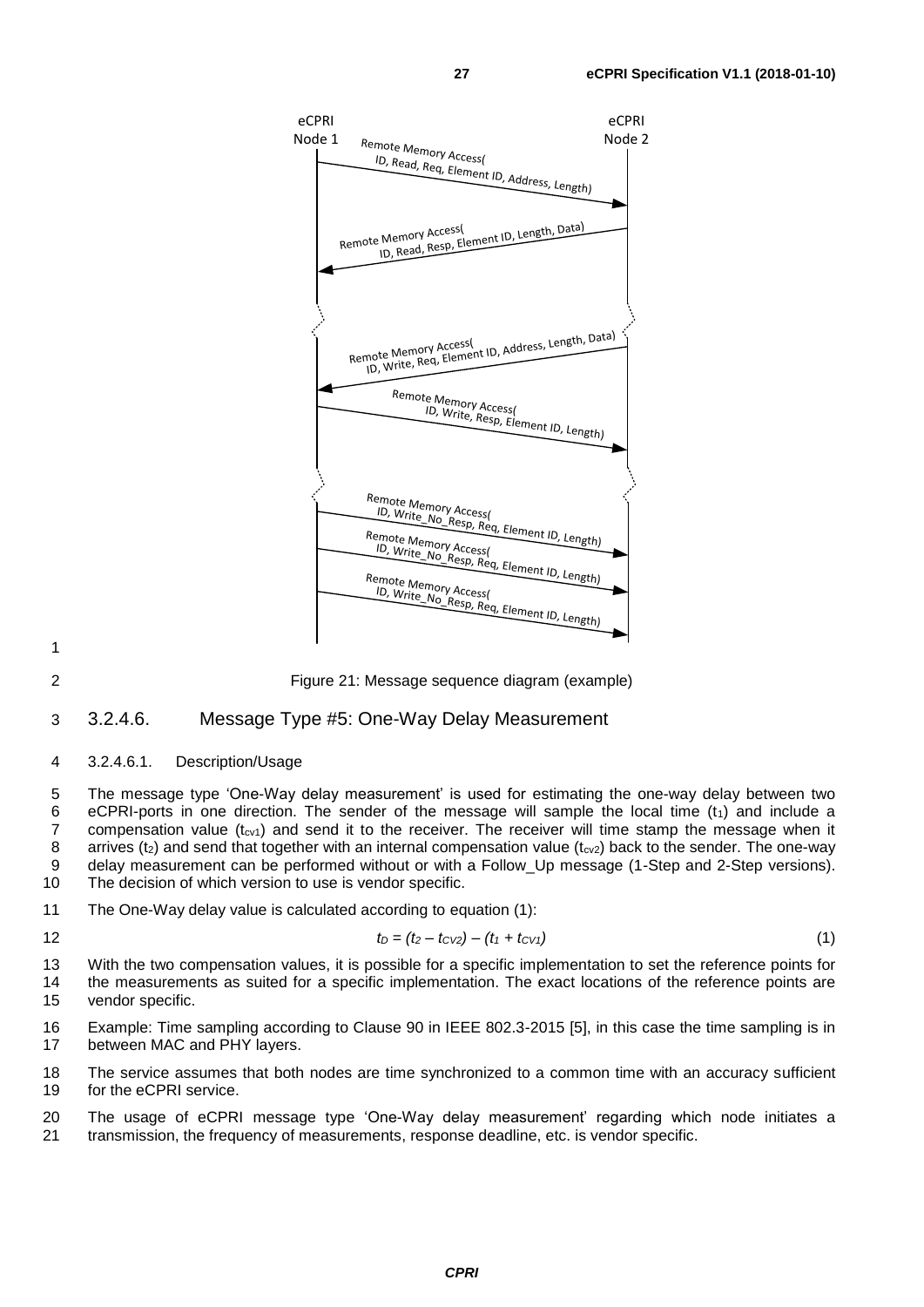

2 Figure 22: One-Way delay measurement of the delay Sender -> Receiver

3 3.2.4.6.2. Message format

1

4 The 'One-Way delay measurement' message format is shown in [Figure 23.](#page-28-0)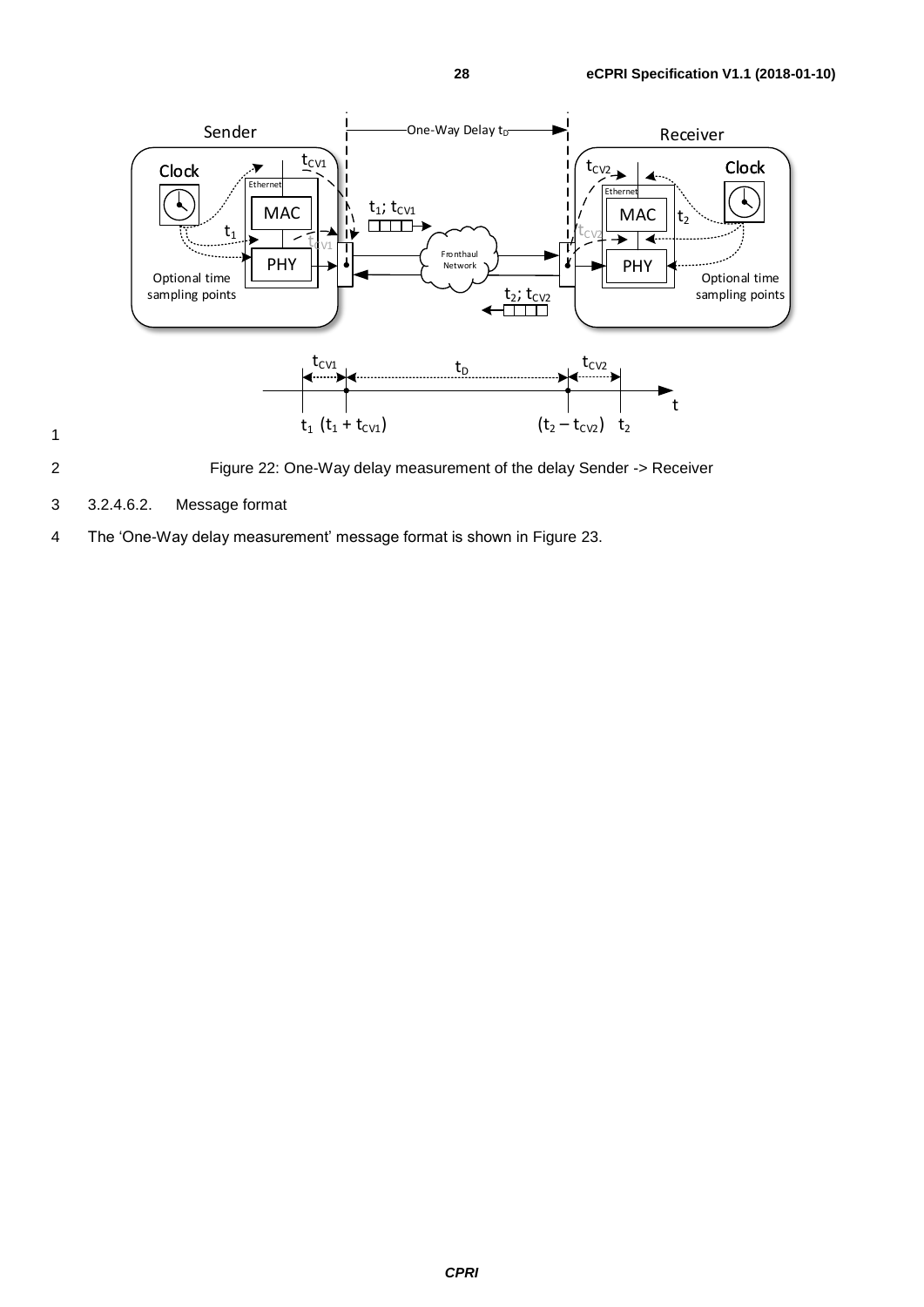

<span id="page-28-0"></span>

2 Figure 23: One-Way delay measurement message

3 Where:

4 • Measurement ID:

5 The Measurement ID is a 1-byte value used by the sender of the request when the response is received 6 to distinguish between different measurements, i.e. the receiver of the request shall copy the ID from 7 the request into the response message.

- 8 Action Type:
- 9 The Action Type is a 1-byte value described in [Table 8.](#page-29-0)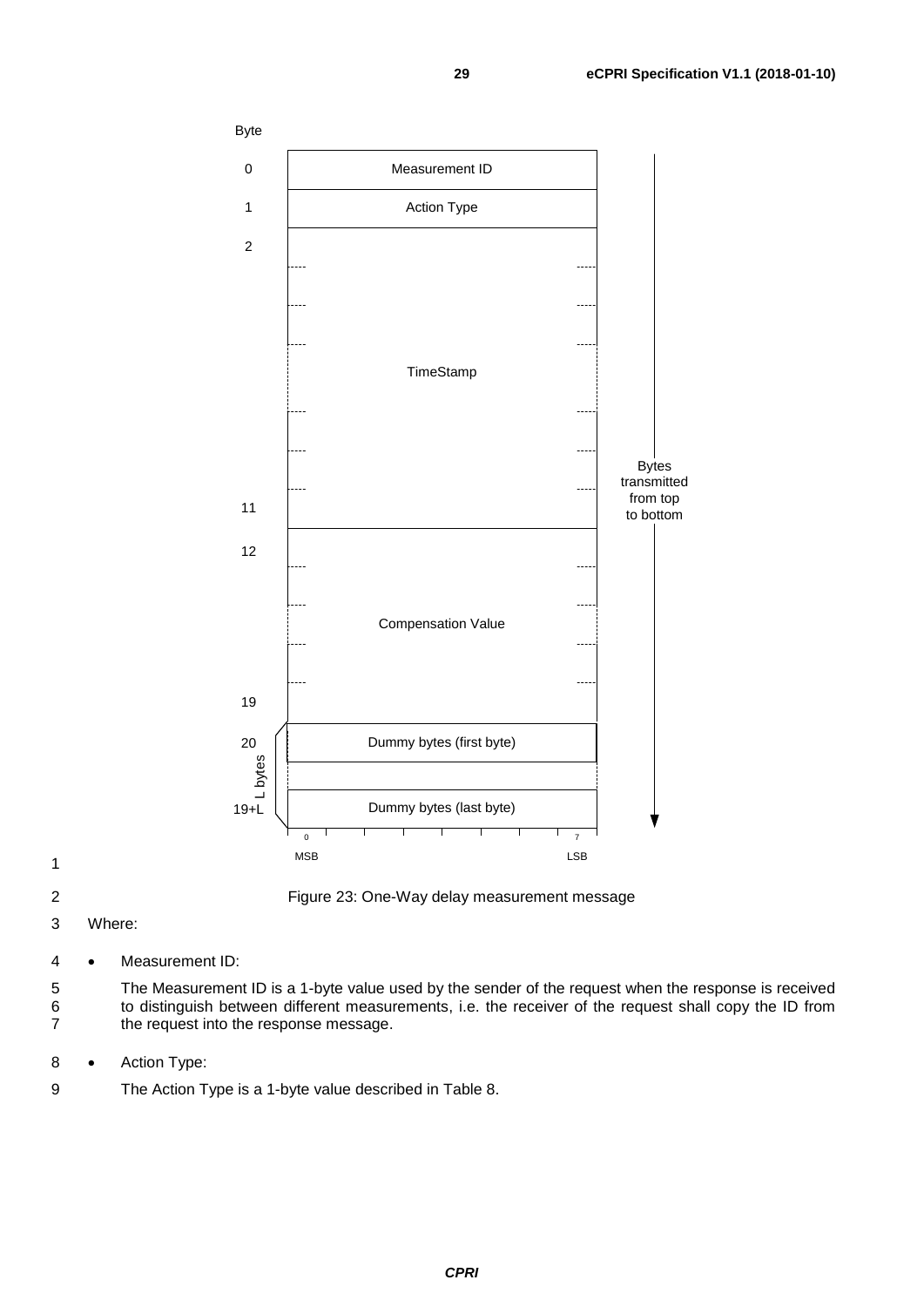| <b>Action Type</b> | Description                   |
|--------------------|-------------------------------|
| 0x00               | Request                       |
| 0x01               | Request with Follow_Up        |
| 0x02               | Response                      |
| 0x03               | Remote Request                |
| 0x04               | Remote request with Follow_Up |
| 0x05               | Follow_Up                     |
| 0x060xFF           | Reserved                      |

<span id="page-29-0"></span>1 Table 8: Action Type

- 2 Value 0x00 and 0x01 are used when an eCPRI node initiates a one-way delay measurement in<br>3 direction from its own node to another node Value 0x02 is used when an eCPRI node needs to know direction from its own node to another node. Value 0x02 is used when an eCPRI node needs to know 4 the one-way delay from another node to itself. See section [3.2.4.6.3](#page-30-0) for usage.
- 5 TimeStamp:
- 6 When Action Type is set to 0x00 (Request) in the message this field will contain the time stamp  $t_1$  and 7 when Action Type is set to  $0x02$  (Response) the time stamp  $t<sub>2</sub>$ . When action type is set to  $0x01$ 8 (Request with Follow\_Up) the time stamp information fields shall be set to 0b in all bits, the corresponding time information values are sent in the Follow Up message. corresponding time information values are sent in the Follow\_Up message.
- 10 When Action Type is set to 0x03 or 0x04 (Remote Request and Remote Request with Follow\_Up) the 11 time stamp information fields shall be set to 0b in all bits.
- 12 When using the Follow\_Up message (2-Step version) the Follow\_Up message (Action Type set to 13 0x05) the time information values  $t_1$  and  $t_{CV1}$  will be set to the TimeStamp field.
- 14 The time information values follow the format specified in IEEE 1588-2008 [\[13\]](#page-60-14) Clause 5.3.3.
- 15 The value consists of 2 parts, one 'seconds'-part and one 'nanoseconds'-part. The first 6 bytes are the 16 seconds and the next 4 bytes are the nanoseconds.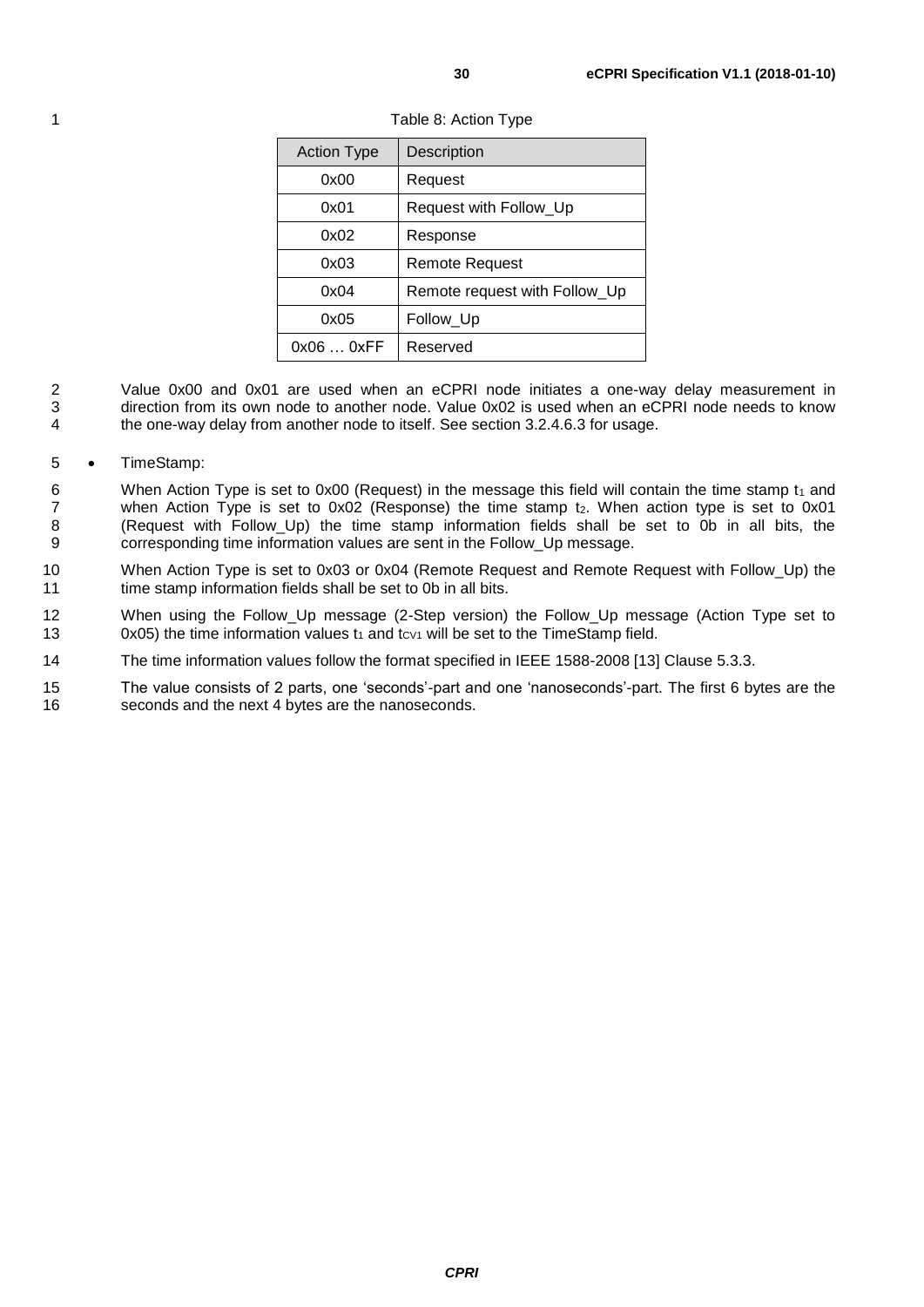

Figure 24: TimeStamp

- 
- 
- Compensation value:
- When Action Type is set to 0x00 (Request), 0x02 (Response) or 0x05 (Follow\_Up) in the message, this field will contain the 'Compensation Value' which is the compensation time measured in nanoseconds 6 and multiplied by 2<sup>16</sup> and follows the format for the correctionField in the common message header specified in IEEE 1588-2008 Clause 13.3 [\[13\].](#page-60-14) When Action Type is set to 0x03 (Remote Request) or 0x04 (Remote Request with Follow\_Up) the time information fields TimeStamp and Compensation Value are set to 0b in all bits.
- A Compensation Value of 0 (zero) is a valid value.
- Example: A Compensation Value of 183.5 ns is represented as 0000000000B7800016.
- 12 Dummy bytes:
- The number of dummy bytes included in the eCPRI-payload will be defined by the eCPRI payload size field in the eCPRI common header, see section [3.2.3.1](#page-13-0)
- Due to network characteristics, a small message might take shorter time through the network than a 16 large one, with the dummy bytes the one-way delay estimation can be improved.
- The insertion of dummy bytes is only needed when the Action Type set to 0x00 (Request) or to 0x01 (Request with Follow\_Up).
- <span id="page-30-0"></span>3.2.4.6.3. Message sequence diagram
- The message sequence diagram shown in [Figure 25](#page-31-0) is divided in 2 parts:
- Part I shows the sequence when Node 1 initiates a delay measurement in the direction Node 1 to Node 2.
- Part II shows the sequence when Node 1 initiates a delay measurement in the direction Node 2 to Node 1.
- An eCPRI-node can at any time initiate a one-way delay measurement by setting the Action Type to 0x00
- (Request), 0x01 (Request with Follow\_Up) 0x03 (Remote Request) or 0x04 (Remote Request with
- Follow\_Up). The Measurement ID received in the request shall be copied in the response.
- [Figure 26](#page-32-1) shows the same sequences as [Figure 25](#page-31-0) but with the usage of the Follow\_Up message.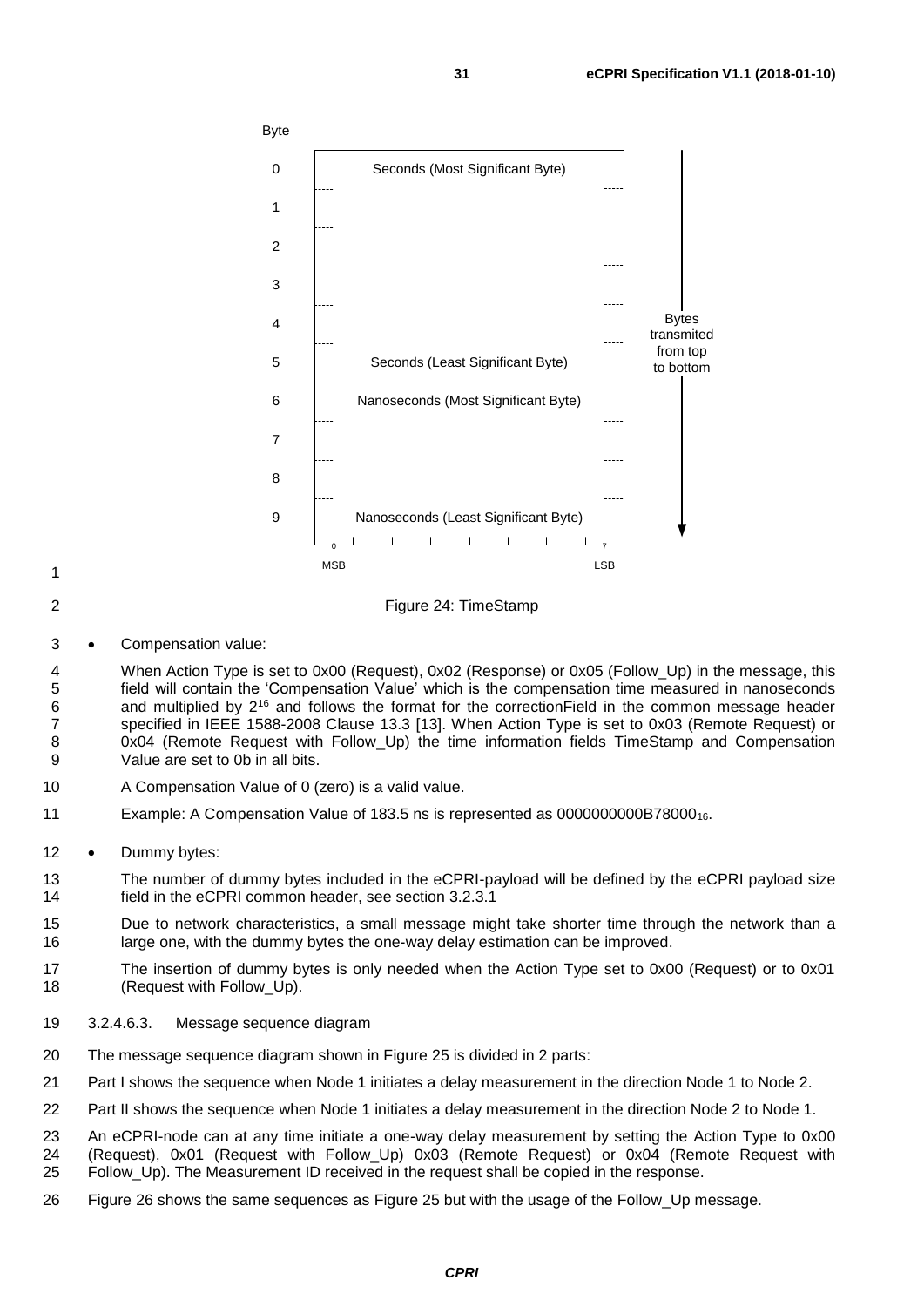



<span id="page-31-0"></span>4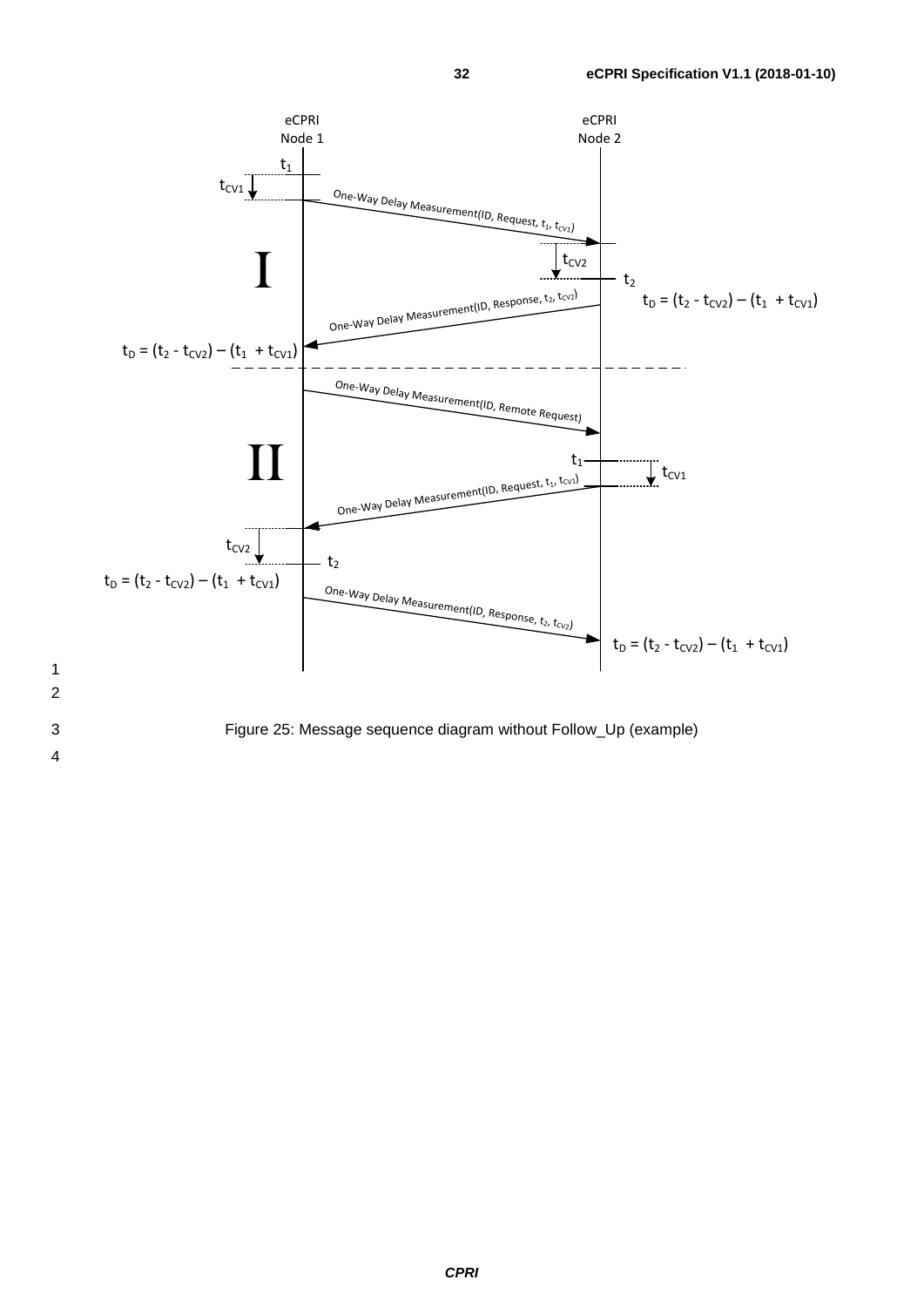

<span id="page-32-1"></span>2 Figure 26: Message sequence diagram with Follow\_Up (Example)

#### <span id="page-32-0"></span>3 3.2.4.7. Message Type #6: Remote Reset

#### 4 3.2.4.7.1. Description/Usage

5 This message type is used when one eCPRI node requests reset of another node. A "Remote Reset" 6 request sent by an eREC triggers a reset of an eRE. Upon reception of a valid "Reset request", the eRE shall 7 send a "Remote Reset" Indication before performing the requested reset.

- 8 3.2.4.7.2. Message format
- 9 [Figure 27](#page-33-0) shows the Remote reset message format.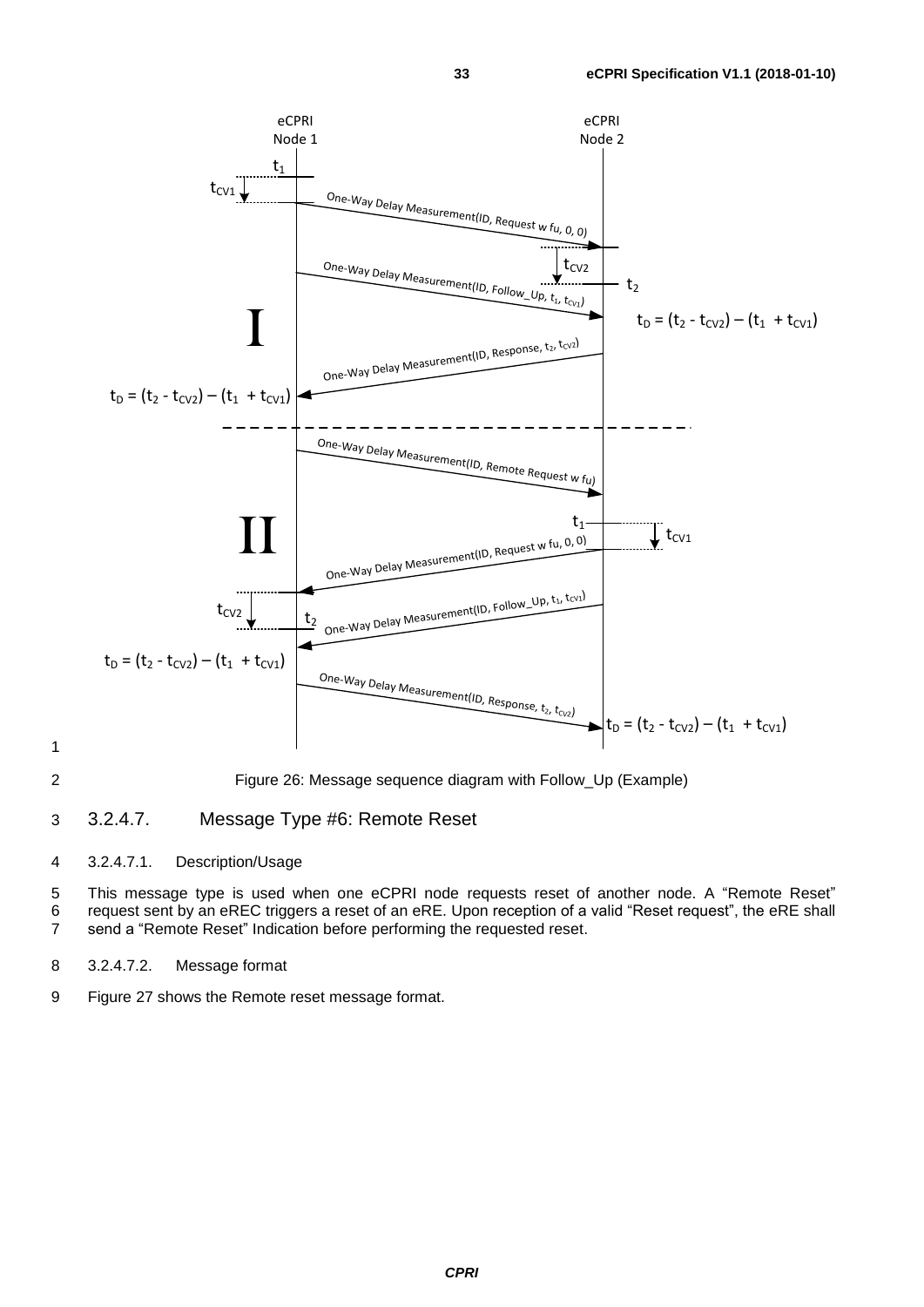

- <span id="page-33-0"></span>5 **b** Depending on implementation the Reset ID could be used for instance to point out a specific 6 instance of a generic hardware function.
- 7 **b** o How to allocate values to Reset ID is vendor specific.
- 8 Reset Code Op:
- 9 The Reset Code Op is a 1-byte value described in [Table 10.](#page-37-0)
- 

| Reset Code Op | <b>Description</b>    |
|---------------|-----------------------|
| 0x00          | Reserved              |
| 0x01          | Remote reset request  |
| 0x02          | Remote reset response |
| 0x03,0xFF     | Reserved              |

- 12 Vendor Specific Payload bytes:
- 13 Vendor Specific Payload bytes are used to carry optional vendor-specific information. The vendor-14 specific information can contain data items such as authentication parameters or any parameters to 15 select a specific reset behavior. This specification does not detail any concrete reset behavior.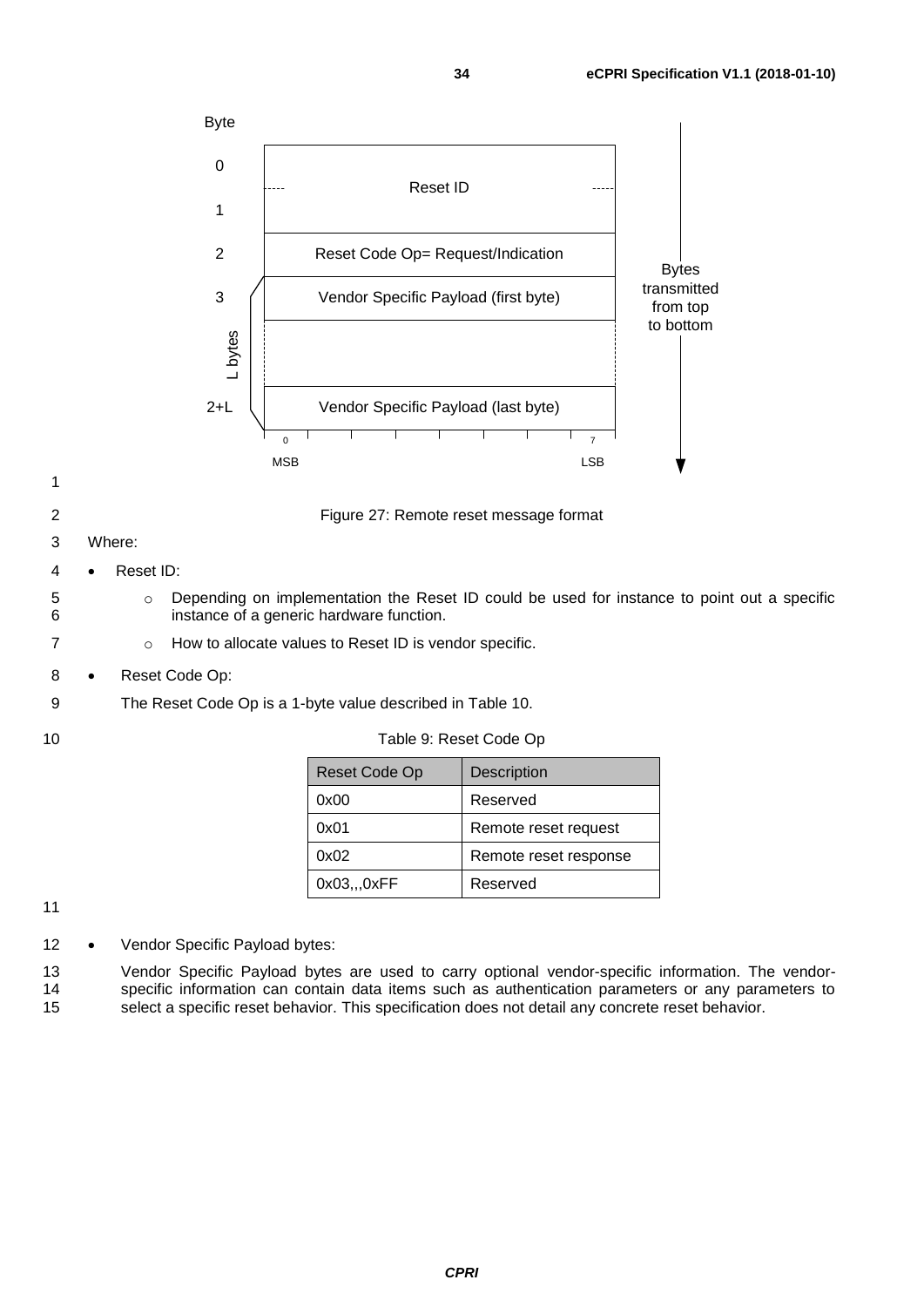





#### <span id="page-34-0"></span>5 3.2.4.8. Message Type #7: Event Indication

6 3.2.4.8.1. Description/Usage

7 The message type 'Event Indication' is used when either side of the protocol indicates to the other end that 8 an event has occurred. An event is either a raised or ceased fault or a notification. Transient faults shall be 9 indicated with a Notification.

10 Faults/Notifications sent on eCPRI level should be relevant to the eCPRI services. For instance, faults in the<br>11 user plane processing, power usage fault situations etc. The faults and notifications should be related t user plane processing, power usage fault situations etc. The faults and notifications should be related to the 12 user data processing.

13 One Event Indication can either contain one or more faults, or one or more notifications. Faults and 14 notifications cannot be mixed in the same Event Indication message.

15 Other faults/notifications related to an eCPRI node such as temperature faults, power supervision, etc. would 16 normally be sent via the C&M plane.

17 An eCPRI node is modelled as consisting of N Elements, a fault or notification is connected to one Element. 18 The detailed mapping of a specific implementation of HW and SW to Elements and their associated

- 19 faults/notification is vendor specific.
- 20 A fault/notification may be connected to the node itself. In that case a predefined Element ID number is used, 21 see [Table 11.](#page-37-1)
- 22 The Event/Fault Indication message could be sent from an eCPRI node at any time.
- 23 For consistency check a synchronization request procedure is defined. This procedure will synchronize the 24 requester with the current status of active faults. Transient faults will not be synchronized. requester with the current status of active faults. Transient faults will not be synchronized.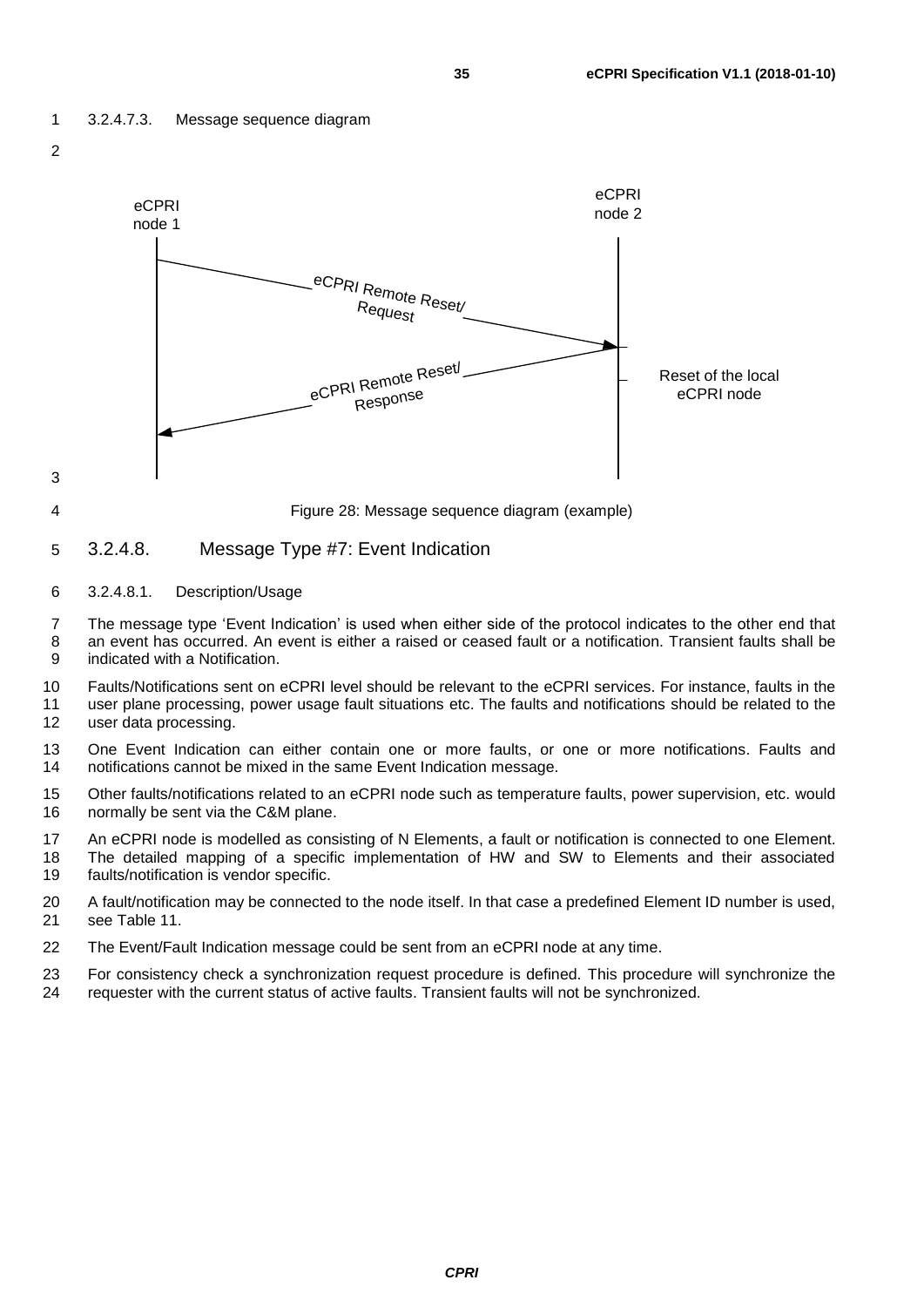

Figure 29: Model for event indications

- 
- 3.2.4.8.2. Message format
- The Event Indication message format is shown in [Figure 30.](#page-36-0)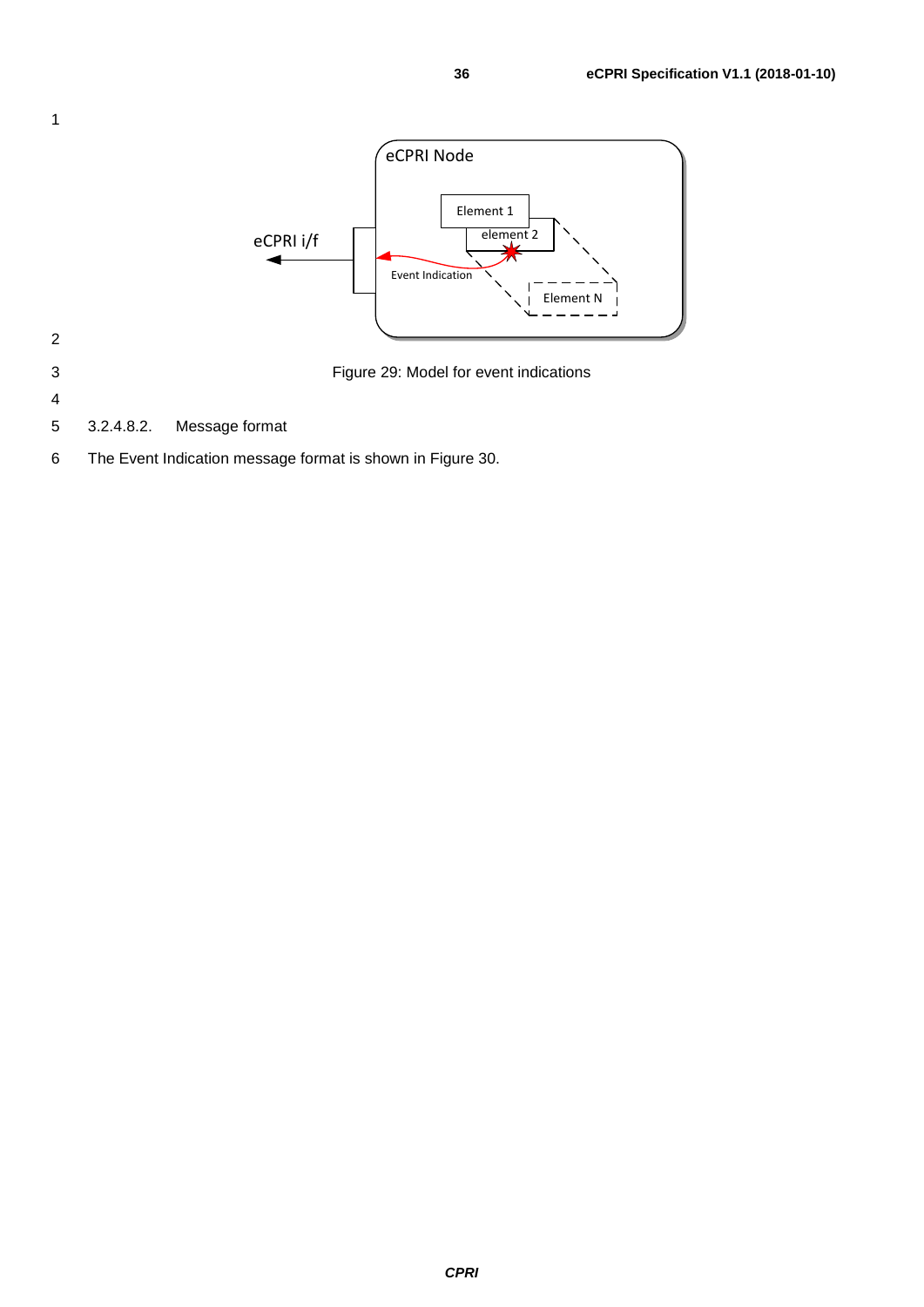

<span id="page-36-0"></span>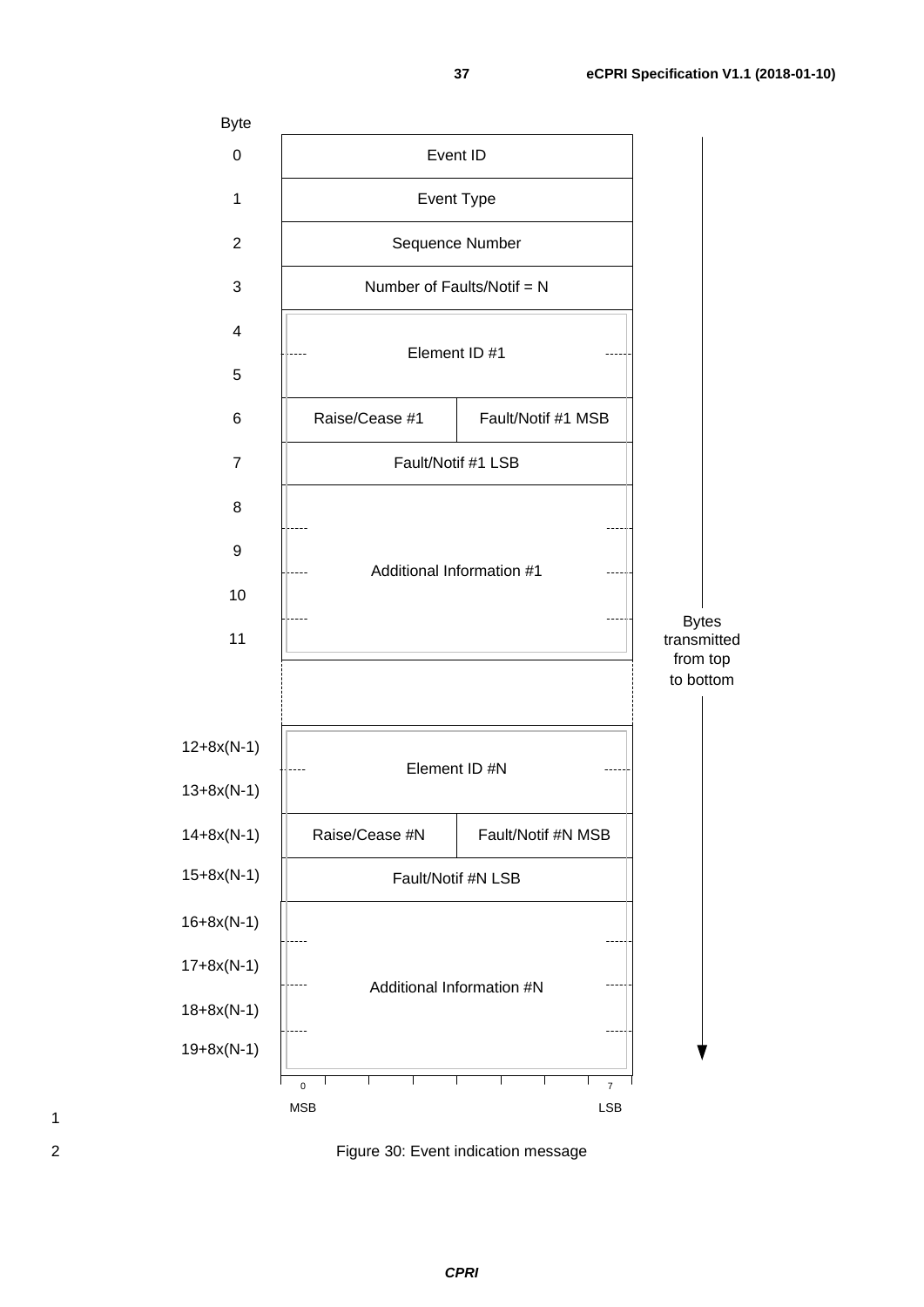#### 1 Where:

2 • Event ID

3 A 1-byte value set by the transmitter of an Event Indication or a Synchronization Request to enable<br>4 identification of the acknowledge response. identification of the acknowledge response.

5 • Event Type

<span id="page-37-0"></span>

| 6 | Table 10: Event Type |                                 |  |
|---|----------------------|---------------------------------|--|
|   | Event Type           | Description                     |  |
|   | 0x00                 | Fault(s) Indication             |  |
|   | 0x01                 | Fault(s) Indication Acknowledge |  |
|   | 0x02                 | Notification(s) Indication      |  |
|   | 0x03                 | <b>Synchronization Request</b>  |  |
|   | 0x04                 | Synchronization Acknowledge     |  |
|   | 0x05                 | Synchronization End Indication  |  |
|   | 0x060xFF             | Reserved                        |  |

#### 7

#### 8 • Sequence Number

9 The Sequence Number is a 1-byte value that is incremented each time the transmitter sends the "Event 10 Indication" with Event Type set to 0x00 (Fault(s) Indication). The receiver will use the sequence number<br>11 the ensure that the correct status for a specific combination of {Element-ID: Fault-value} is used. Due to to ensure that the correct status for a specific combination of {Element-ID; Fault-value} is used. Due to 12 the nature of the packet based fronthaul network, packets might be delivered out of order and a 13 sequence number is needed to handle this scenario. When a fault indication is not acknowledged the 14 transmitter will re-transmit the fault, setting the sequence number to the same value used in the initial 15 transmission.

- 16 Number of Faults/Notifications
- 17 Number of fault indications or notifications attached in the same message.
- 18 Element ID:

#### <span id="page-37-1"></span>19 Table 11: Element ID

| Element ID Number   Usage |                                                                      |
|---------------------------|----------------------------------------------------------------------|
|                           | 0x0000  0xFFFE   Vendor specific usage                               |
| $0x$ FFFF                 | A fault or notification applicable for<br>all Elements i.e. the node |

#### 20

#### 21 • Raise/cease:

22 First nibble in the same byte as the Fault/Notification Number.

#### 23 Table 12: Raise/ceased

| Raise/Cease | Description   |
|-------------|---------------|
| 0x0         | Raise a fault |
| 0x1         | Cease a fault |
| 0x20xF      | Reserved      |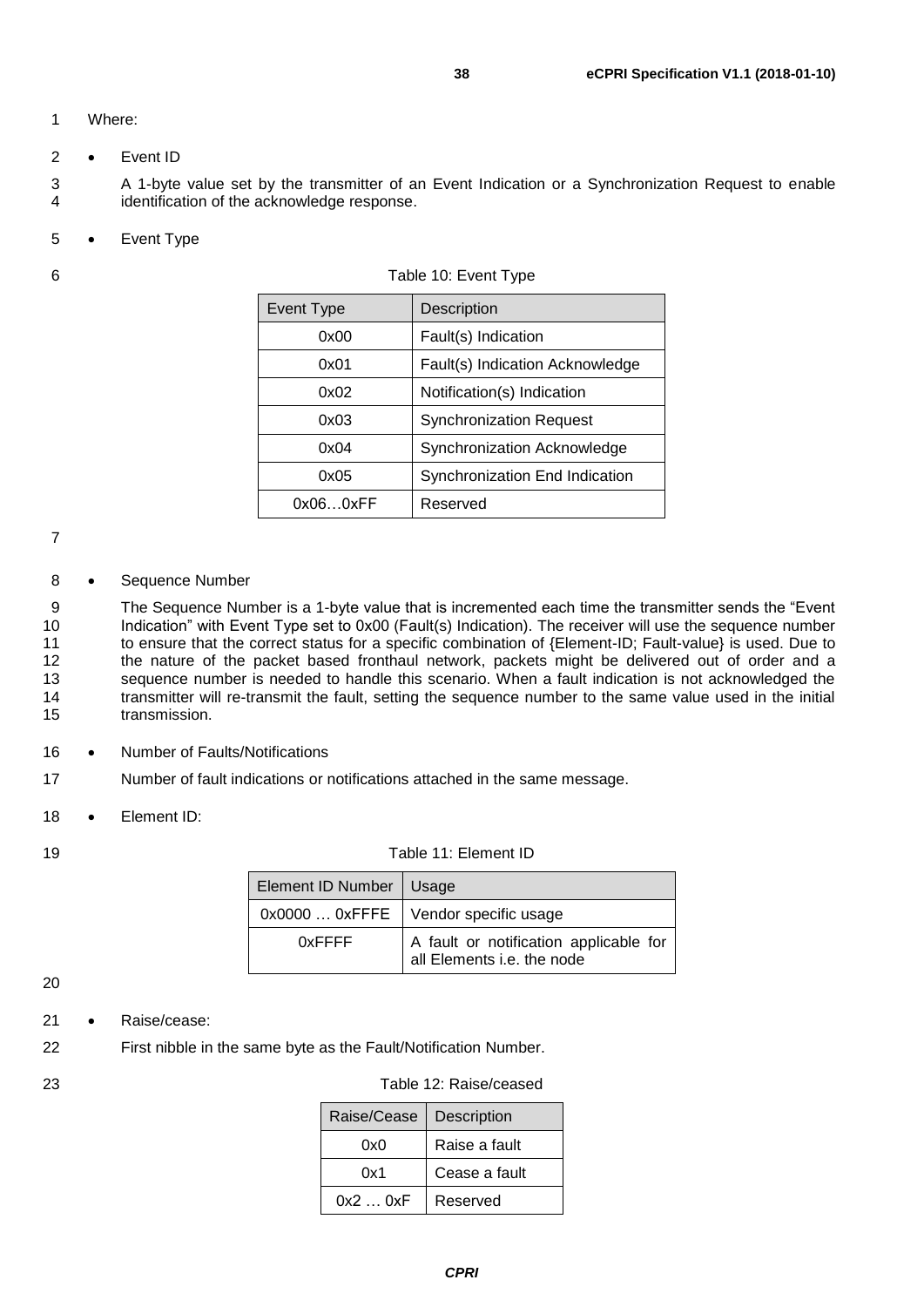- 1 Fault/Notification Numbers:
- 2 A 12-bit number indicating a fault or notification divided between 2 bytes.
- 

| Fault Indication and<br><b>Notification Numbers</b> | Usage                                                         |  |  |
|-----------------------------------------------------|---------------------------------------------------------------|--|--|
| 0x0000x3FF                                          | eCPRI reserved Faults                                         |  |  |
| 0x4000x7FF                                          | eCPRI reserved Notifications                                  |  |  |
| $0x8000x$ FFF                                       | Vendor Specific Fault Indications and<br><b>Notifications</b> |  |  |
| eCPRI Faults and Notifications                      |                                                               |  |  |
| 0x000                                               | General Userplane HW Fault                                    |  |  |
| 0x001                                               | <b>General Userplane SW Fault</b>                             |  |  |
| 0x002  0x3FF                                        | eCPRI reserved                                                |  |  |
| 0x400                                               | Unknown message type received                                 |  |  |
| 0x401                                               | Userplane data buffer underflow                               |  |  |
| 0x402                                               | Userplane data buffer overflow                                |  |  |
| 0x403                                               | Userplane data arrived too early                              |  |  |
| 0x404                                               | Userplane data received too late                              |  |  |
| 0x405  0x7FF                                        | eCPRI reserved                                                |  |  |

4 • Additional Information:

5 If available, additional information regarding the fault/notification for vendor specific usage.

6 3.2.4.8.3. Message sequence diagram

7 An eCPRI node can at any time send an Event Indication to the peer node. Depending on what Event Type, 8 different fields will be set or copied according to [Table 14.](#page-38-0)

<span id="page-38-0"></span>

|  | Table 14: Parameter handling |
|--|------------------------------|
|--|------------------------------|

| Event Type                         | Fvent ID | Sequence<br>Number | Nbr of Faults<br>or Notifications | Fault/Notification(s) | Raise/Cease    | Additional<br>Information |
|------------------------------------|----------|--------------------|-----------------------------------|-----------------------|----------------|---------------------------|
| <b>Fault Indication</b>            | Set      | Increment          | > 0                               | Fault(s)              | Raise or Cease | <b>Vendor Specific</b>    |
| Indication<br>Fault<br>Acknowledge | Copied   | Copied             | $\Omega$                          | Not included          | Not included   | Not Included              |
| Synchronization<br>Request         | Set      | Set to 0           | $\Omega$                          | Not included          | Not included   | Not Included              |
| Synchronization<br>Acknowledge     | Copied   | Set to 0           | $\Omega$                          | Not included          | Not included   | Not Included              |
| Synchronization<br>End Indication  | Copied   | Set to 0           | $\Omega$                          | Not included          | Not included   | Not Included              |
| <b>Notification</b>                | Set      | Set to 0           | >0                                | <b>Notifications</b>  | Set to 0x0     | Vendor specific           |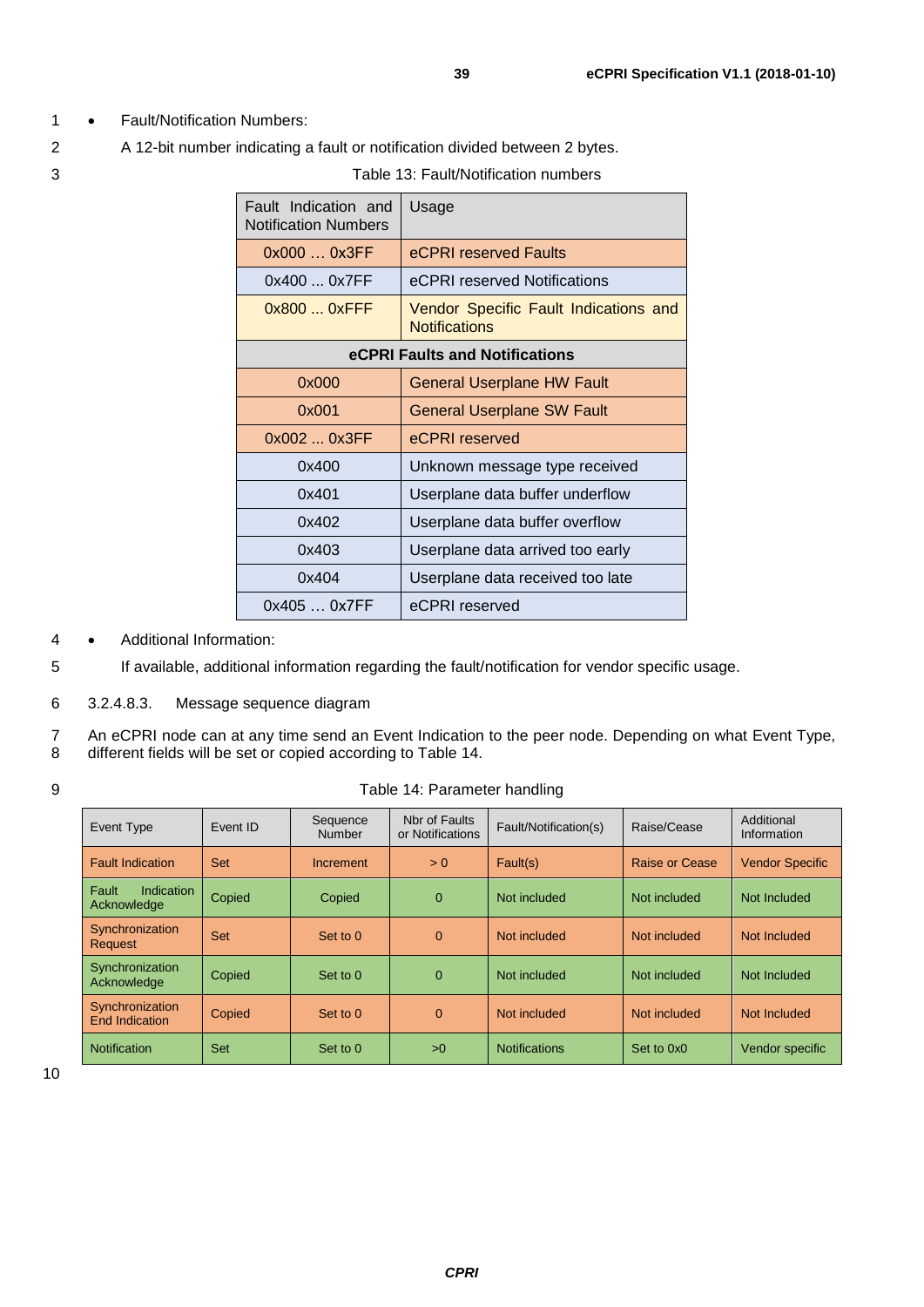

2 Figure 31: Message sequence diagram (example)

3 The first part of the sequence above shows when Node 2 detects a fault condition which is signalled to Node 4 1 and Node 1 acknowledges the reception of the indication.

 The middle part of the sequence diagram shows a Synchronization procedure. The procedure is started with a Synchronization-Request sent by Node 1, signals marked in grey might be sent due to number of faults or due to the implementation. The request is acknowledged by Node 2, Node 2 then sends the current list of raised faults to Node 1, the sequence is ended when Node 2 sends the Synchronization-End message. In the Synchronization procedure the 'Event ID' set by Node 1 in the request message will be used during the full procedure.

11 The last part of the sequence shows when Node 2 sends a notification to Node 1, this notification is not 12 acknowledged by Node 1.

#### <span id="page-39-0"></span>13 3.2.4.9. Message Type #8-#63: Reserved

- 14 eCPRI message types from 8 to 63 are reserved for future eCPRI specifications.
- <span id="page-39-1"></span>15 3.2.4.10. Message Type #64-#255: Vendor Specific

16 eCPRI message types from 64 to 255 are not defined in eCPRI. These are for vendor specific usage. Vendor 17 specific message types shall not be reserved (before any specific usage is defined) by any  $3<sup>rd</sup>$  parties (other 18 than CPRI and vendors).

19 Vendor specific usage shall be guaranteed.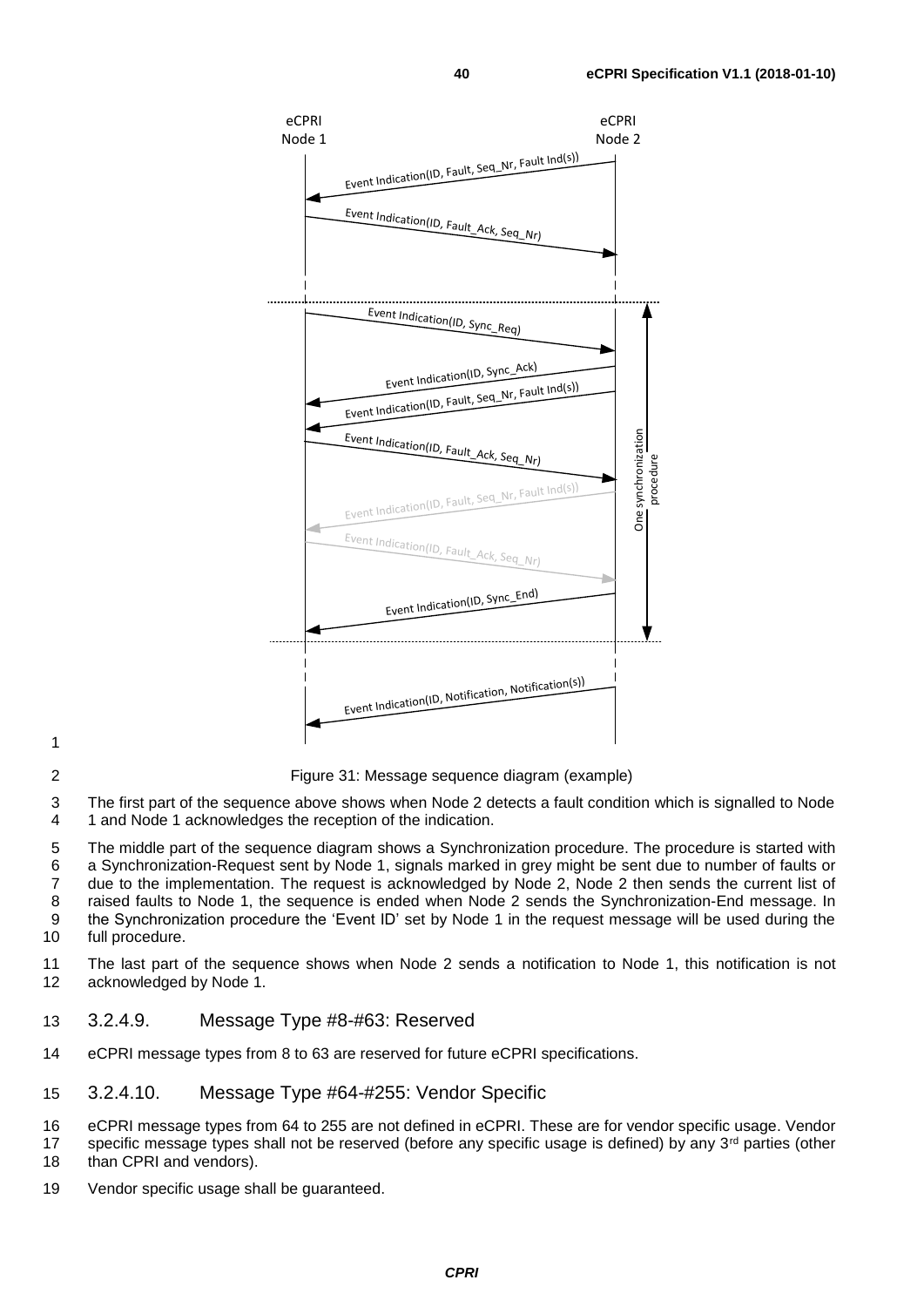### <span id="page-40-0"></span>3.3. C&M Plane

2 Control and management information will be exchanged between eCPRI entities (eREC and eRE) on any<br>3 commonly used transport protocols. The C&M information will not be transmitted via the eCPRI specific 3 commonly used transport protocols. The C&M information will not be transmitted via the eCPRI specific<br>4 protocol. The details of this information flow are out of the scope of the eCPRI specification. This information protocol. The details of this information flow are out of the scope of the eCPRI specification. This information can use protocols (e.g. TCP) over the IP protocol but any other solution is not precluded.

 The C&M information flow will be considered as non-time-critical and utilize a small part of the total bandwidth between eCPRI entities. The majority of this information flow will be considered as background 8 traffic, the rest are interactive traffic that is needed to keep control of the eCPRI node. See section [6.6](#page-55-0) for<br>9 considerations regarding priority for C&M data. considerations regarding priority for C&M data.

### <span id="page-40-1"></span>3.4. Synchronization Plane

11 The eCPRI nodes shall recover the synchronization and timing from a synchronization reference source, and<br>12 the air interface of the eRE shall meet the 3GPP synchronization and timing requirements. The the air interface of the eRE shall meet the 3GPP synchronization and timing requirements. The 13 synchronization information will not be transmitted via the eCPRI specific protocol. The details of this<br>14 information flow are out of the scope of the eCPRI specification. This information flow can use existing 14 information flow are out of the scope of the eCPRI specification. This information flow can use existing<br>15 protocols (e.g. SyncE, PTP) but any other solution is not precluded. protocols (e.g. SyncE, PTP) but any other solution is not precluded.

 The synchronization information flow will be considered as time-critical and will utilize a small part of the total bandwidth between eCPRI nodes.

### <span id="page-40-2"></span>3.5. QoS

 The quality of service (QoS) control for eCPRI is implemented by setting different priority for different traffic flows depending of the needed quality of service. If the eCPRI fronthaul network is Ethernet-switched the priority field (PCP field) in the VLAN-tag shall be used for QoS of eCPRI, see further details below. If the eCPRI fronthaul network is IP-routed the Differentiated Services (DiffServ) can be used.

#### <span id="page-40-3"></span>3.5.1. VLAN Tagging for Ethernet-switched fronthaul networks

 For an Ethernet network with Ethernet bridges a VLAN tag according to the IEEE 802.1Q-2014 [\[14\]](#page-60-15) shall always be added by the eRE or eREC and provided to the Ethernet network. The VLAN ID does not need to be set if only the priority is used in the VLAN tag. In that case the VLAN ID (VID field) is set to zero (the null VID). The priority is set in the PCP field of the VLAN tag.

 Normally a C-tag with a priority in the PCP field is set by the eCPRI nodes (VID is optional), but other cases 29 may exist depending on the network type and what kind of customer service interface to the network is used.<br>30 For further details and options see [14]. For further details and options see [\[14\].](#page-60-15)

- The use of the VLAN ID (VID field), including the null VID, is fully vendor specific and agreed with the network provider.
- How to use the priority field (PCP field) is vendor specific. See section [6.6.](#page-55-0)

#### <span id="page-40-4"></span>3.5.2. QoS for IP-routed fronthaul networks

- QoS for IP-routed fronthaul network can be done by DiffServ. The DiffServ uses the DSCP field in the differentiated services field (DS field) in the IP header for classification purposes. How to use the DSCP field for QoS in an IP-routed fronthaul network is fully vendor specific.
- Other ways to implement QoS in an IP-routed fronthaul network are possible.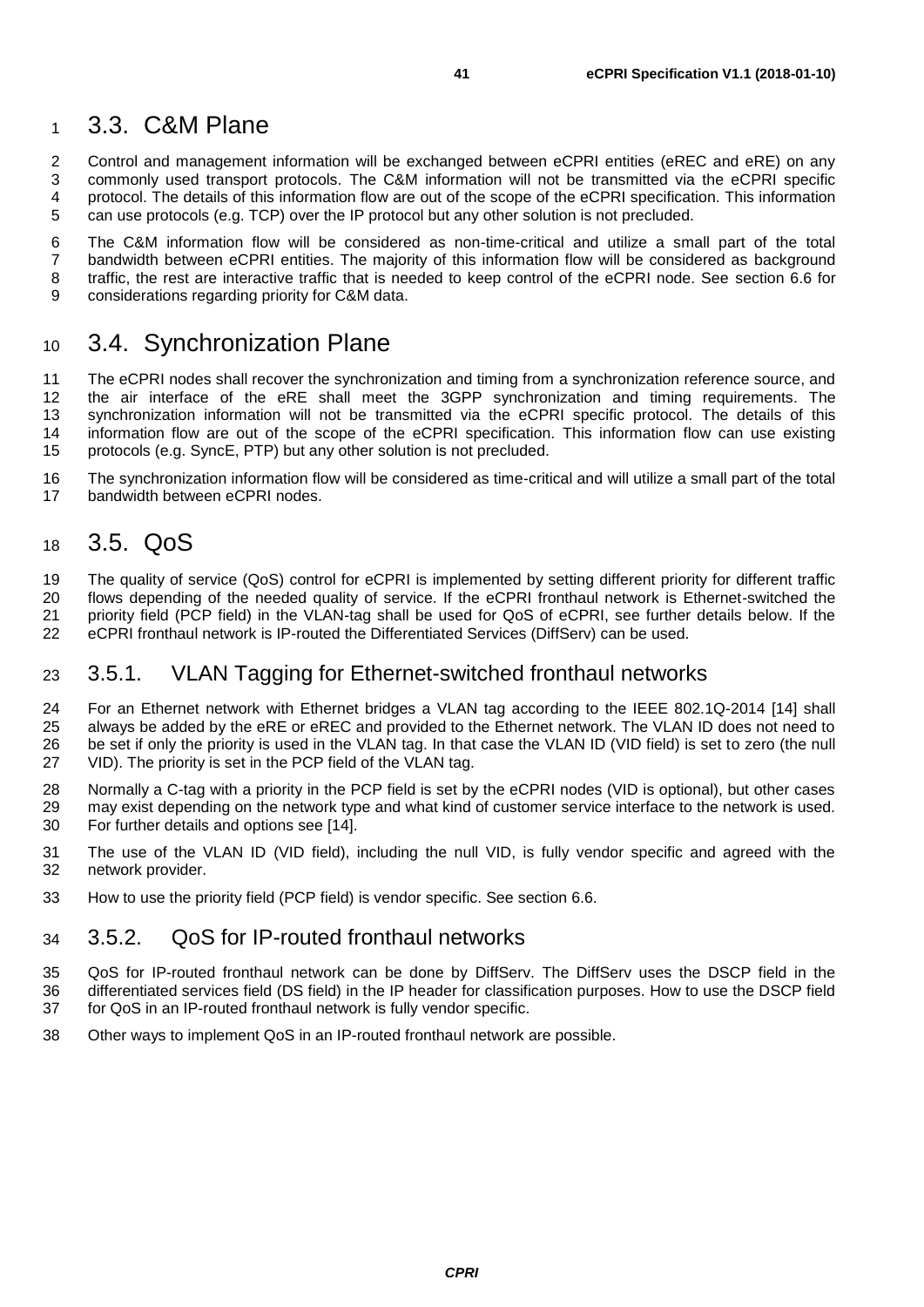### <span id="page-41-0"></span>4.Forward and Backward Compatibility

In order to allow for forward and backward compatibility of eCPRI, the following requirements are introduced.

### <span id="page-41-1"></span>4.1. Fixing eCPRI Protocol Revision Position

 For forward and backward compatibility, the eCPRI Protocol Revision field in the common header shall be fixed in all revisions. This is in order to find the eCPRI protocol revision correctly.

### <span id="page-41-2"></span>4.2. Reserved Bits and Value Ranges within eCPRI

 Within the eCPRI message format some data parts are reserved for future use by the CPRI specification group. These parts may be used in future releases of the eCPRI specification to enhance the capabilities or to allow the introduction of new features in a backward compatible way. The reserved data parts are of two different types:

- 11 1. Reserved bits in the eCPRI common header or reserved bits within a specific message payload
- 2. Reserved value ranges in both eCPRI common header and within a specific message payload.
- 13 Reserved data parts of type 1: the transmitter shall send 0's for the reserved bits, and the receiver shall not 14 interpret the reserved bits. interpret the reserved bits.

 Reserved data parts of type 2: the transmitter is only allowed to use values that are defined by this specification or as defined within a vendor specific range. The receiver shall discard the message when 17 receiving a message with illegal values.

### <span id="page-41-3"></span>4.3. eCPRI specification release version

 The eCPRI specification release version is indicated by two digits (version A.B). The following text defines the digits:

- 21 The first digit A is incremented to reflect significant changes (modification of the scope, new section...).
- The second digit B is incremented for all changes of substance, i.e. technical enhancements, corrections, updates etc.

### <span id="page-41-4"></span> 4.4. Specification release version mapping to eCPRI protocol revision

 The eCPRI common header field "eCPRI Protocol revision" indicates the protocol version number, which will be denoted by 1, 2, 3, … The protocol revision number will be incremented only when a new specification release version includes changes that lead to incompatibility with previous specification release versions.

 The simple sequence and the well-defined rule for non-compatibility between different specification release versions allows for a simple, efficient and fast start-up procedure. The following table provides the mapping between specification release version and protocol revision number.

#### Table 15: Specification release version and protocol revision numbering

| <b>Specification</b><br>release version | Available eCPRI protocol   Comment<br>revision values |                                                                                                                                                |
|-----------------------------------------|-------------------------------------------------------|------------------------------------------------------------------------------------------------------------------------------------------------|
| 1.0, 1.1                                | 0001b                                                 | The interpretation of the eCPRI message shall<br>follow eCPRI specification version 1.0.                                                       |
|                                         | 0010b-1111b; 0000b                                    | Reserved for future eCPRI protocol revisions.<br>Unallocated values can temporarily be used for<br>vendor specific extensions until allocated. |

This table shall be updated when new specification release versions become available.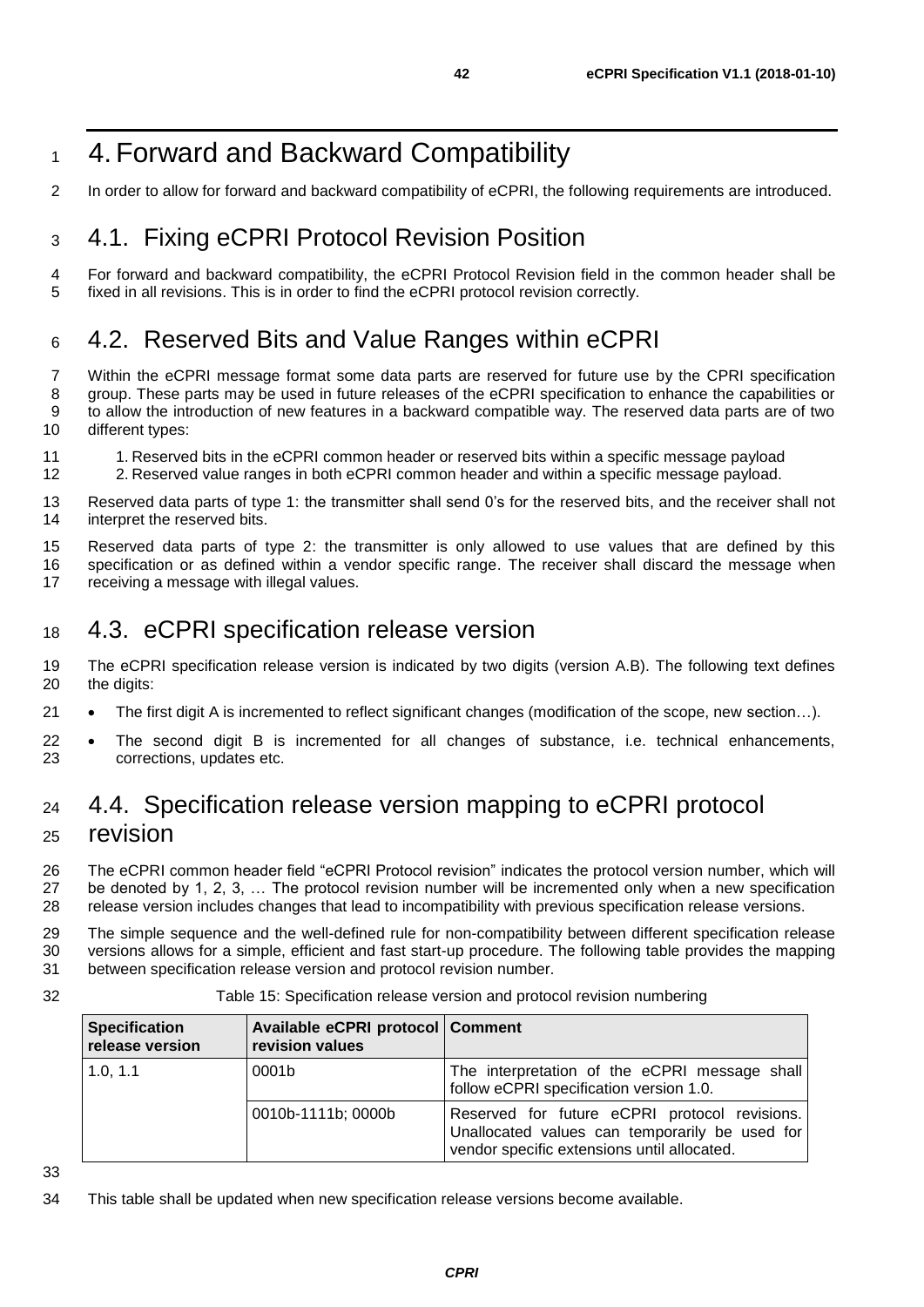### <span id="page-42-0"></span>5. Compliance

- An eCPRI compliant interface shall fulfill the following requirements:
- An eCPRI compatible interface shall follow the normative parts of this specification.
- One or more eCPRI message types are used over the interface for eREC and eRE communication.
- eCPRI message types in use are implemented as per their defined requirements .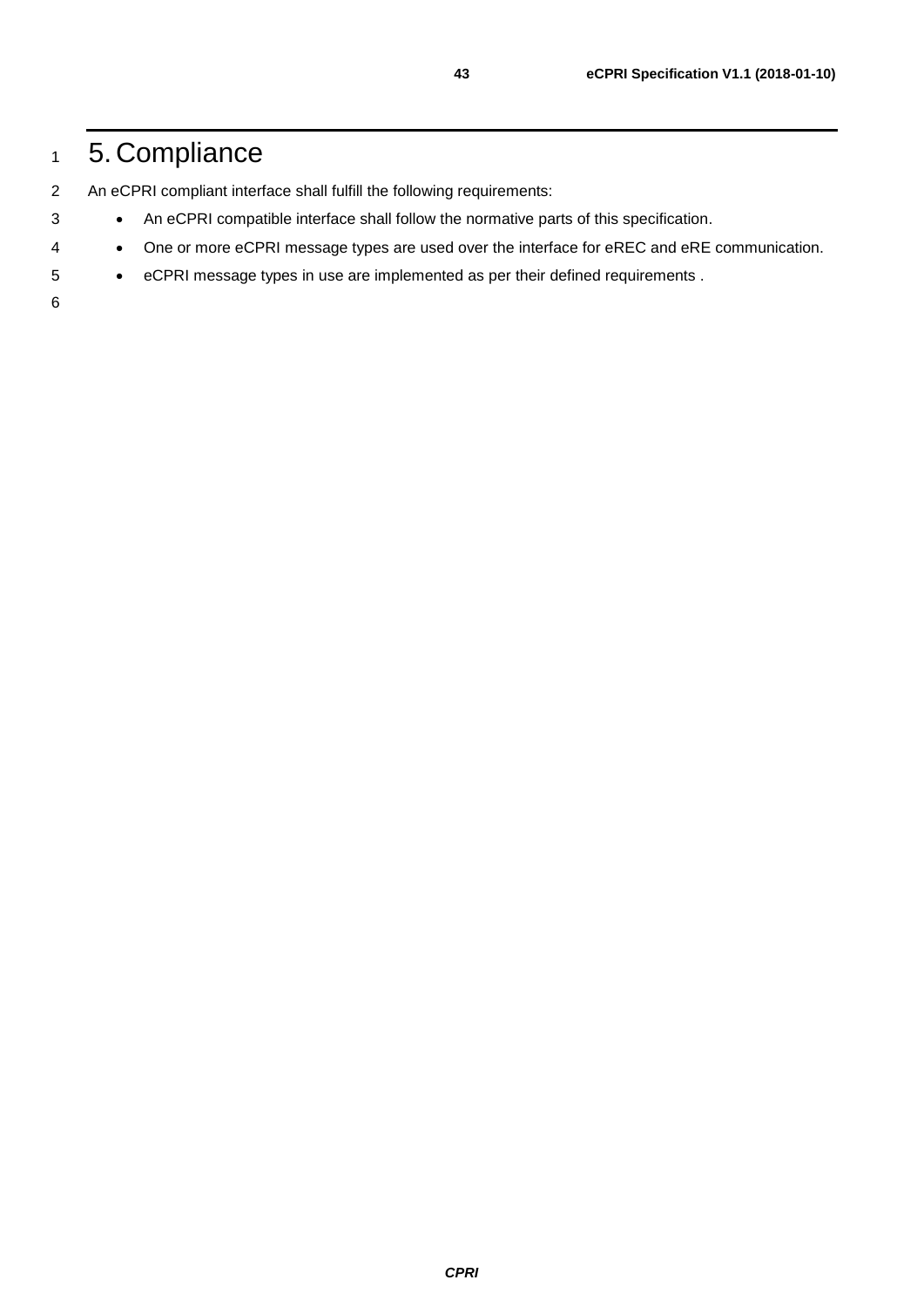### <span id="page-43-0"></span><sup>1</sup> 6. Annex A - Supplementary Specification Details <sup>2</sup> (Informative)

### <span id="page-43-1"></span><sup>3</sup> 6.1. Functional Decomposition

### <span id="page-43-2"></span>4 6.1.1. eCPRI Functional Decomposition

5 The functional content of the PHY<sup>4</sup> layer and a typical processing order is shown in [Figure 32.](#page-44-1) Process 6 stages marked with grey text are optional, i.e. in a non-massive antenna configuration those stages are not 7 present. The eCPRI specification focuses on three different reference splits, two splits in downlink and one 8 split in uplink (Split I<sub>D</sub>, II<sub>D</sub> and I<sub>U</sub>). Any combination of the different downlink/uplink splits is possible.

9 Nevertheless, any other split within the PHY layer (and also any other inter/intra layer split) is not precluded 10 to be used with the eCPRI specification.

11 The major difference between Split I<sub>D</sub> and II<sub>D</sub> is that the data in Split I<sub>D</sub> is bit oriented and the data in split II<sub>D</sub> 12 and  $I_{\text{U}}$  is IQ oriented.

13 In [Figure 32](#page-44-1) only the data plane processing stages are shown, but in parallel to this, a user data real time<br>14 control flow also exists. Depending on where the split is, this real-time control data is e.g. modulation control flow also exists. Depending on where the split is, this real-time control data is e.g. modulation 15 scheme, Tx power, beamforming information etc. The bit rate of this real-time control flow differs between<br>16 different splits. As a rule of thumb the closer to the MAC laver the split is, the more real time control dat different splits. As a rule of thumb the closer to the MAC layer the split is, the more real time control data 17 needs to be sent between the two eCPRI nodes eREC and eRE.

18 It is possible to implement e.g. a PRACH preamble detection process in the eRE and handling of SRS in the 19<br>19 eRE thus lowering the bit rate needs in the uplink direction, these options/possibilities are however not 19 eRE thus lowering the bit rate needs in the uplink direction, these options/possibilities are however not 20 shown in Figure 32. Also, in the downlink direction the reference signals and synchronization signals could shown in [Figure 32.](#page-44-1) Also, in the downlink direction the reference signals and synchronization signals could 21 be generated internally on the eRE with just an initial configuration by the eREC, this is not shown in the 22 figure either. figure either.

 One of the major objectives of a new functional split between eREC and eRE compared to the classical 24 CPRI functional split is to lower the bit rates on the fronthaul interface. When looking at the different 25 processes will processing stages performed in the PHY-layer (see [Figure 32\)](#page-44-1) in downlink direction, three processes will mostly increase the bit rate. These three processes are modulation, the port-expansion being done in combination with the beamforming process and the IFFT+cyclic-prefix-process (i.e. going from the frequency domain to the time domain). By moving the split upwards in the figure the fronthaul bit rate will be lowered and vice versa. But conversely the bit rate for the user plane real-time control data will increase when moving the split point towards the MAC layer and vice versa.

**<sup>4</sup>** Currently an E-UTRA PHY layer layout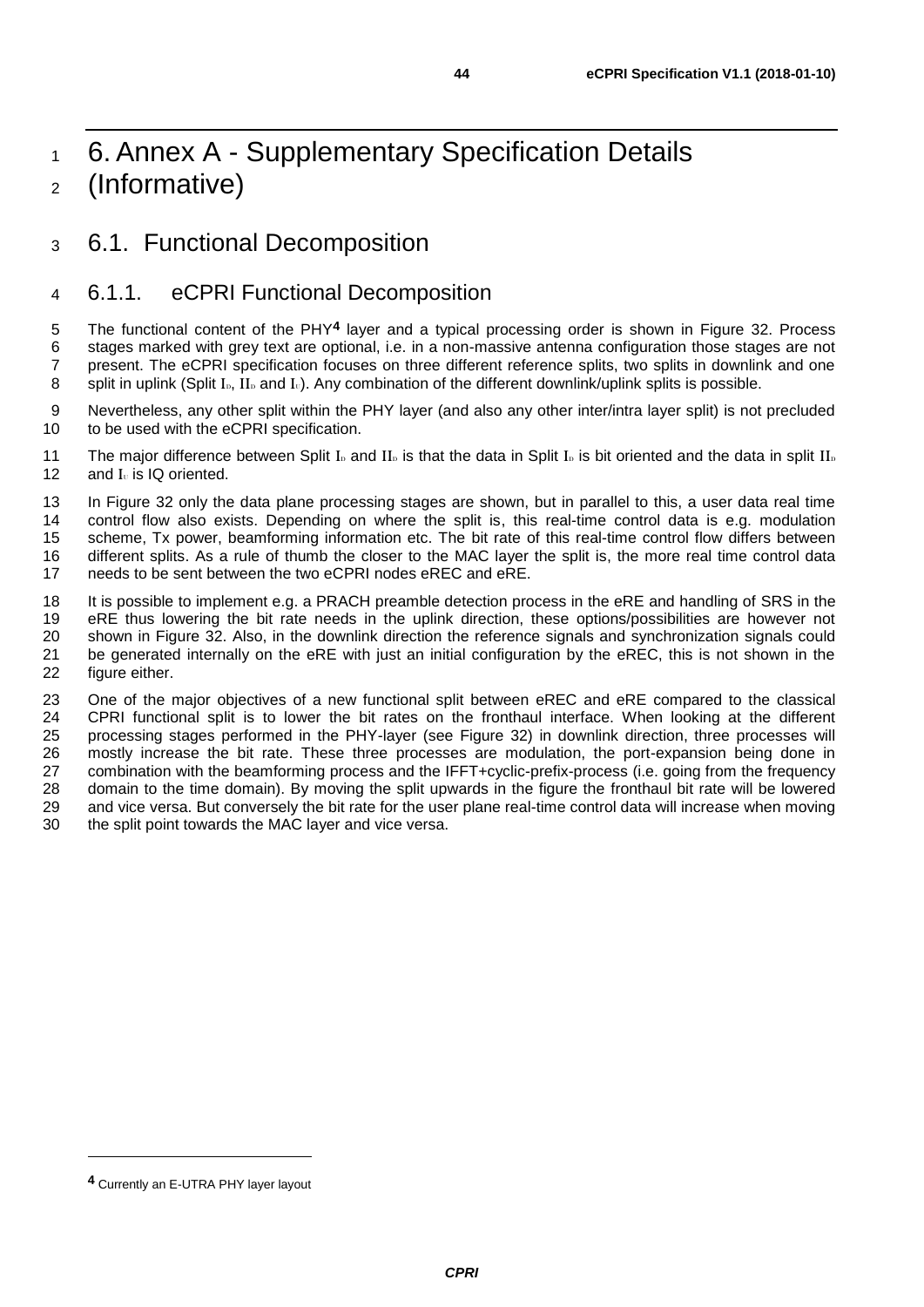

<span id="page-44-1"></span>2 Figure 32: PHY layer and eCPRI splits

### <span id="page-44-0"></span>3 6.1.2. Bit rate calculations / estimations

 When making the decision for what split to implement one major issue will be the bit rate capacity on the link between the eREC and the eRE. When moving the split point from the MAC-PHY boundary towards the RF layer the bit rate will increase for each step. This applies for the user data, the opposite is true for the control data needed to process the data on the eRE, i.e. the bitrate for the control data will decrease when moving the split towards the RF layer. However, the sum of the bit rates for the user data and the control data will not remain the same.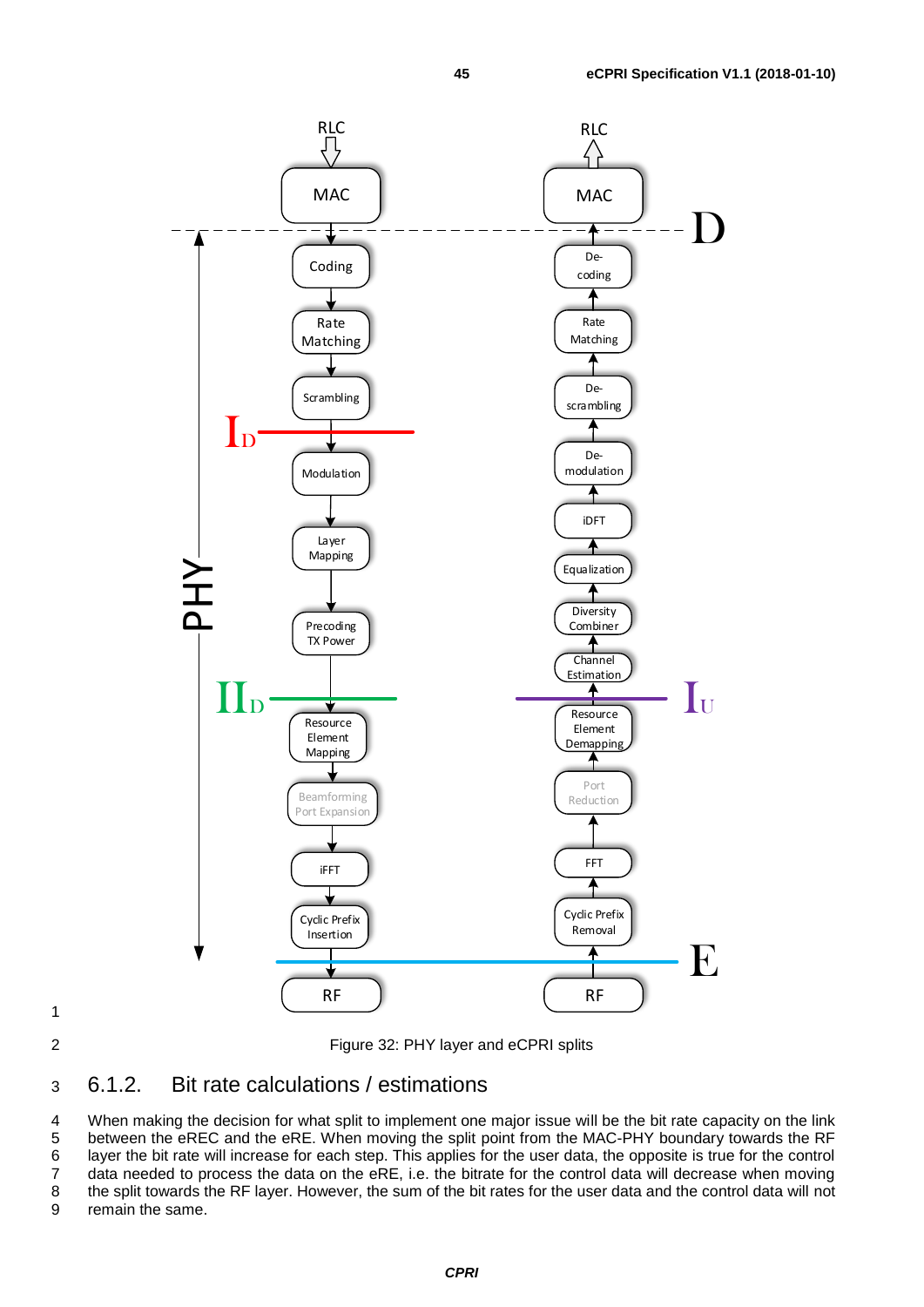3 When going to a split that is above the split E there are many factors that will have an impact on the final 4 needed bit rate of the link between eREC and eRE. The most relevant factors are:

- 5 Throughput (closely related to the available and used air bandwidth)
- 6 Number of MIMO-layers
- 7 MU-MIMO support (y/n)
- 8 Code rate
- 9 Modulation scheme
- 10 Selection of beamforming algorithm
- 11 Number of antennas

12 When making a comparison of the needed bit rate between an eCPRI split and the classical CPRI split (split<br>13 F) one needs to set a specific use case i.e. realistic assumptions must be made regarding the E) one needs to set a specific use case, i.e. realistic assumptions must be made regarding the 14 abovementioned bit rate impacting factors.

15 However, the setting of a value to these factors only has an impact on the eCPRI-split bit rate. It is only the 16 "Number of antennas"-factor that has an impact on the bit rate for split E.

 There are on the other hand other factors that have an impact on the needed bit rate for a split E implementation as well which are not mentioned in the bullet list above. These factors are mainly: sample frequency for the IQ-data, used IQ-format (number of bits per IQ-sample) and the presence of IQ compression algorithms or not.

- 21 The following values are used for the forthcoming bit rates calculations:
- 22 Throughput: 3/1.5 Gbps (downlink/uplink, end-user data rate, transport block from/to MAC)
- 23 Air bandwidth: 100 MHz (5 \* LTE20) -> 500 PRB
- 24 Number of downlink MIMO-layers: 8
- 25 Number of uplink MIMO-layers: 4 (with 2 diversity streams per uplink MIMO layer)
- 26 MU-MIMO: No
- 27 TTI length: 1 ms
- 28 Digital beamforming where BF-coefficients calculation is performed in eREC.
- 29 Rate matching assumptions: Code rate: ~0.80
- 30 Modulation scheme (Downlink & Uplink): 256 QAM
- 31 Number of antennas: 64
- 32 Sub-carrier spacing: 15 kHz
- 33 IQ sampling frequency: 122.88 Msps (3.84\*32)
- 34 IQ-format: 30 bits per IQ-sample
- 35 No IQ compression
- 36
- 

| 37 | Table 16: PHY layer splits bit rate estimations |
|----|-------------------------------------------------|
|    |                                                 |

|                              | Split D                    |                   | Split I <sub>D</sub>       |                          | Split II <sub>D</sub>      |                   | Split E                    |
|------------------------------|----------------------------|-------------------|----------------------------|--------------------------|----------------------------|-------------------|----------------------------|
|                              | <b>User Data</b><br>[Gbps] | Control<br>[Gbps] | <b>User Data</b><br>[Gbps] | <b>Control</b><br>[Gbps] | <b>User Data</b><br>[Gbps] | Control<br>[Gbps] | <b>User Data</b><br>[Gbps] |
| $e$ REC $\rightarrow$<br>eRE | (assumption)               | << 1              | < 4                        | < 10                     | $~1$ 20                    | < 10              | 236                        |
|                              |                            |                   |                            |                          | Split I <sub>U</sub>       |                   |                            |
| $eRE$ $\rightarrow$<br>eREC  | 1.5<br>(assumption)        | << 1              | $~1$ 20                    | < 10                     | $~1$ 20                    | < 10              | 236                        |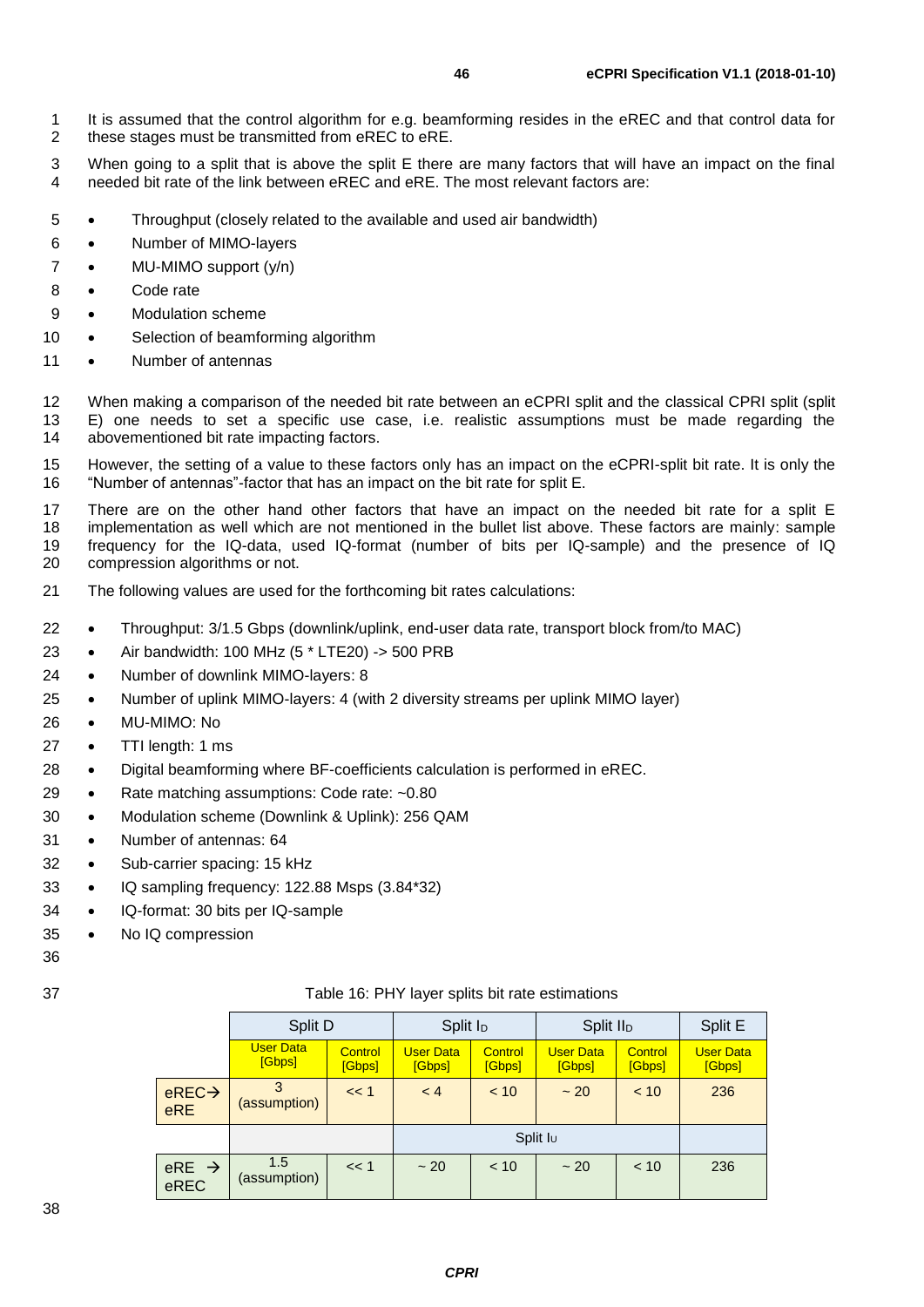### <span id="page-46-0"></span><sup>1</sup> 6.2. Synchronization and Timing

2 An eCPRI node shall recover the frequency and time/phase from its synchronization reference source (see<br>3 Figure 3). In an eCPRI installation all eCPRI nodes (eRECs and eREs) need to be time synchronized to a 3 [Figure 3\)](#page-6-1). In an eCPRI installation all eCPRI nodes (eRECs and eREs) need to be time synchronized to a<br>4 common time reference, see sections 6.2.1 and 6.2.2 for more information. common time reference, see sections [6.2.1](#page-46-1) and [6.2.2](#page-46-2) for more information.

5 Different solutions exist for synchronization of eREC and eRE.

### <span id="page-46-1"></span>6 6.2.1. Synchronization of eRE

7 Depending on which 3GPP features a specific eCPRI installation supports, different timing accuracy 8 requirements are applicable for the eRE node. [\[15\]](#page-60-2) defines four different timing synchronization requirement<br>9 categories each one targeting different timing accuracy requirements for different use cases. The different 9 categories each one targeting different timing accuracy requirements for different use cases. The different<br>10 categories will supply different timing accuracy at the edge of the fronthaul network, i.e. "almost" at the i categories will supply different timing accuracy at the edge of the fronthaul network, i.e. "almost" at the input-11 port on the eRE. With the knowledge of the expected supplied timing accuracy it will be possible to 12 implement an eRE that will fulfill the final timing accuracy requirement on the air interface according to the implement an eRE that will fulfill the final timing accuracy requirement on the air interface according to the 13 3GPP requirements.

14 The eRE shall also fulfill requirements set by 3GPP on the transmission frequency accuracy and the phase 15<br>15 noise (implicit requirement). noise (implicit requirement).

### <span id="page-46-2"></span>16 6.2.2. Synchronization of eREC

17 The timing accuracy requirement on the eREC is relaxed compared to the requirement set on the eRE (see<br>18 6.2.1). Actually, the eREC does not need to have a high quality frequency available since it is the eRE that [6.2.1\)](#page-46-1). Actually, the eREC does not need to have a high quality frequency available since it is the eRE that will generate the frequency for air transmission locally. Nevertheless, there will be a vendor specific 20 requirement set on the eREC regarding the eREC timing accuracy. Such a requirement is needed to be able<br>21 to send data at correct time to the eRE from the eREC thus to give the eRE time for its processing of the to send data at correct time to the eRE from the eREC thus to give the eRE time for its processing of the data before being transmitted on the air interface and for buffer handling due to network latency variation. The requirement value depends on vendor specific choices related to desired performance for the wireless network, expected delay variation in fronthaul network etc.

### <span id="page-46-3"></span><sup>25</sup> 6.3. Link Delay Management

26 The following section provides a description of the link delay management in eCPRI. [Figure 33](#page-47-1) shows an 27 example of an eREC and eRE connected via an eCPRI network. Both eREC and eRE clocks are 28 synchronized to a common grand master clock (in this example via PTP).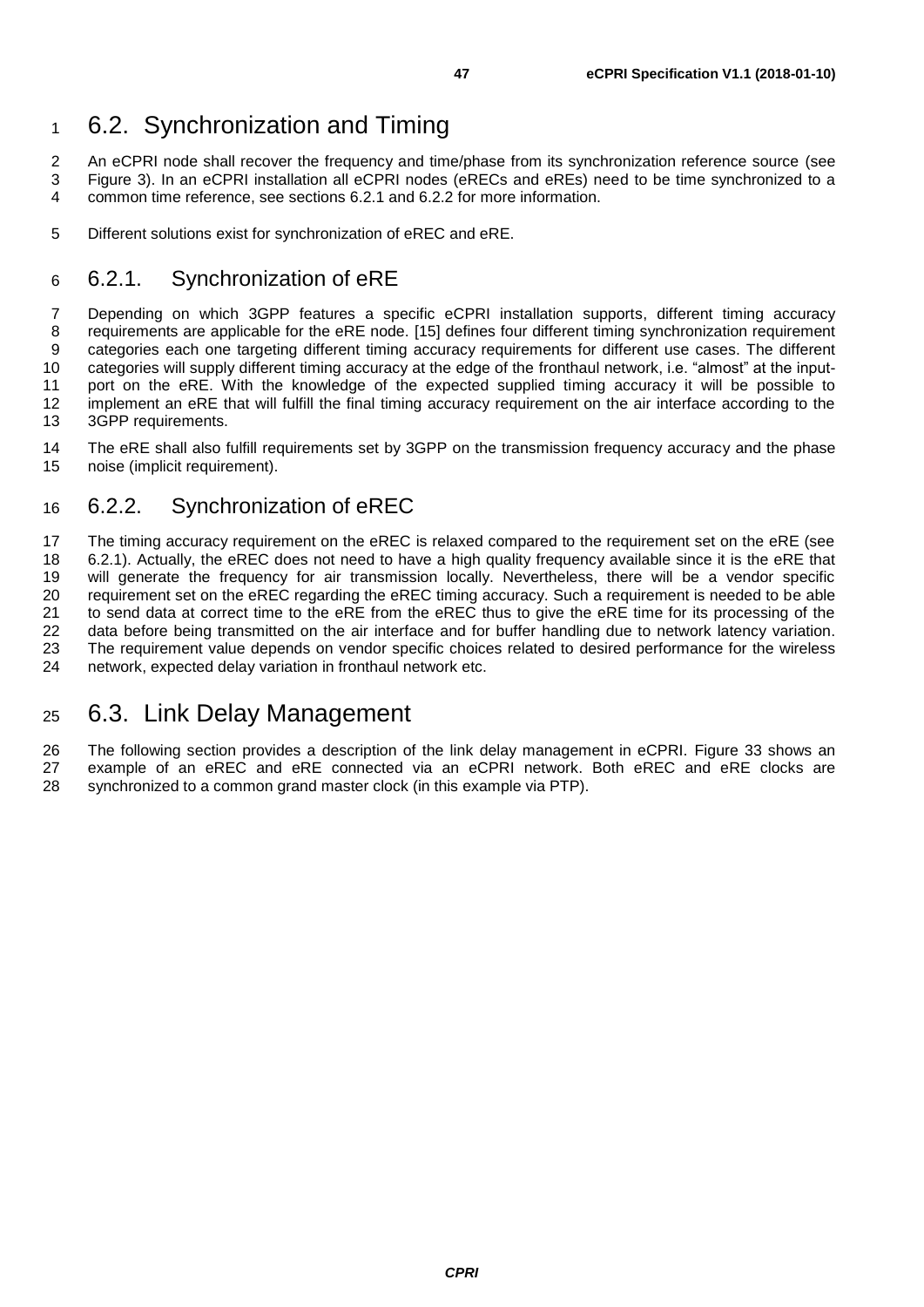

<span id="page-47-1"></span>2 Figure 33: eCPRI topology example with synchronization via PTP

#### <span id="page-47-0"></span>3 6.3.1. Reference Points for Delay Measurement

4 The reference points for delay management are the input and the output points of the equipment, i.e. the 5 connectors of eREC and eRE as shown in [Figure 34.](#page-47-2)

6 Reference points R1 to R4 correspond to the output point (R1) and the input point (R4) of the eREC, and the <br>7 input point (R2), and the output point (R3) of an eRE. The antenna is shown as "Ra" for 7 input point (R2), and the output point (R3) of an eRE. The antenna is shown as "Ra" for reference.



9

<span id="page-47-2"></span>10 Figure 34: Definition of reference points for delay management

11 The definitions for the different delays are given in the remaining of this section.

 Note: The eRE delay definitions refer to the delay between the transmission/reception of an IQ sample at the antenna Ra and the reception/transmission of data packets containing the corresponding information at the fronthaul interface R1/R4 (eREC) and R2/R3 (eRE). In case of time domain IQ functional split, the assignment is straight forward since an eCPRI message carries IQ samples. In case of frequency domain functional split, the information associated to an IQ sample is contained in a set of N packets, e. g. frequency 17 domain IQ data for one OFDM symbol + related control information or user data for one OFDM symbol + related control information.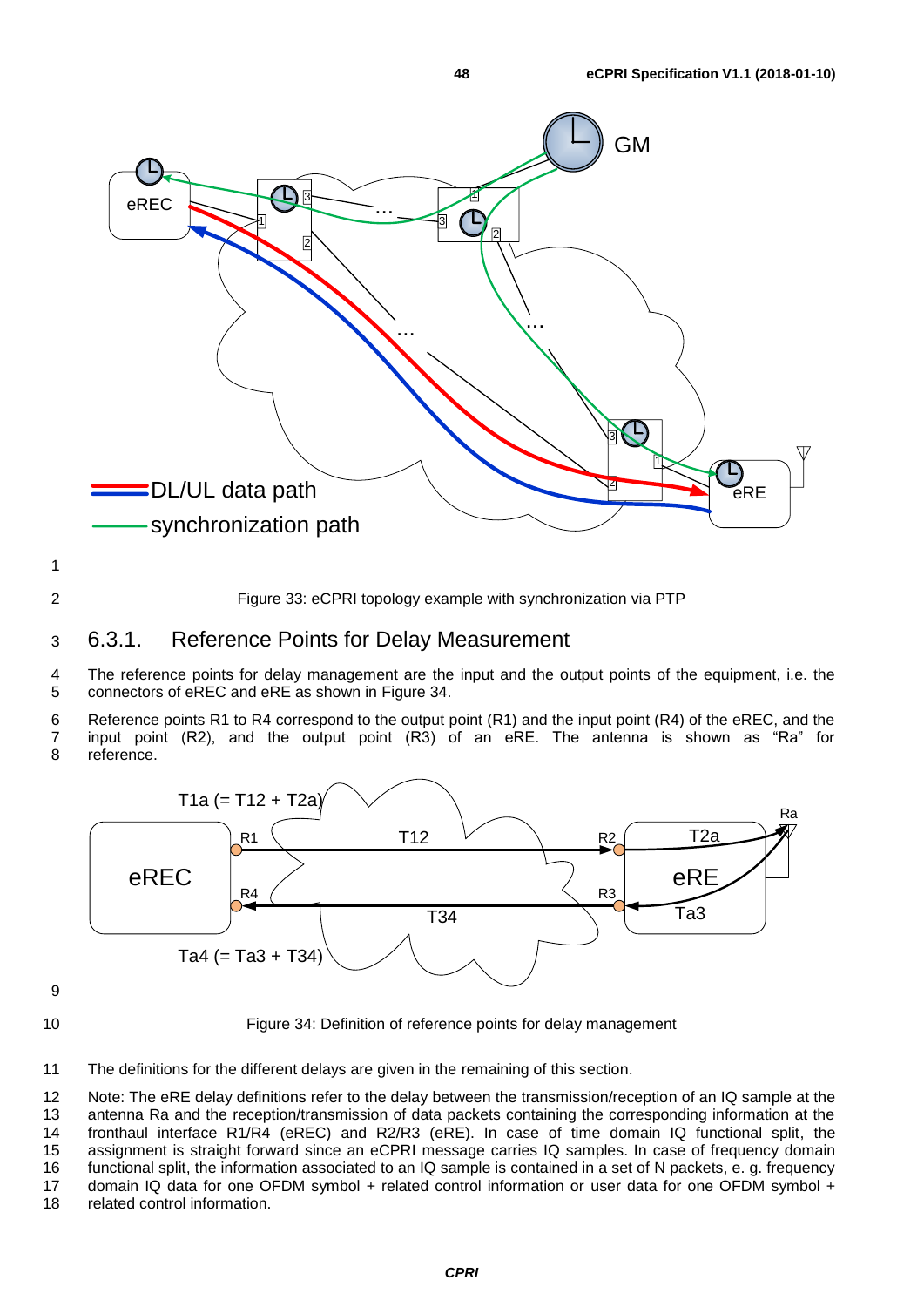- Please note that N can vary per symbol/TTI according to the number of users/used resource blocks.
- T12 is the transport network delay of a user data packet between eREC (R1) and eRE (R2) in DL direction. T12 may not be constant for every data packet and shows a statistical variation, but its range is limited by e.g. the profile of deployed transport network:

$$
0 \leq T12 \text{ min} \leq T12 \leq T12 \text{ max}
$$

- Where:
- **b T12 max is given as the maximum one way end-to-end latency, see e.g. [\[15\].](#page-60-2)**
- 8 **b**  $\circ$  T12 min is 0 in general, but in case the minimum latency of some or all network elements are known, it can be determined by the sum of all fiber delays and minimum forwarding delays of 10 the network nodes along the DL data path.
- 11 T34 is the transport network delay of a user data packet between eRE (R3) and eREC (R4) in UL direction. T34 may not be constant for every data packet and shows a statistical variation, but its range is limited by e.g. the profile of deployed transport network:
- 14 0  $\leq$  T34 min  $\leq$  T34  $\leq$  T34 max
- Where:
- **b o T34 max is given as the maximum one way end-to-end latency, see e.g. [\[15\].](#page-60-2)**
- 17 o T34 min is 0 in general, but in case the minimum latency of some or all network elements are known, it can be determined by the sum of all fiber delays and minimum forwarding delays of 19 the network nodes along the UL data path.
- 20 T1a is the timing difference between the transmission of a user data packet at the output point R1 of the eREC and the transmission of IQ samples at the antenna Ra of the eRE. The transmission of the earliest IQ sample which is generated from the transmitted user data is used as the reference timing at the antenna Ra. T1a may not be constant but its range is limited by e.g. eREC design specification:

$$
24 \qquad 0 \leq T1a \text{ min} \leq T1a \leq T1a \text{ max}
$$

- Where:
- 26 o Both T1a min and T1a max are vendor specific values; in general, T1a min is related to the best case processing time of user data and T1a max is related to the worst case processing time and 27 case processing time of user data and T1a max is related to the worst case processing time and<br>28 the output buffer size. the output buffer size.
- 29 T2a is the timing difference between the reception of a user data packet at the input point R2 of eRE and the transmission of IQ samples at the antenna Ra. The transmission of the earliest IQ sample which is generated from the received user data is used as the reference timing at the antenna Ra. T2a may not be constant but its range is limited by e.g. eRE design specification:

$$
0 \leq T2a \text{ min} \leq T2a \leq T2a \text{ max}
$$

Where:

- 35 o Both T2a min and T2a max are vendor specific values; in general, T2a min is related to the worst case eRE processing time of user data and T2a max is related to the input buffer size and 37 the worst case eRE processing time.
- 38 o If a user data packet arrives outside of this reception window (i.e. earlier than T2a max or later than T2a min), the user data packet may not be used and consequently IQ samples related to this user data packet may not be generated correctly.
- Ta3 is the timing difference between the reception of IQ samples at the antenna Ra and the transmission of a user data packet at the output point R3 of eRE. The reception timing of the earliest IQ sample necessary to generate the user data packet is used as the reference timing at the antenna Ra. Ta3 may not be constant but its range is limited by e.g. eRE design specification:

$$
0 \leq Ta3 \text{ min} \leq Ta3 \leq Ta3 \text{ max}
$$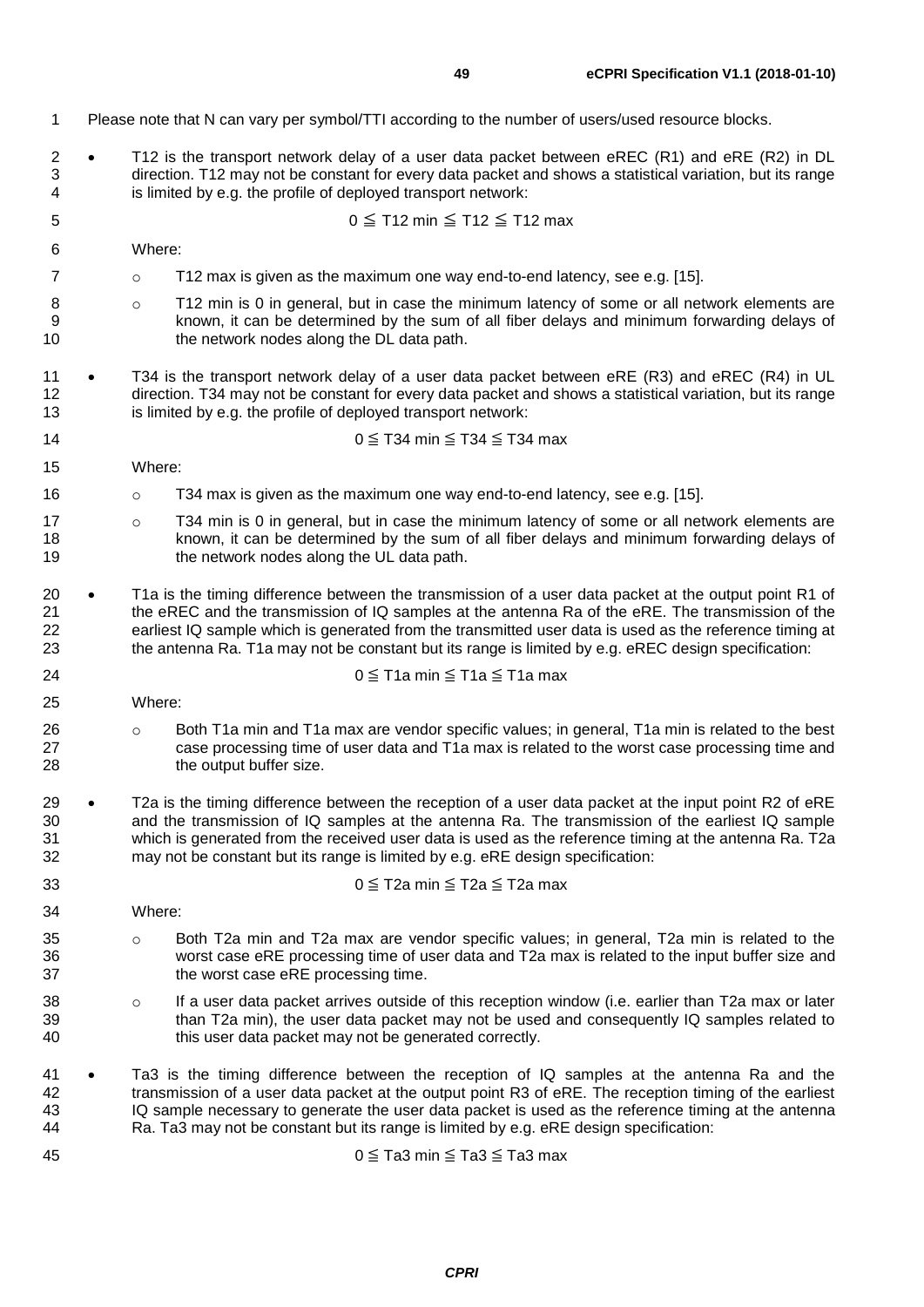|  |  |  |  |  |  |  |  |  |  |  |  | 1 | Where: |
|--|--|--|--|--|--|--|--|--|--|--|--|---|--------|
|  |  |  |  |  |  |  |  |  |  |  |  |   |        |
|  |  |  |  |  |  |  |  |  |  |  |  |   |        |
|  |  |  |  |  |  |  |  |  |  |  |  |   |        |
|  |  |  |  |  |  |  |  |  |  |  |  |   |        |
|  |  |  |  |  |  |  |  |  |  |  |  |   |        |
|  |  |  |  |  |  |  |  |  |  |  |  |   |        |
|  |  |  |  |  |  |  |  |  |  |  |  |   |        |
|  |  |  |  |  |  |  |  |  |  |  |  |   |        |
|  |  |  |  |  |  |  |  |  |  |  |  |   |        |
|  |  |  |  |  |  |  |  |  |  |  |  |   |        |

- 2 o Both Ta3 min and Ta3 max are vendor specific values; in general, Ta3 min is related to the best 3 case eRE processing time of user data and Ta3 max is related to the worst case eRE 4 processing time and the output buffer size.
- 5 Ta4 is the timing difference between the reception of IQ samples at the antenna Ra of the eRE and 6 the reception of a user data packet at the input point R4 of the eREC. The reception timing of the 7 earliest IQ sample necessary to generate the user data packet is used as the reference timing at the 8 antenna Ra. Ta4 may not be constant but its range is limited by e.g. eRE design specification:

$$
9 \qquad \qquad 9 \leq Ta4 \text{ min} \leq Ta4 \leq Ta4 \text{ max}
$$

10 Where:

- 11 o Both Ta4 min and Ta4 max are vendor specific values; in general, Ta4 min is related to the 12 input buffer size and the worst case eREC processing time. Ta4 max is related to the eREC 13 worst case processing time of user data.
- 14 o If a user data packet arrives outside of this reception window (i.e. earlier than Ta4 min or later<br>15 than Ta4 max), the user data packet may not be used and (a part of) the UL user data may be 15 than Ta4 max), the user data packet may not be used and (a part of) the UL user data may be 16<br>16 16 lost or degraded.
- 17 The DL timing relations are shown in [Figure 35.](#page-50-0) eREC and eRE clocks are synchronized to a common GM 18 and it is assumed that both eREC and eRE know the timing relation between air frame start and their clocks.<br>19 The time point when the first IQ sample of a DL air frame has to be transmitted at the antenna is indicated The time point when the first IQ sample of a DL air frame has to be transmitted at the antenna is indicated by 20 the red line on the right.

21 By definition, the following equation has to be satisfied:

22 T1a = T12 + T2a

23 This equation implies that fluctuation of transport network latency and the eREC transmission timing has to 24 be absorbed by the input buffer of eRE; moreover the minimum/maximum limits of these three variables are 25 not independent: i.e. the following conditions have to be met in order not to lose DL user data. not independent; i.e. the following conditions have to be met in order not to lose DL user data.

- 26 T1a min ≧ T12 max + T2a min
- $27$  T1a max  $\leq$  T12 min + T2a max
- 28 "Tx window size at R1"  $\leq$  "Rx window size at R2" "max fluctuation of transport network latency"

29 Where:

- 30 "Tx window size at R1" = T1a max T1a min
- 31 "Rx window size at R2" = T2a max T2a min
- 32 "Max fluctuation of transport network latency" = T12 max T12 min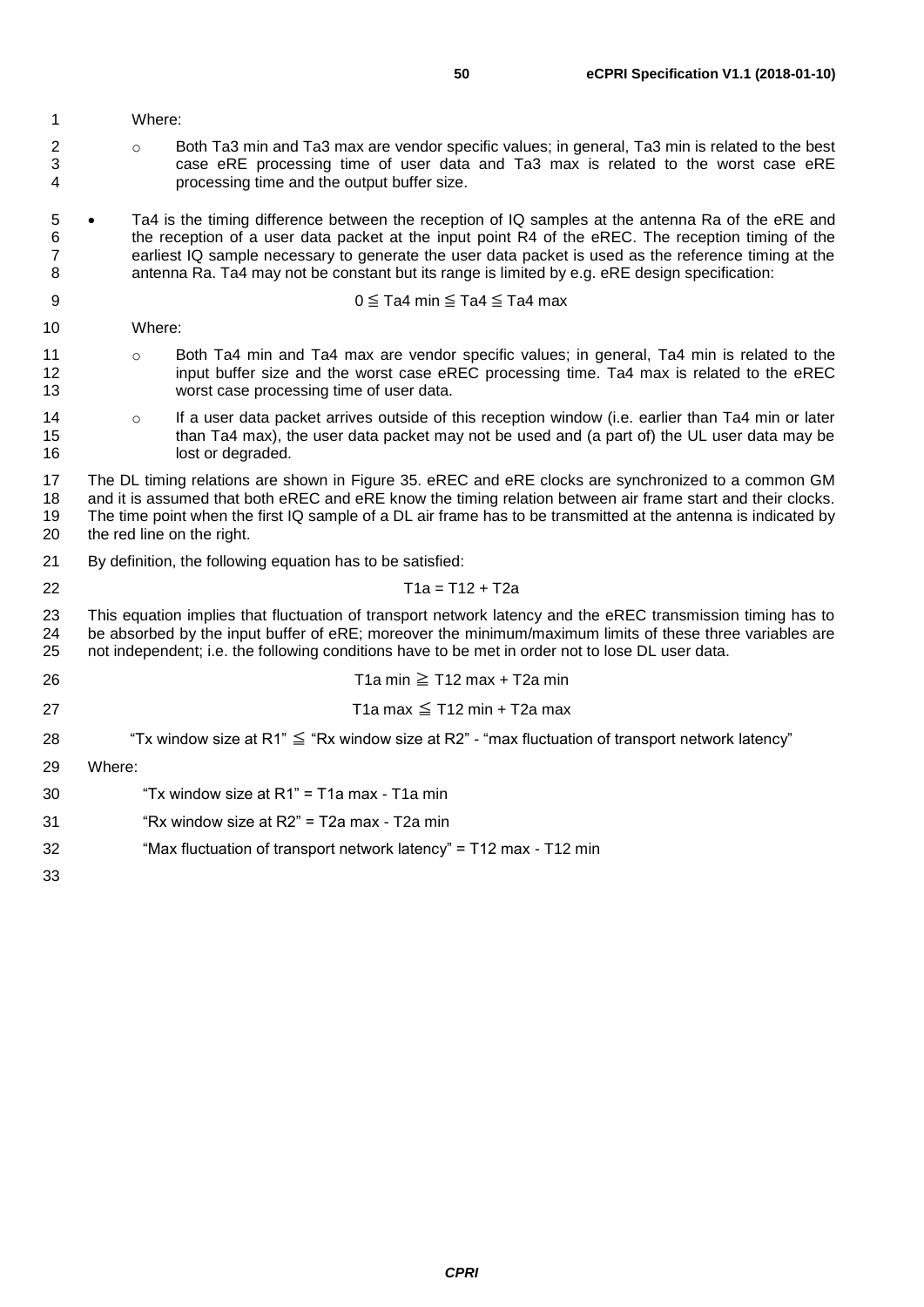<span id="page-50-0"></span>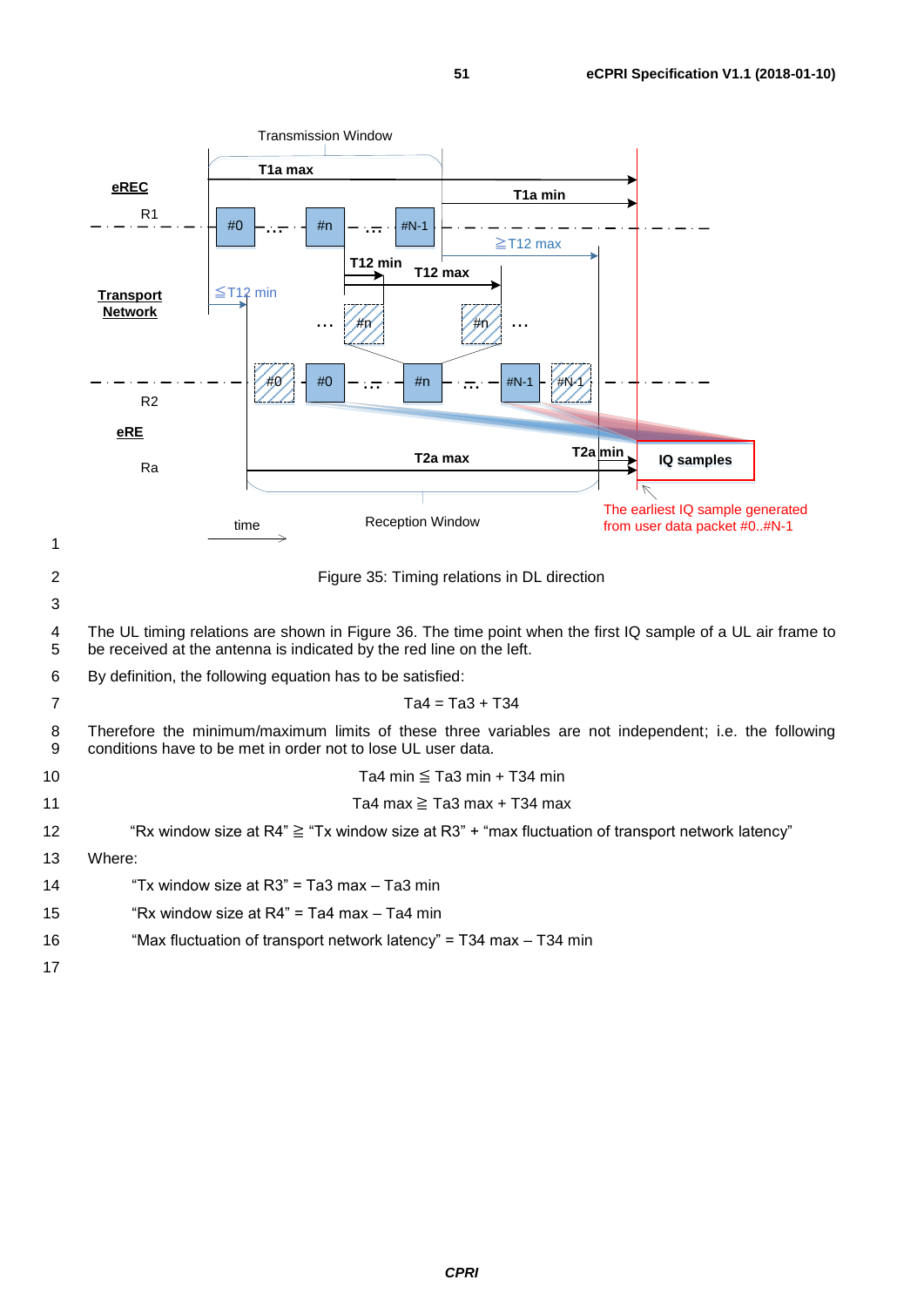

<span id="page-51-1"></span>2 Figure 36: Timing relations in UL direction

#### <span id="page-51-0"></span>3 6.3.2. Delay Management example

4 [Figure 37](#page-51-2) shows a model of UL/DL eCPRI user data transmission between eCPRI nodes (eREC and eRE). 5 Both transmitter and receiver side of eCPRI nodes have buffer memories to absorb the fluctuation of 6 transport network delay as well as the variation of processing time in eCPRI nodes which depends on the 7 traffic and processing load. The goal of delay management is to avoid the overflow/underflow of buffer 8 memories and to decrease the overall delay, the necessary size of buffer memories, etc. at the same time.<br>8 Additionally a sort of traffic shaping may be necessary at the transmitter side to avoid unnecessary traffic 9 Additionally a sort of traffic shaping may be necessary at the transmitter side to avoid unnecessary traffic<br>10 congestion. Flow control with fast feedback loop is not considered in this example. congestion. Flow control with fast feedback loop is not considered in this example.



<span id="page-51-2"></span>12 Figure 37: Delay management model example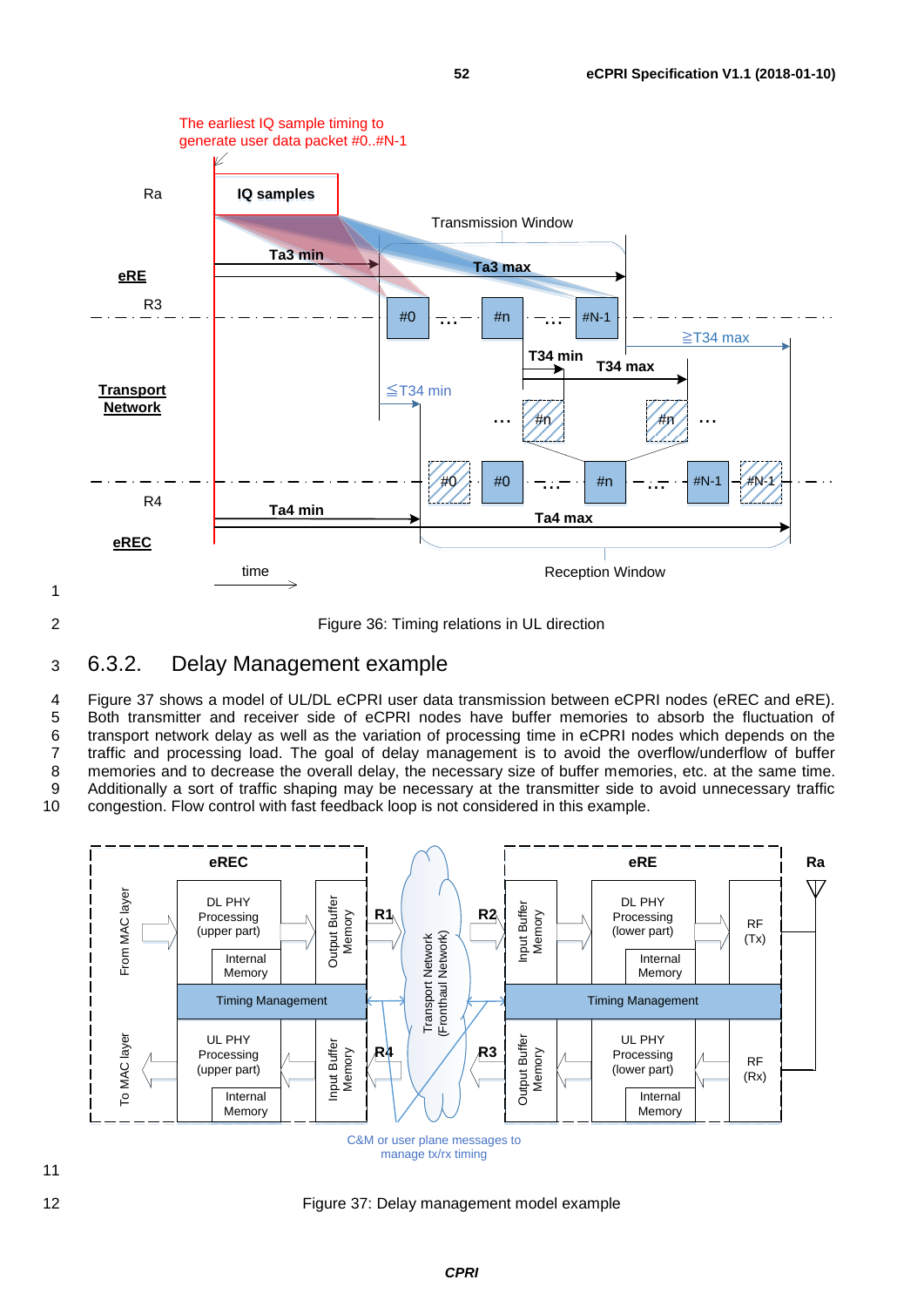2 eREC functions:

- 3 Measure the actual typical/maximum/minimum one-way delay between the eREC and the eRE (UL and 4 DL direction) in addition to the nominal maximum/minimum transport network delay and allocate the 5 optimum delay budget to the eREC, the eRE and the transport network.
- 6 o eCPRI service "one-way E2E delay measurement" is used.
- 7 o Measure the delay periodically if necessary.
- 8 Manage the transmission timing of UL/DL user plane messages in order to ensure that messages arrive 9 at the eRE properly (i.e. within the reception windows at the eRE), considering:
- 10 **o** UL/DL frame timing at the antenna of the eRE (strictly defined by 3GPP specification)
- 11 o Deadline of each user plane message (or a group of messages) for the eRE to start/complete 12 UL/DL processing to avoid buffer underflow.
- 13 o The maximum size of the input buffer at the eRE as well as the remaining size to avoid buffer 14 overflow.
- 15 only The actual delay of the transport network and processing time in the eRE based on reports from 16 the eRE.
- 17 Declare the allowable reception window timing for each (or a group of) UL user plane message(s) 18 relative to the air interface frame timing.
- 19 o The end of the window (deadline) depends on the processing time in the eREC (vendor specific), 20 especially the HARQ related processing.
- 21 o The beginning of the window depends on the input buffer size in the eREC (vendor specific)
- 22 Monitor the actual reception timing of (critical) user plane message and the input buffer status, and 23 request the eRE to adapt the transmission timing if necessary.
- 24 eRE functions:
- 25 Manage the transmission timing of UL user plane messages in order to ensure that messages arrive at 26 the eREC properly (i.e. within the reception windows at the eREC).
- 27 Declare the allowable reception window timing for each (or a group of) UL/DL user plane message(s) 28 relative to the air interface frame timing.
- 29 **charge 1** or The end of the window (deadline) depends on the processing time in the eRE (vendor specific).
- 30 **b on The beginning of the window depends on the input buffer size in the eRE (vendor specific).**
- 31 Monitor the actual reception timing of (critical) user plane messages and the input buffer status, and 32 report them to the eREC.
- 33 obtailer as At least, the occurrence of buffer overflow/underflow (late delivery) should be reported.
- 34 o Reports may be transferred by C&M plane or eCPRI services ("Real-Time Control Data" or "Event 35 Indication") depending on its time criticality.
- 36 Additionally, traffic shaping of UL user data may be necessary to avoid unnecessary transport network 37 congestion, especially in case the transport network bandwidth is shared by multiple synchronized TDD 38 eREs.
- 39 [Figure 38](#page-53-1) shows an example of DL user data transmission timing between the eREC and the eRE.
- 40 In this example, we assume:
- 41 The eREC transmits user data each OFDM symbol interval (e.g. 67usec for LTE).
- 42 The eRE has an input buffer large enough to store full messages for 3 OFDM symbols.
- 43 Only worst cases (regarding min/max delay of transport network, maximum processing time in the eRE) 44 are considered.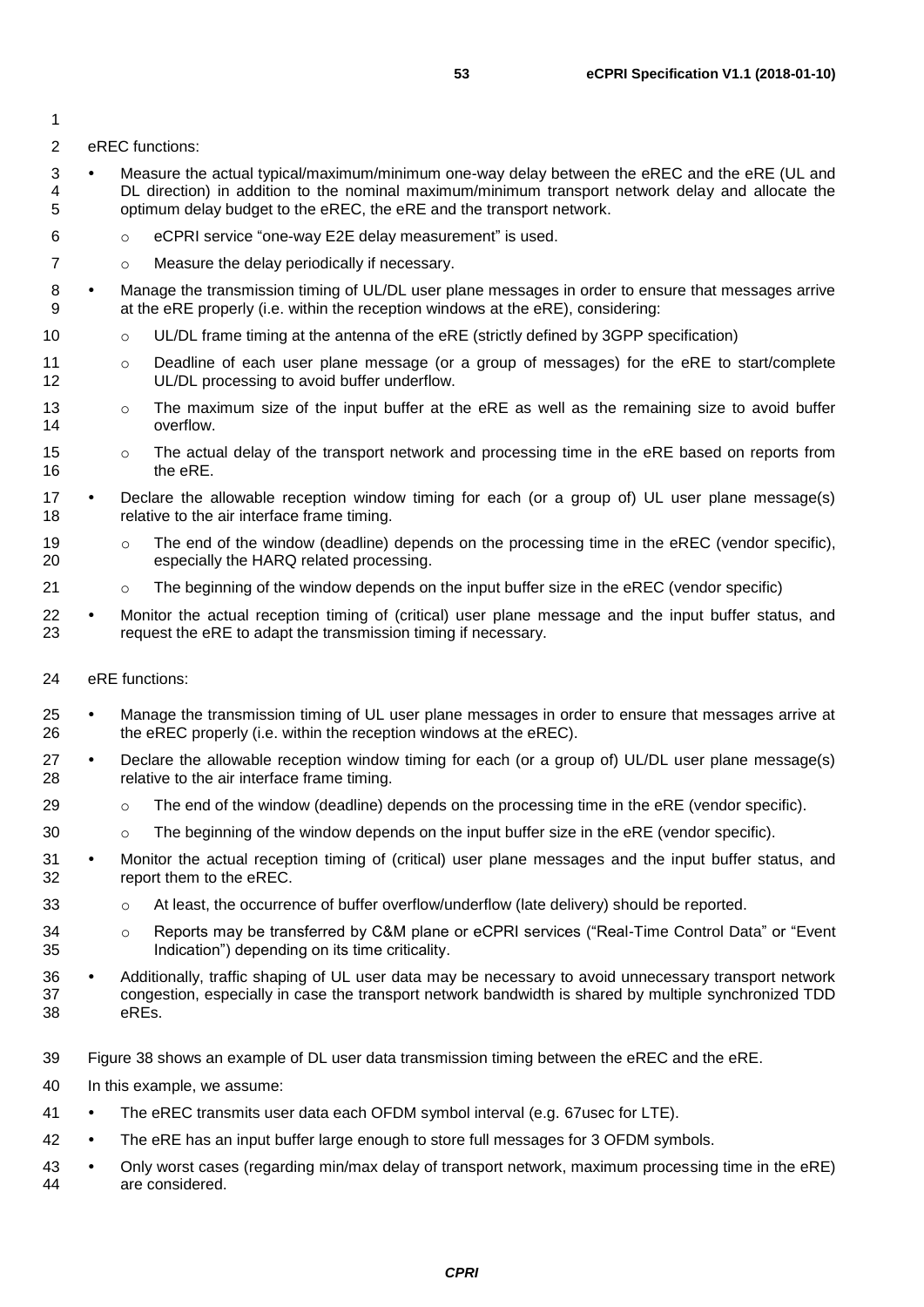- 1 The transmission timing of the first IQ sample of OFDM symbol #n at the eRE antenna Ra is used as<br>2 the reference timing. This timing is strictly defined by 3GPP specification, so fluctuation is not allowed. 2 the reference timing. This timing is strictly defined by 3GPP specification, so fluctuation is not allowed.
- 3 The eREC transmits all user data packets which are necessary to generate OFDM symbol #n within the 4 transmission window [T1a max, T1a min] before its first IQ sample is transmitted from the eRE antenna.
- 5 The eRE receives all user data packets which are necessary to generate OFDM symbol #n within the 6 reception window [T2a max, T2a min] before its first IQ sample is transmitted from the eRE antenna.



<span id="page-53-1"></span>8 Figure 38: DL user data transmission timing example

### <span id="page-53-0"></span><sup>9</sup> 6.4. Network Connection Maintenance

10 Network connection maintenance and network connection control is out of scope of the eCPRI specification. 11 There are a number of different methods and standards that can be used.

 For the Ethernet parts of eCPRI (if applicable for the User plane data and for IP over Ethernet), the Ethernet OAM can be used. Ethernet OAM is a common name for the IEEE 802.1Q [\[14\]](#page-60-15) and ITU-T Recommendation G.8013/Y.1731 [\[16\].](#page-60-16) The IEEE 802.1Q Ethernet CFM (Connectivity Fault Management) defines three protocols, Continuity Check Protocol (CC), Link Trace (LT) and Loop-back (LB). ITU-T defines the same functions and tools in Y.1731 by the Ethernet continuity check (ETH-CC), Ethernet remote defect indication (ETH-RDI), Ethernet link trace (ETH-LT) and Ethernet loopback (ETH-LB), and also adds more OAM functions like Ethernet alarm indication signal (ETH-AIS), Ethernet loss measurement (ETH-LM) or synthetic loss measurement (ETH-SLM), and Ethernet delay measurement (ETH-DM).

20 For the IP parts of the eCPRI (e.g. the C&M flow), the Internet Control Message Protocol (ICMP) can be 21 used. ICMP for IPv4 is defined in RFC 792 [\[17\]](#page-60-17) and for IPv6 it is defined in RFC 4443 [\[18\].](#page-60-18)

22 An eCPRI node needs to have either a unique MAC address or a unique IP address. How to assign or get 23 these addresses is out of scope of the eCPRI specification.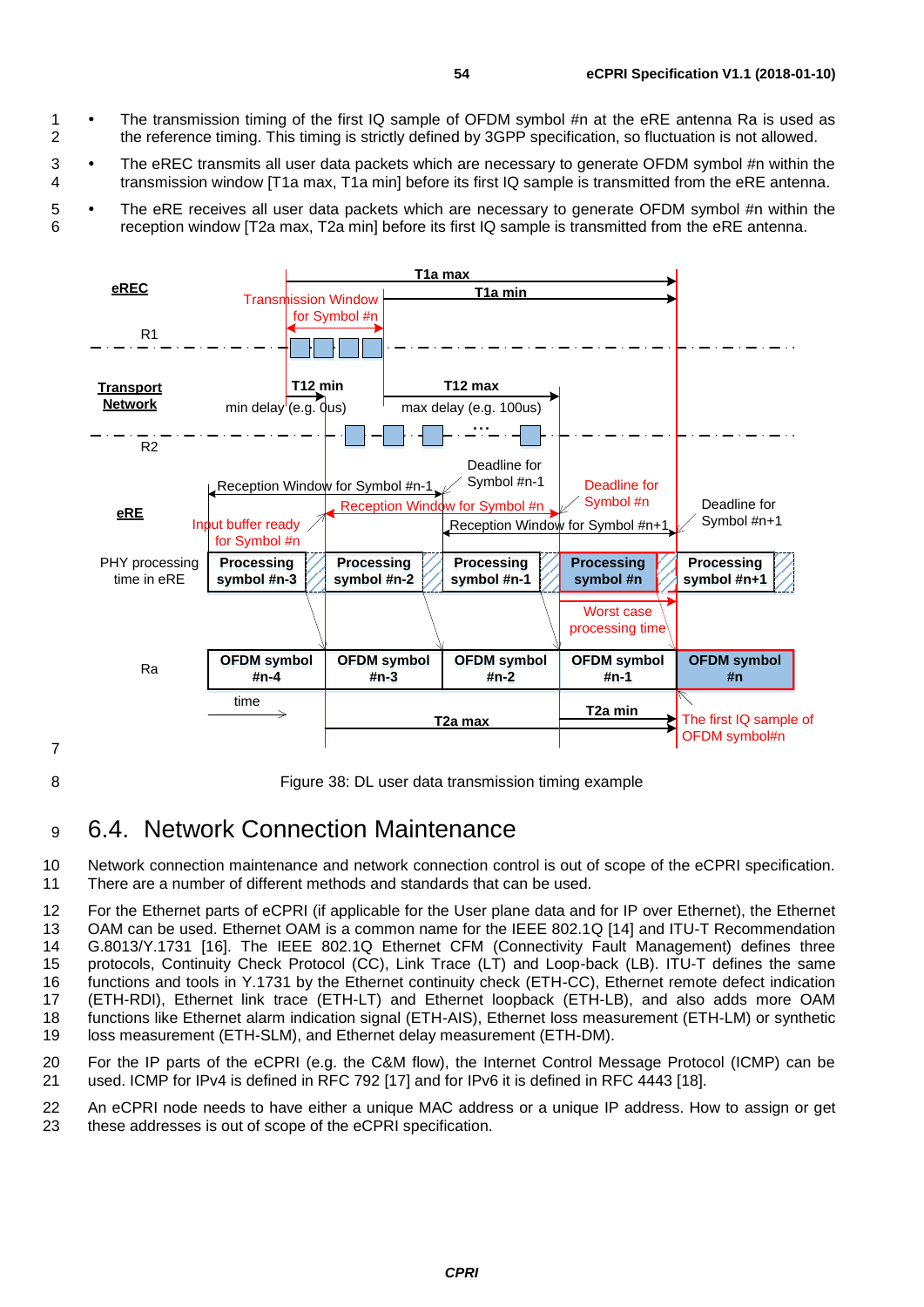### <span id="page-54-0"></span><sup>1</sup> 6.5. Networking

### <span id="page-54-1"></span>2 6.5.1. Difference between eCPRI and CPRI

3 This subsection describes the major differences between eCPRI and CPRI (e.g. CPRI v7.0). The main<br>4 audience of this section is anyone familiar with CPRI and who would like to understand the difference audience of this section is anyone familiar with CPRI and who would like to understand the difference 5 between eCPRI and CPRI networking quickly. So it may not be of any use to new readers of eCPRI who are 6 not interested in CPRI.

7 [Figure 39](#page-54-2) shows an example network by CPRI. CPRI has the following characteristics:

- 8 CPRI is a point-to-point interface by nature.
- 9 There is a master-port and a slave-port connected directly by optical/electrical cable(s) (a hop).
- 10 Networking functions are application layer functions and not supported by the CPRI interface itself.
- 11 Supported topologies depend on REC/RE functions.
- 12 Supported logical connections include:
- 13 o Point-to-point (one REC one RE).
- 14 o Point-to-multi-point (one REC several REs).
- 15 Redundancy, QoS, security, etc. are REC/RE functions (if required).





17

<span id="page-54-2"></span>18 Figure 39: Network by legacy CPRI

- 19 [Figure 40](#page-55-2) shows an example network by eCPRI. eCPRI has the following characteristics:
- 20 An eCPRI network consists of eCPRI nodes (eRECs and eREs), transport network, as well as other 21 network elements not shown in [Figure 40](#page-55-2) (including GM/BC for timing, EMS/NMS for management).
- 22 There is no longer a master port/slave port classification at physical level.
- 23 o SAP<sub>S</sub>: master of PTP and Synchronous Ethernet is not a eREC in general.
- 24 o SAP<sub>CM</sub>: some of M-plane may be managed by EMS/NMS.
- 25 The eCPRI layer is above the transport networking layer.
- 26 The eCPRI layer does not care about the actual transport network layer topology.
- 27 The transport network may include some local network, e.g. local switch(es) provided by the eREC/eRE 28 vendors.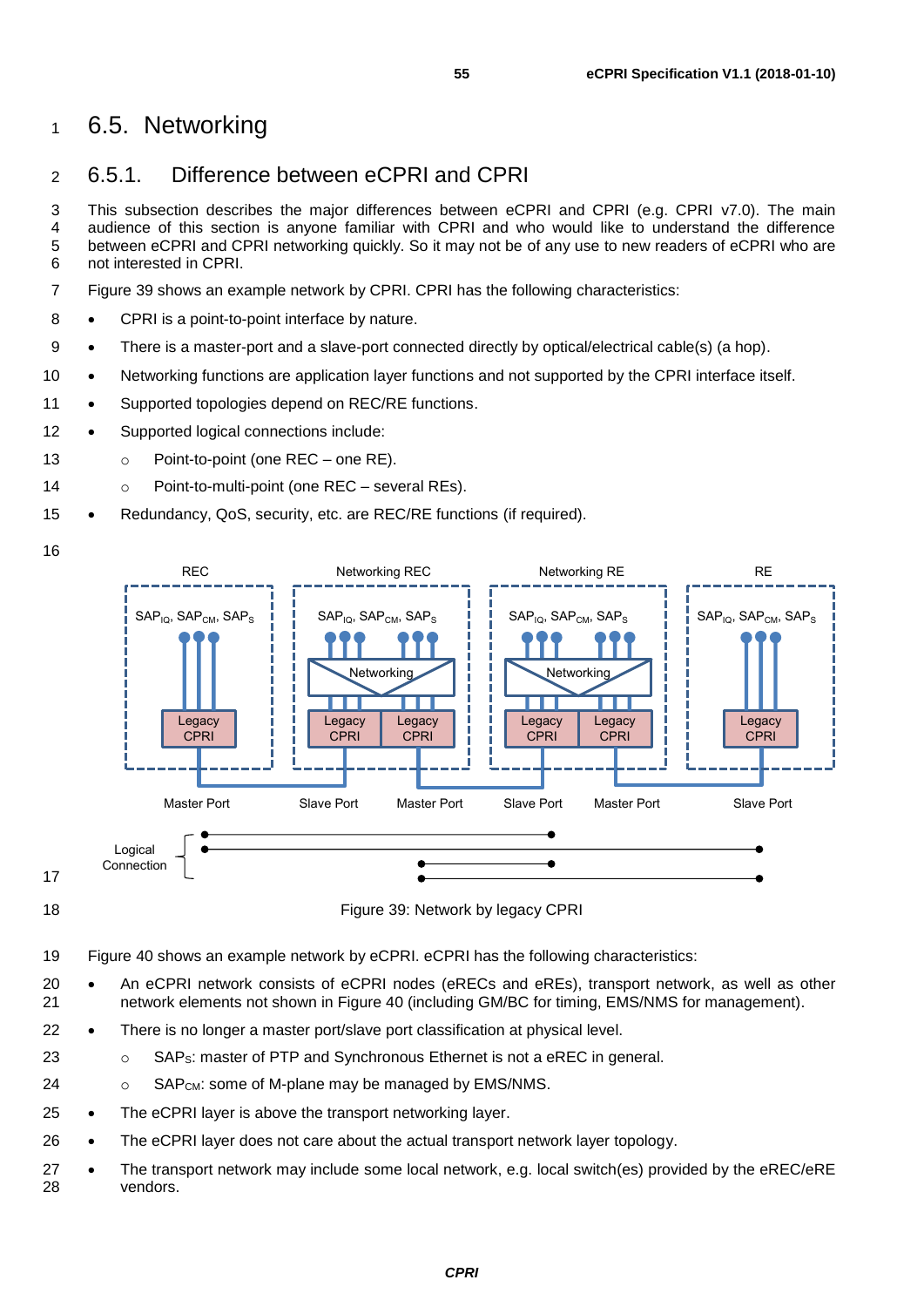1 • Supported logical connections include:

8 9

<span id="page-55-2"></span>10

- 2  $\circ$  Point-to-point (one eREC one eRE), same as legacy CPRI.
- 3 o Point-to-multi-point (one eREC several eREs), same as legacy CPRI
- 4 o Multi-point-to-multi-point (eRECs eREs, eRECs eRECs, eREs eREs), new for eCPRI but not always necessary.
- 6 Redundancy, QoS, security, etc. are mainly transport network functions; eCPRI nodes need to implement proper transport network layer protocols to support these capabilities if required.
- transport network (front-haul network) eCPRI  $SAP<sub>UP</sub>$   $SAP<sub>CM</sub>$ ,  $SAP<sub>S</sub>$ eREC eCPRI  $SAP<sub>UP</sub>$   $SAP<sub>CM</sub>$ ,  $SAP<sub>S</sub>$ eREC  $e$ CPR  $SAP<sub>UP</sub>$   $SAP<sub>CM</sub>$ ,  $SAP<sub>S</sub>$ eRE eCPRI  $SAP<sub>UP</sub>$   $SAP<sub>CM</sub>$ ,  $SAP<sub>S</sub>$ eRE Logical Connection 11 **Figure 40: Network by eCPRI**

### <span id="page-55-0"></span><sup>12</sup> 6.6. Priority considerations

13 The User data and Real-Time Control data are the most time sensitive flows and normally require a high 14 priority. The traffic on the User Plane can in many cases be split into different kinds of traffic with different 15 need of QoS. In that case it might be good to have several priorities for the User Plane Data.

 The C&M data flow is normally not time sensitive and can be set to a low priority. But it may be wise to have two different priorities for C&M. One with lower priority than the User Plane Data that can be used for C&M considered as background traffic, and one with higher priority than the User Plane Data for the interactive traffic. The interactive traffic (including critical operation and emergency) needs to come through even if the amount of User Plane Data exceeds the available network bandwidth.

21 Note that for an Ethernet-switched fronthaul network there are only up to eight priorities available and in a<br>22 orovider network other traffic might need at least one priority. So even if there are many traffic streams 22 provider network other traffic might need at least one priority. So even if there are many traffic streams with 23 different QoS needs (e.g. for the User Plane Data) it will be good to keep down the total number of QoS 24 levels.

### <span id="page-55-1"></span><sup>25</sup> 6.7. Message Ordering Considerations

 The eCPRI transport network may not guarantee preservation of the eCPRI messages order (i.e. the order in which a sequence of eCPRI messages is transmitted by the source node may be different from the order in which the sequence is received at the destination node). Order preservation may not be guaranteed even assuming the same priority, type of message, source node and destination node.

30 This is partially addressed by the inclusion of a sequence related ID field for some of the eCPRI message 31 types.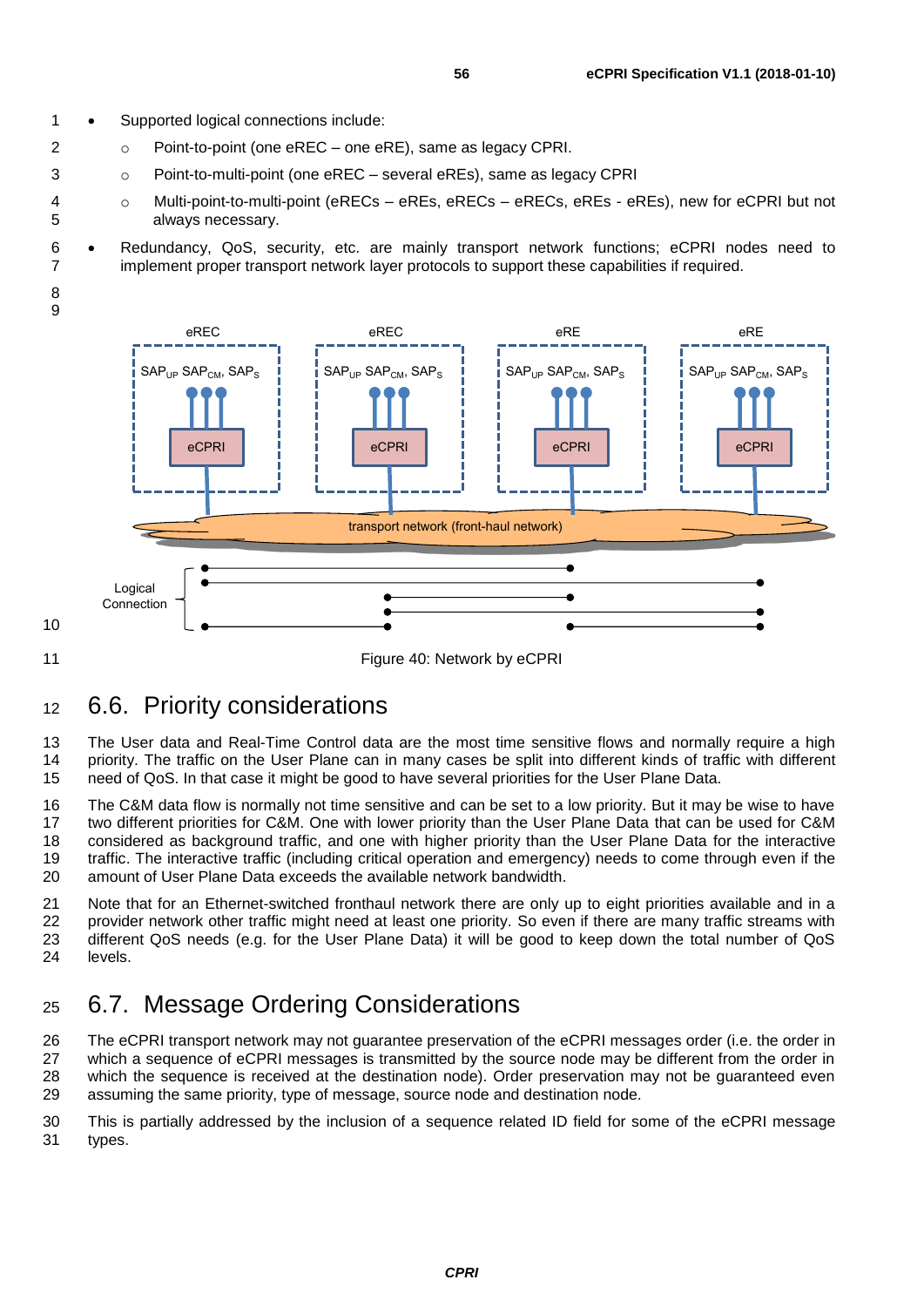### <span id="page-56-0"></span>6.8. Security

2 This section covers security considerations related to eCPRI traffic. If the transport network is not safe for a<br>3 particular flow then an eCPRI network end-to-end security system should be implemented in the eREC node 3 particular flow then an eCPRI network end-to-end security system should be implemented in the eREC node<br>4 and eRE node for that flow. and eRE node for that flow.

### <span id="page-56-1"></span>6.8.1. eCPRI Network Security Protocol

6 eCPRI Network Security Protocol suites include IPsec in IP traffic and MACsec in Ethernet traffic, IPsec and MACsec are designed to provide interoperable, high quality, cryptography-based security for IP and Ethernet traffic. The set of security services offered includes access control, connectionless integrity, data origin authentication, protection against replays (a form of partial sequence integrity), confidentiality (encryption), and limited traffic flow confidentiality. These services are provided at the IP or Ethernet layer, offering 11 protection for Ethernet or IP and/or upper layer protocols.

The details of IPsec and MACsec usage is vendor specific.

#### <span id="page-56-2"></span>6.8.2. eCPRI Network Security Specification

Vendors can choose e.g. IPsec or MACsec to ensure security of transmission.

#### <span id="page-56-3"></span>6.8.2.1. User plane

- User plane over IP:
- IPsec or MACsec are both optional solutions to provide transmission security.
- User plane over Ethernet:
- 19 MACsec is an optional solution to provide transmission security.

#### <span id="page-56-4"></span>6.8.2.2. C&M plane

- TLS, IPsec or MACsec are optional solutions to provide transmission security and access control for eCPRI C&M plane.
- <span id="page-56-5"></span>6.8.2.3. Synchronization plane
- There is no eCPRI recommendation for security aspects related to the synchronization plane.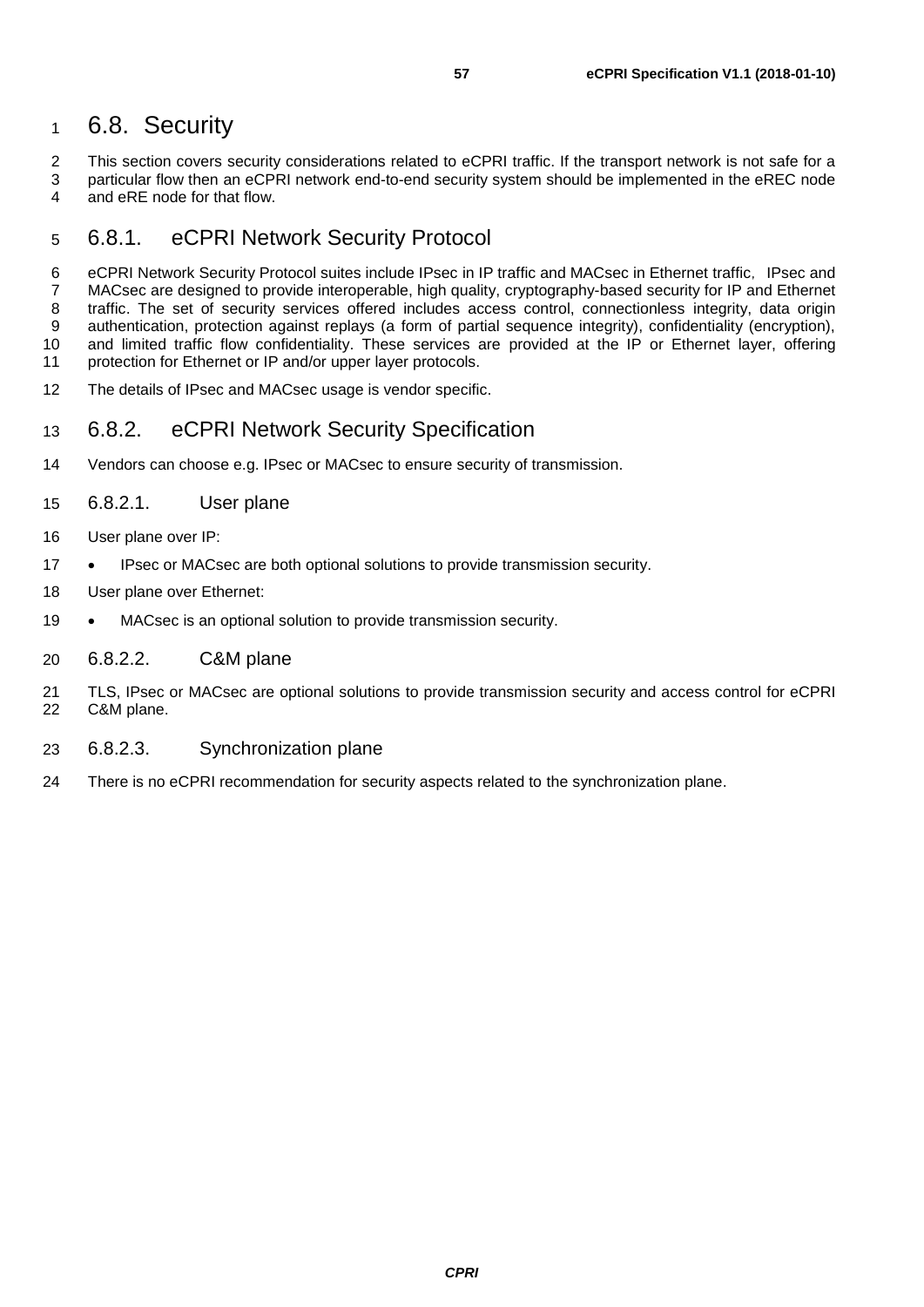## <span id="page-57-0"></span>7. List of Abbreviations

| 2  | 3GPP            | 3rd Generation Partnership Project                |
|----|-----------------|---------------------------------------------------|
| 3  | <b>BC</b>       | <b>Boundary Clock</b>                             |
| 4  | C&M             | <b>Control and Management</b>                     |
| 5  | <b>CFM</b>      | <b>Connectivity Fault Management</b>              |
| 6  | CoMP            | <b>Coordinated Multipoint</b>                     |
| 7  | <b>CCP</b>      | <b>Continuity Check Protocol</b>                  |
| 8  | <b>CFP</b>      | C Form-factor Pluggable                           |
| 9  | <b>CPRI</b>     | Common Public Radio Interface                     |
| 10 | <b>DiffServ</b> | <b>Differentiated Services</b>                    |
| 11 | DL              | Downlink                                          |
| 12 | <b>DSCP</b>     | Differentiated Services Code Point                |
| 13 | <b>EMS</b>      | <b>Element Management System</b>                  |
| 14 | eNB             | <b>Evolved NodeB</b>                              |
| 15 | eRE             | eCPRI Radio Equipment                             |
| 16 | eREC            | eCPRI Radio Equipment Control                     |
| 17 | ETH-CC          | <b>Ethernet Continuity Check</b>                  |
| 18 | ETH-AIS         | <b>Ethernet Alarm Indication Signal</b>           |
| 19 | ETH-LT          | <b>Ethernet Link Trace</b>                        |
| 20 | ETH-LB          | <b>Ethernet Loopback</b>                          |
| 21 | ETH-RDI         | <b>Ethernet Remote Defect Indication</b>          |
| 22 | ETH-LM          | <b>Ethernet Loss Measurement</b>                  |
| 23 | E-UTRA          | <b>Evolved Universal Terrestrial Radio Access</b> |
| 24 | <b>FFT</b>      | <b>Fast Fourier Transform</b>                     |
| 25 | <b>GM</b>       | Grandmaster                                       |
| 26 | gNB             | 5G base station name                              |
| 27 | <b>GPS</b>      | <b>Global Positioning System</b>                  |
| 28 | <b>HW</b>       | Hardware                                          |
| 29 | <b>ICMP</b>     | Internet Control Message Protocol                 |
| 30 | <b>iDFT</b>     | inverse Discrete Fourier Transformation           |
| 31 | <b>IEEE</b>     | Institute of Electrical and Electronics Engineers |
| 32 | <b>IFFT</b>     | <b>Inverse Fast Fourier Transform</b>             |
| 33 | IP              | Internet Protocol                                 |
| 34 | <b>IPsec</b>    | <b>Internet Protocol Security</b>                 |
| 35 | IQ              | In-phase and Quadrature                           |
| 36 | L1              | Layer 1                                           |
| 37 | LT.             | Link Trace                                        |
| 38 | LLC             | Logical Link Control                              |
| 39 | LB              | Loop-Back                                         |
| 40 | <b>LSB</b>      | Least Significant Bit                             |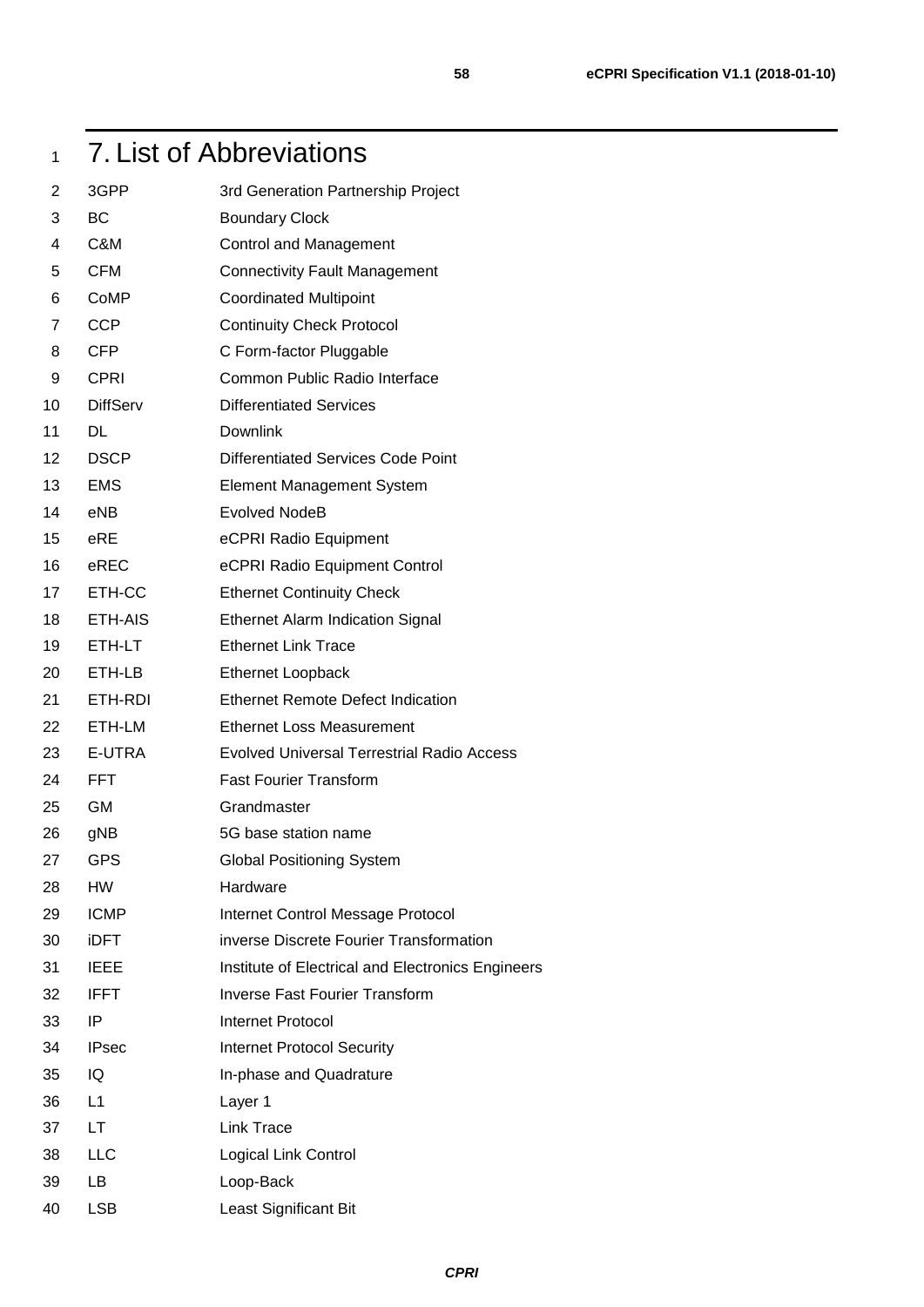| 1                 | <b>LTE</b>     | Long Term Evolution                               |
|-------------------|----------------|---------------------------------------------------|
| 2                 | <b>MAC</b>     | Media Access Control                              |
| 3                 | <b>MACsec</b>  | <b>Media Access Control Security</b>              |
| 4                 | <b>MIMO</b>    | Multiple Input, Multiple Output                   |
| 5                 | <b>MSB</b>     | <b>Most Significant Bit</b>                       |
| 6                 | <b>Msps</b>    | Mega sample per second                            |
| 7                 | MU-MIMO        | Multi-User MIMO                                   |
| 8                 | <b>NMS</b>     | Network Management System                         |
| 9                 | <b>NR</b>      | New Radio Access Technology (for 5G)              |
| 10                | <b>OAM</b>     | Operations, Administration and Maintenance        |
| 11                | <b>OFDM</b>    | <b>Orthogonal Frequency-Division Multiplexing</b> |
| $12 \overline{ }$ | <b>PCP</b>     | <b>Priority Code Point</b>                        |
| 13                | <b>PDCP</b>    | Packet Data Convergence Protocol                  |
| 14                | <b>PDU</b>     | <b>Protocol Data Unit</b>                         |
| 15                | <b>PHY</b>     | <b>Physical Layer</b>                             |
| 16                | <b>PRACH</b>   | Physical Random Access Channel                    |
| 17                | <b>PTP</b>     | <b>Precision Time Protocol</b>                    |
| 18                | QoS            | <b>Quality of Service</b>                         |
| 19                | QSFP           | Quad Small Form-factor Pluggable                  |
| 20                | <b>RE</b>      | Radio Equipment                                   |
| 21                | <b>REC</b>     | Radio Equipment Control                           |
| 22                | Req            | Request                                           |
| 23                | Resp           | Response                                          |
| 24                | RF.            | Radio Frequency, Radio Functions                  |
| 25                | <b>RLC</b>     | Radio Link Control                                |
| 26                | <b>RRC</b>     | Radio Resource Control                            |
| 27                | Rx             | Receive                                           |
| 28                | SAP            | Service Access Point                              |
| 29                | <b>SCTP</b>    | <b>Stream Control Transmission Protocol</b>       |
| 30                | <b>SFP</b>     | Small Form-factor Pluggable                       |
| 31                | <b>SNMP</b>    | Simple Network Management Protocol                |
| 32                | <b>SRS</b>     | Sounding Reference Signal                         |
| 33                | <b>SW</b>      | Software                                          |
| 34                | $t_1$          | Timestamp 1                                       |
| 35                | t <sub>2</sub> | Timestamp 2                                       |
| 36                | <b>TCP</b>     | <b>Transmission Control Protocol</b>              |
| 37                | $t_{cv1}$      | <b>Compensation Value 1</b>                       |
| 38                | $t_{cv2}$      | <b>Compensation Value 2</b>                       |
| 39                | to             | One-Way Delay                                     |
| 40                | <b>TLS</b>     | <b>Transport Layer Security</b>                   |
| 41                | TTI            | <b>Transmission Time Interval</b>                 |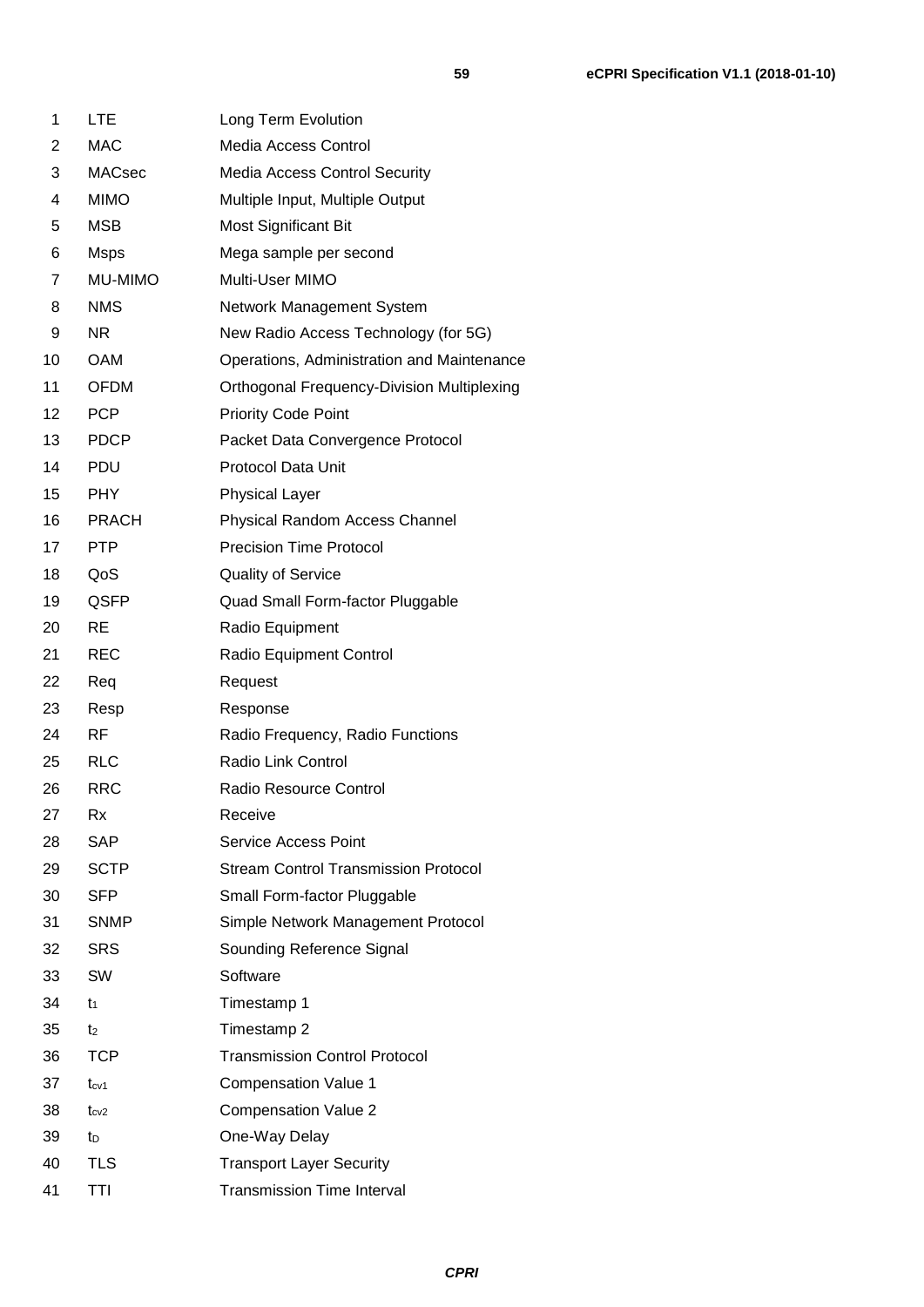| 1.             | Tx          | Transmit                                  |
|----------------|-------------|-------------------------------------------|
| $\mathbf{2}^-$ | <b>UDP</b>  | User Datagram Protocol                    |
| 3              | UE.         | User Equipment                            |
| 4              | UL          | <b>Uplink</b>                             |
| 5              | <b>UMTS</b> | Universal Mobile Telecommunication System |
| 6              | VID         | <b>VLAN</b> Identifier                    |
|                |             |                                           |

7 VLAN Virtual LAN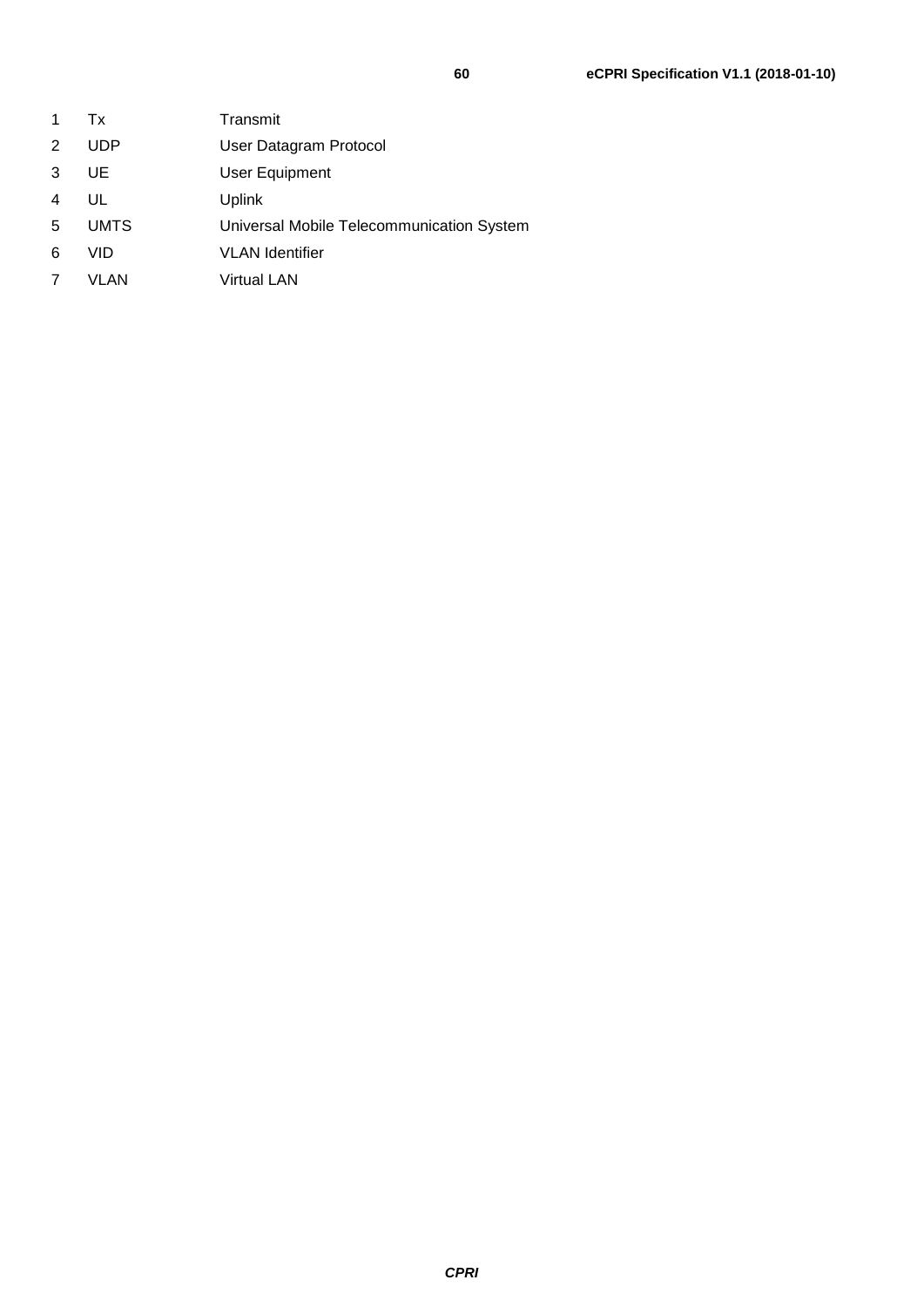### <span id="page-60-0"></span>8. References

- <span id="page-60-1"></span>[1] Common Public Radio Interface (CPRI) Interface Specification V7.0
- <span id="page-60-3"></span>[2] [http://www.3gpp.org/ftp/Specs/archive/36\\_series/](http://www.3gpp.org/ftp/Specs/archive/36_series/)
- <span id="page-60-4"></span>4 [3] http://www.3gpp.org/ftp/Specs/archive/38 series/
- <span id="page-60-5"></span> [4] ITU-T Rec. G.8275.1/Y.1369.1 (06/2016) Precision time protocol telecom profile for phase/time synchronization with full timing support from the network
- <span id="page-60-6"></span>7 [5] IEEE Std 802.3™-2015 IEEE, New York, USA, 3rd December 2015.
- <span id="page-60-7"></span>8 [6] IEEE Std 802.3by™-2016 IEEE, New York, USA, 30th June 2016.
- <span id="page-60-8"></span>[7] SFF-8083, SFP+ 1X 10 Gb/s Pluggable Transceiver Solution (SFP10), Rev 3.1, September 13, 2014
- <span id="page-60-9"></span>[8] SFF-8402, SFP+ 1X 28 Gb/s Pluggable Transceiver Solution (SFP28), Rev 1.1 September 13, 2014
- <span id="page-60-10"></span>[9] SFF-8635, QSFP+ 4X 10 Gb/s Pluggable Transceiver Solution (QSFP10), Rev 0.6 June 29, 2015
- <span id="page-60-11"></span>[10] SFF-8665, QSFP+ 28 Gb/s 4X Pluggable Transceiver Solution (QSFP28), Rev 1.9 June 29, 2015
- <span id="page-60-12"></span>13 [11] <http://standards-oui.ieee.org/ethertype/eth.txt>
- <span id="page-60-13"></span>[12] ISO/IEC 10646:2014, Information technology - Universal Coded Character Set (UCS)
- <span id="page-60-14"></span>[13] IEEE Std 1588™-2008 (Revision of IEEE Std 1588-2002), New York, USA, 24 July 2008
- <span id="page-60-15"></span>[14] IEEE Std 802.1Q™-2014 (Revision of IEEE Std 802.1Q-2011), New York, USA, 3 November 2014
- <span id="page-60-2"></span>[15] Requirements for the eCPRI Transport Network (www.cpri.info)
- <span id="page-60-16"></span> [16] ITU-T Recommendation G.8013/Y.1731 - Operation, administration and maintenance (OAM) functions and mechanisms for Ethernet-based networks, 08/2015
- <span id="page-60-17"></span>[17] RFC 792 - INTERNET CONTROL MESSAGE PROTOCOL, September 1981
- <span id="page-60-18"></span> [18] RFC 4443 - Internet Control Message Protocol (ICMPv6), for the Internet Protocol Version 6 (IPv6) Specification, March 2006